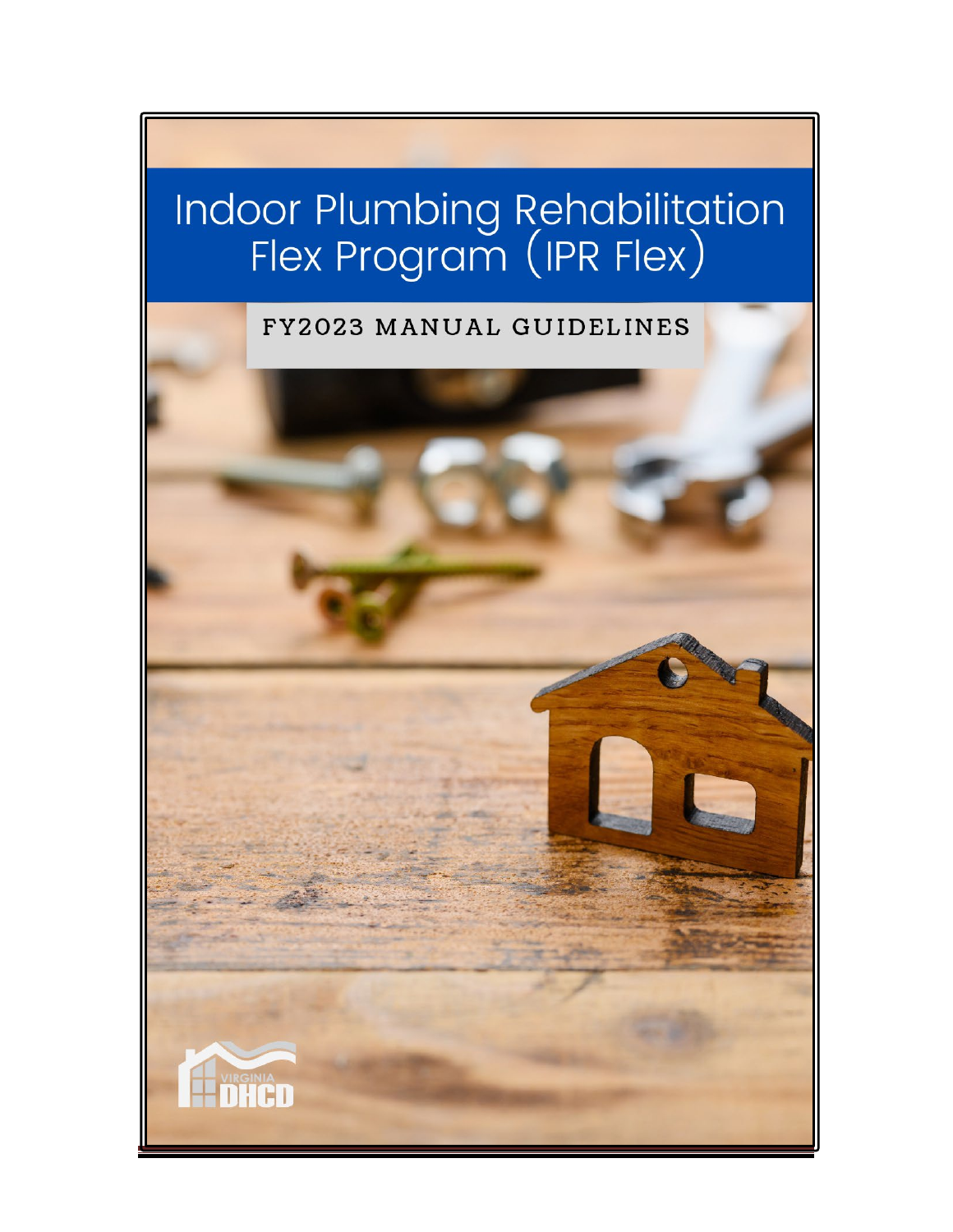## **Table of Contents**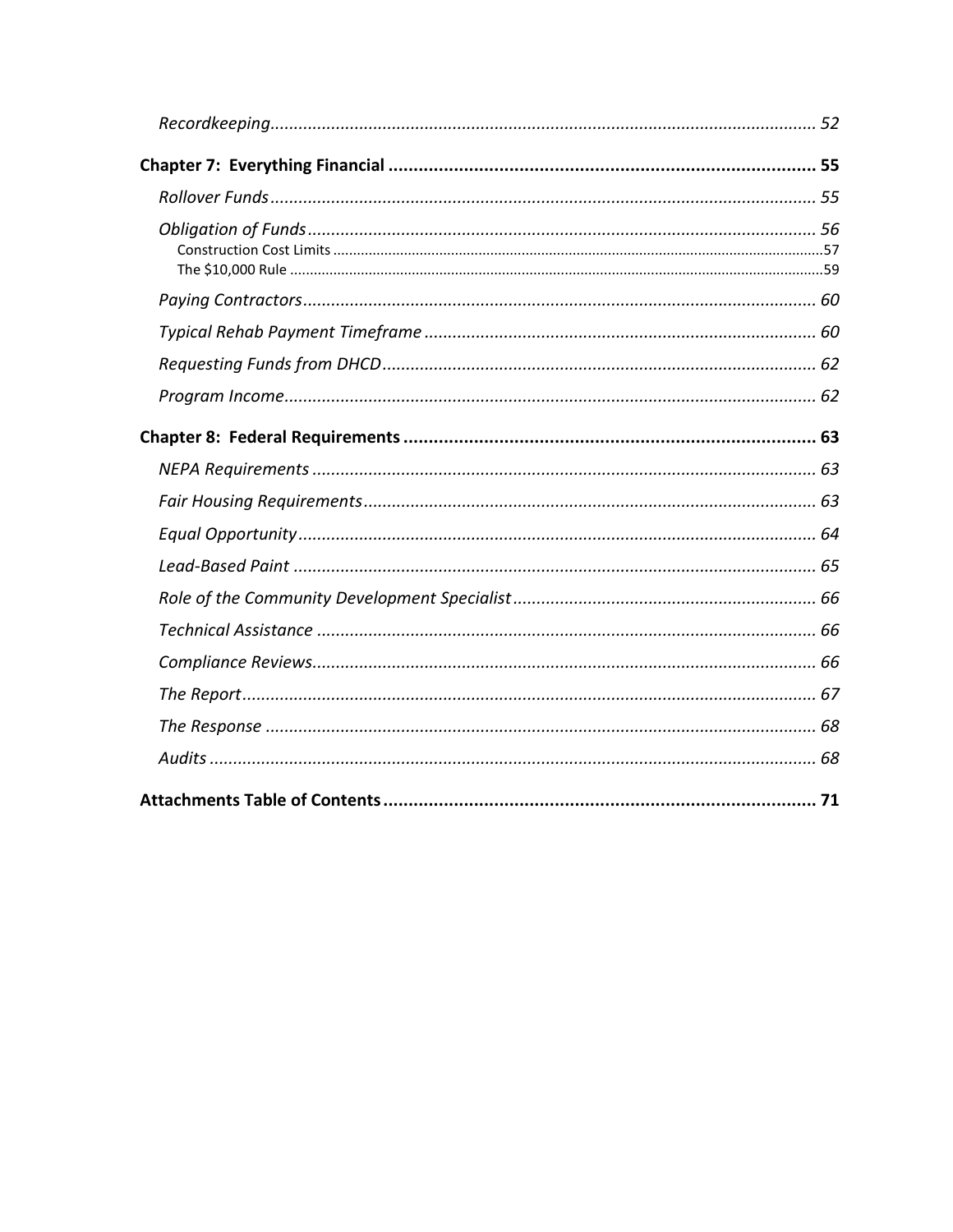<span id="page-4-0"></span>The Indoor Plumbing Rehabilitation Flex Program (IPR Flex) provides 0% interest, forgivable loans in non-entitlement (incorporated city with a population of less than 50,000 or a county with an unincorporated area population of less than 200,000) towns/cities and counties of Virginia to low- and moderate-income (LMI) owner-occupants of substandard housing where indoor plumbing does not exist or where the existing waste disposal system has failed. The program also provides for the general rehabilitation of substandard units, and for accessibility improvements, flood proofing or relief from overcrowded conditions, as needed, once the income and ownership criteria are verified.

The IPR Program was initiated by the Virginia Department of Housing and Community Development and has been in operation since 1989. The program is funded by the Commonwealth of Virginia, and federal HOME funds provided by the United States Department of Housing and Urban Development. Effective July 2021, the IPR Flex program was rebranded and enhanced to include homes with general rehabilitation needs. One out of every two households assisted should be for general rehabilitation – this is DHCD's method of "flexing" program eligibility to serve as many households as possible who are currently living in substandard housing.

The Department of Housing and Community Development will contract with up to eight Regional Administrators *(See Attachment 32)* to administer the IPR Flex program. The Regional Administrators are responsible for most program operations including outreach *(See Attachment 34 for brochure template to assist with marketing the program entitled, "What You Need to Know"),* application intake, beneficiary and property eligibility determination, financial packaging, construction management, and loan servicing. Each Regional Administrator has direct ties to the community via its local implementation partners and/or the Rehabilitation Program Oversight Board. Each beneficiary household must also receive training in home maintenance and budgeting.

## <span id="page-4-1"></span>**Definitions**

The following are definitions of words and phrases used throughout this manual:

- "Beneficiaries" refers to those low- to moderate-income (LMI) individuals or households who choose to participate in, or are directly affected by, the IPR Flex program;
- "IPR Flex" refers to the Indoor Plumbing Rehabilitation Flex Program;
- "LMI" refers to low- and moderate-income;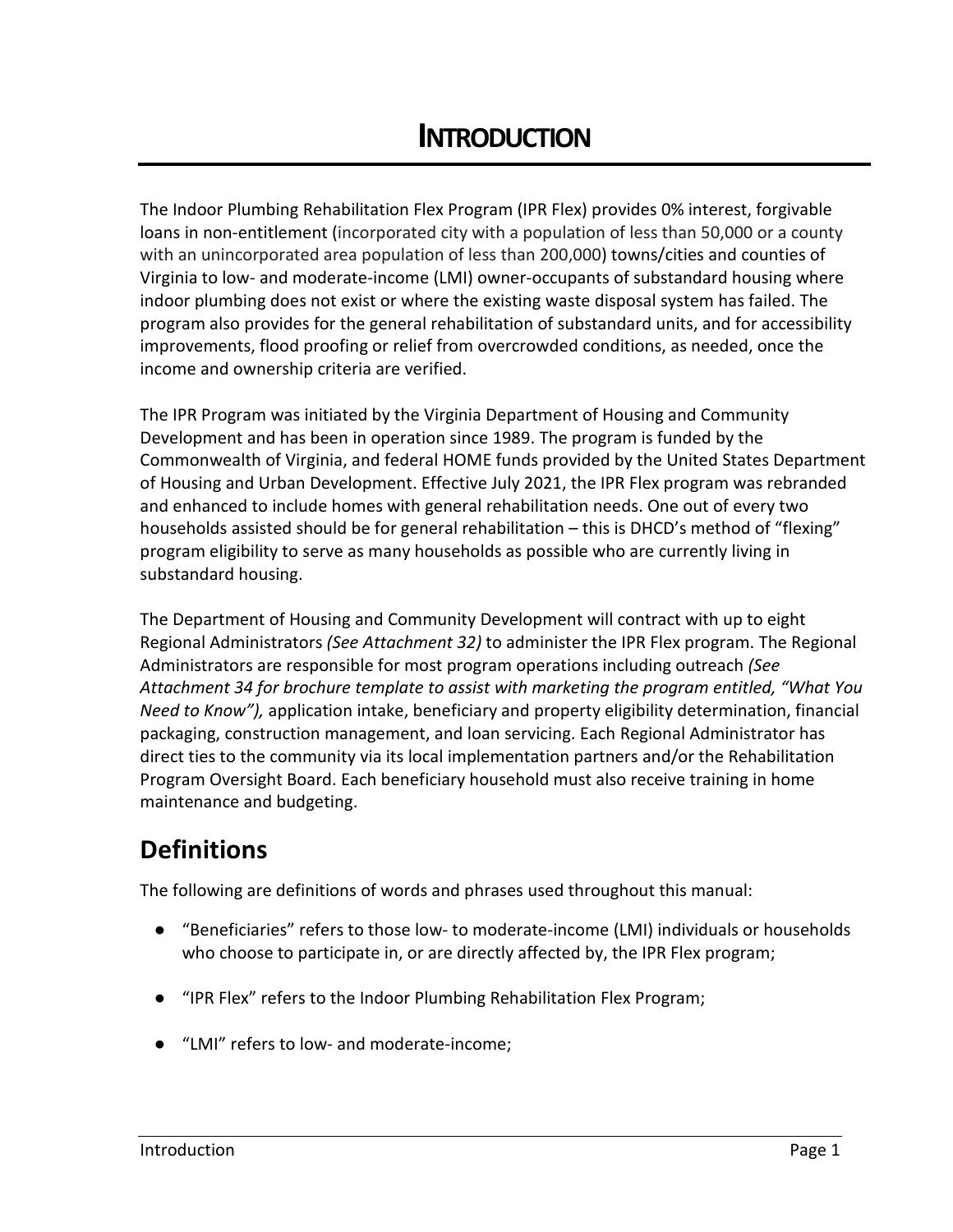- "LMI persons" refers to persons who are members of a household whose cumulative household annual income is at or below 80% of the area median income of the County, Town or City or the non-metropolitan area of the Commonwealth (whichever is greater) in which a project is located;
- "Regional Administrator" refers to the agency awarded an IPR Flex contract, in some cases the tasks will be performed by the Regional Administrator's designated agent or partner agency BUT the program accountability still rests with the Regional Administrator;
- "DHCD Housing Rehab Standards" refers to the DHCD Standards a home must meet after rehabilitation, meaning no housing deficiencies are present and the home is now a healthy living environment based on the DHCD investment;
- "HUD" refers to the U.S. Department of Housing and Urban Development;
- "DOL" refers to the U.S. Department of Labor;
- "VDOT" refers to the Virginia Department of Transportation;
- "DHR" refers to the Virginia Department of Historic Resources; and
- "PAAO" refers to the Program Administration and Assistance Office of DHCD, which oversees the IPR Flex program.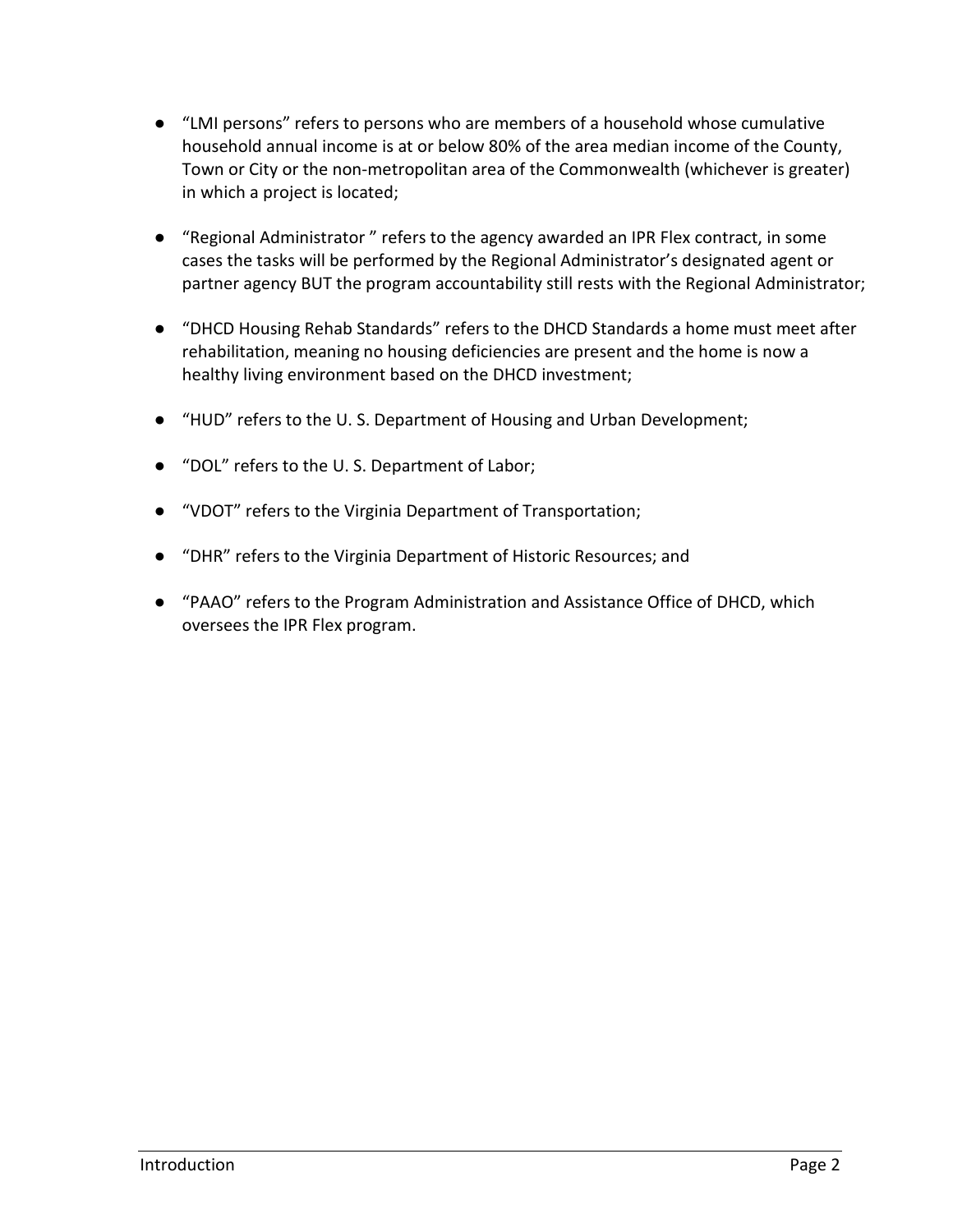## **CHAPTER 1: PROGRAM BASICS**

<span id="page-6-0"></span>Management of the Indoor Plumbing Rehabilitation Flex (IPR Flex) Program is supported by three principles: 1) a Program Management Plan which sets forth how the program will be implemented; 2) a Contract which sets forth DHCD conditions and the Regional Administrator's responsibilities; and 3) an IPR Flex Budget based upon funding reservations available to the Regional Administrator.

## <span id="page-6-1"></span>**Program Management Plan**

All Regional Administrators must annually develop a Program Management Plan (PMP). A format for the PMP is provided in Attachment 1. The PMP and any substantive revisions **must** be adopted by the Regional Administrator's Board of Directors and reviewed in detail by the Rehabilitation Oversight Board. The PMP must also be reviewed and approved by DHCD prior to the issuance of an IPR Flex contract. The PMP is a part of the Regional Administrator's contract with DHCD. Components of the PMP include, but are not limited to, the items listed below.

- A list of the Rehabilitation Oversight Board (Rehab Board) members. The Rehab Board is appointed by the Board of Directors of the non-profit or Authority designated as Regional Administrator. Its function is to oversee program implementation.
- Required responsibilities of the Rehab Board are outlined in Chapter 2.
- The PMP must name **the Program Administrator,** the person who will administer the program on a day-to-day basis, and describe the Program Administrator's responsibilities. Key responsibilities of the Program Administrator are to oversee the work of the Rehab Specialist and the financial manager and assure that the program is administered pursuant to all DHCD program requirements. A Program Administrator must be designated in order for the PMP to be approved and the Regional Administrator's contract executed.
- The PMP must name **the primary Rehab Specialist**, the person who will inspect houses, identify DHCD Housing Rehab Standards violations *(See Attachment 3)*, oversee blower door tests, prepare work write-ups and cost estimates for construction necessary to alleviate DHCD HOUSING REHAB STANDARDS violations, conduct and document weekly progress inspections of the construction work, and review and sign off on contractor pay requests based on inspection findings. The Rehab Specialist also assures compliance with lead based paint requirements if presuming lead, OR the Regional Administrator contracts with licensed Lead Inspector/Risk Assessor who will.
- If the Rehab Specialist will not serve as Lead Risk Assessor, identify who will act in this capacity. Describe how the Assessor will coordinate with the Rehab Specialist in the development of the work write-up.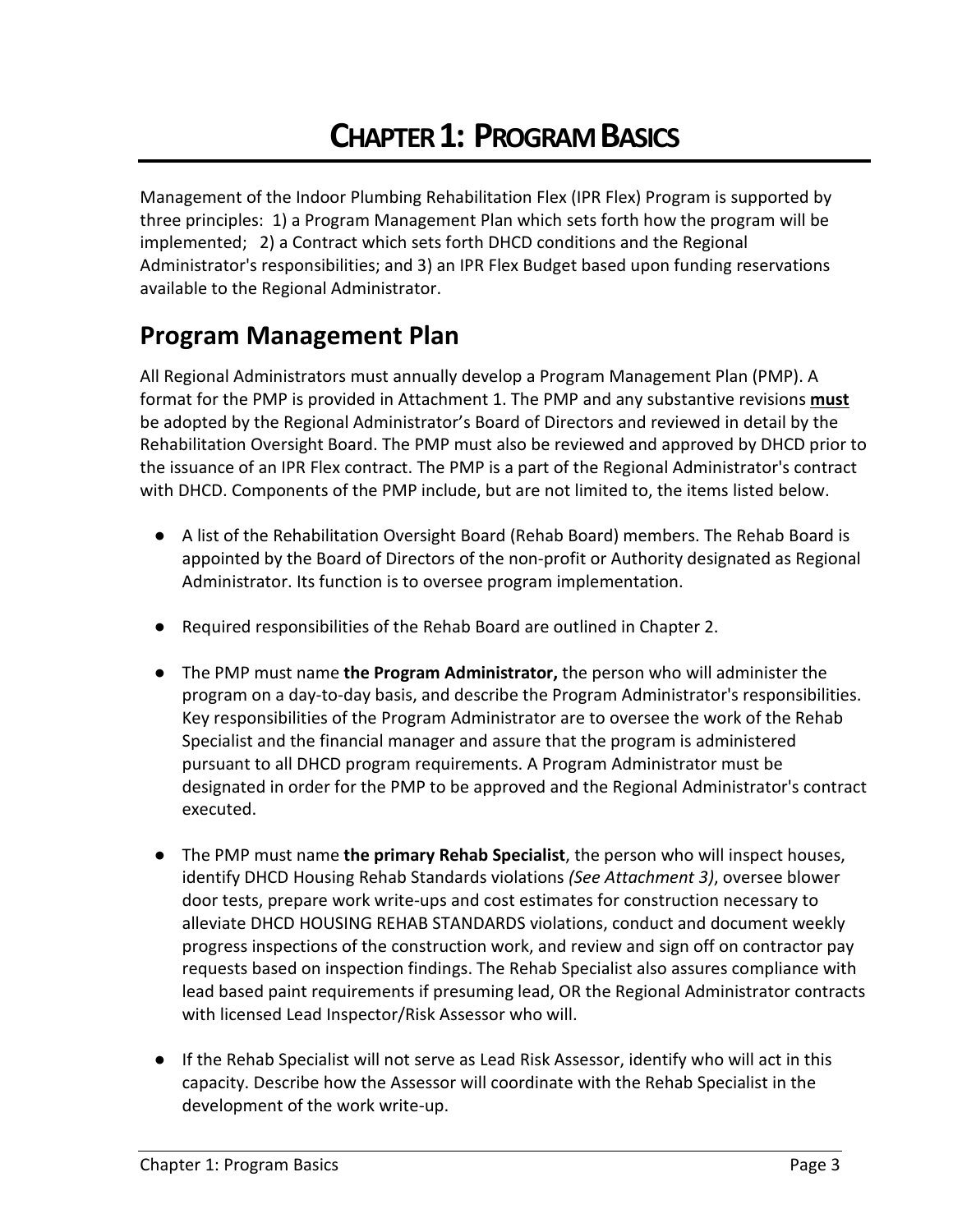- The PMP must identify the **Financial Manager,** the person who will be responsible for tracking the receipt and expenditure of program related funds. It must also identify the **two persons** who will be authorized to sign checks as well as the two persons who will be authorized to submit remittance requests for IPR Flex funds. If adequate numbers of personnel are available, for internal control purposes, at least three individuals **must** be involved in these transactions.
- The PMP must specify the criteria to be used to determine how applicants will be deemed **eligible for assistance**. This must include information such as HUD's low- and moderateincome limits *(See Attachment 12)* for the Regional Administrators' service area and the manner by which income and assets will be verified. The PMP must specify how the availability of funds will be advertised, and how eligible **beneficiaries** will be prioritized and selected for IPR Flex assistance.
- The PMP must describe how **construction** contractors that are located within each of the counties served and at least 51% owned by lower-income residents of that county will be notified of this business opportunity. This measure will insure that the local Section 3 requirements are met. Local Section 3 contractors are further described as local contractors who have 30% of employed staff are Section 3 residents; or 25% of subcontracts are committed to Section 3 businesses. The method of soliciting participation by local Section 3 businesses and by minority and female-owned businesses must also be described and advertised.
- The PMP must describe how the Regional Administrator will pre-qualify construction contractors, procure bids, and execute construction contracts. The Virginia Public Procurement Act (VPPA) must be followed for **all** work funded in whole or in part by this program. Note that all contractors and their crews must document training in Lead Safe Work Practices or Renovate, Repair and Paint course and be Environmental Protection Agency (EPA) Certified as a Renovation Firm and have a Certified Renovator assigned to the project as well as the required Virginia contractor license necessary to be in good standing as a Class A, B or C as defined by the Virginia Department of Professional and Occupation Regulation (VDPOR).
- The PMP must describe the Regional Administrator's procedures to document weekly construction **inspections**, approve contractors' requests for payment, and the method by which change orders will be approved.
- The Program Management Plan **must** contain guidelines which assure that construction work is started and completed in a prompt, cost effective manner that is minimally disruptive to the homeowner, including management of the temporary relocation process.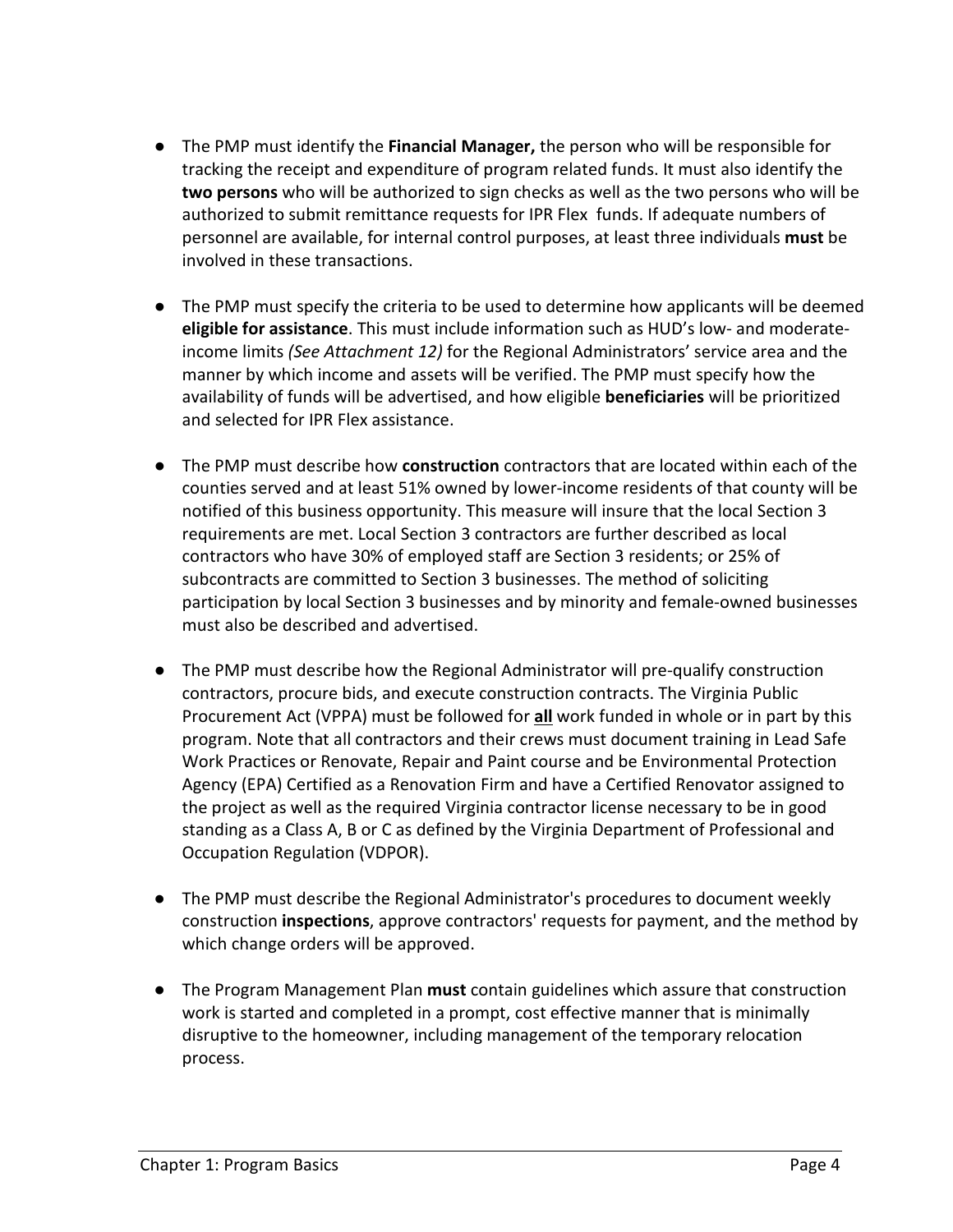- The PMP must describe the types of **self-help** activities that the Regional Administrator will pursue with the homeowner, including the removal of debris and junk before construction starts if the homeowner is physically able to do so.
- The PMP must describe any homeownership strategies the Regional Administrator intends to initiate.
- The PMP must describe how the **Home Maintenance Education Program (HMEP)** will be conducted.
- The PMP must include a description of how forgivable **loans** will be serviced, the method of security to be used, and identify the Regional Administrator's loan servicing agent.
- The PMP must detail how **program income** will be collected, tracked, and reported to the Rehab Board and DHCD. Since the program currently operates as a forgivable loan, the only expected program income will be derived from a household requesting to pay off the loan in advance of the five-year permissibility period.
- The PMP must define the roles, procedure and time frame to be used in identifying and settling **complaints** from applicants, beneficiaries and/or contractors. At a minimum, the process must comply with DHCD's Standardized Complaint Process *(See Attachment 4)*.
- The PMP must describe the circumstances under which families may be and will be temporarily relocated.
- The PMP must describe the Regional Administrator's plan to address lead-based paint procedures including occupant/contractor notification and protection.

## <span id="page-8-0"></span>**Contract**

All program activities undertaken **must** comply with the terms of the IPR Flex contract between the Regional Administrator and DHCD *(See sample at Attachment 5)*. IPR Flex contracts must be executed by the chairman of the Regional Administrator's board or chief executive officer and DHCD. The contracts will be prepared by DHCD. All IPR Flex contracts will include the following terms:

- Execution date and termination date;
- Commitment of funds deadline;
- The Program Management Plan, and the Program Income Plan, are considered to be a part of the contract;
- Conformance with the *IPR Flex Management Manual*;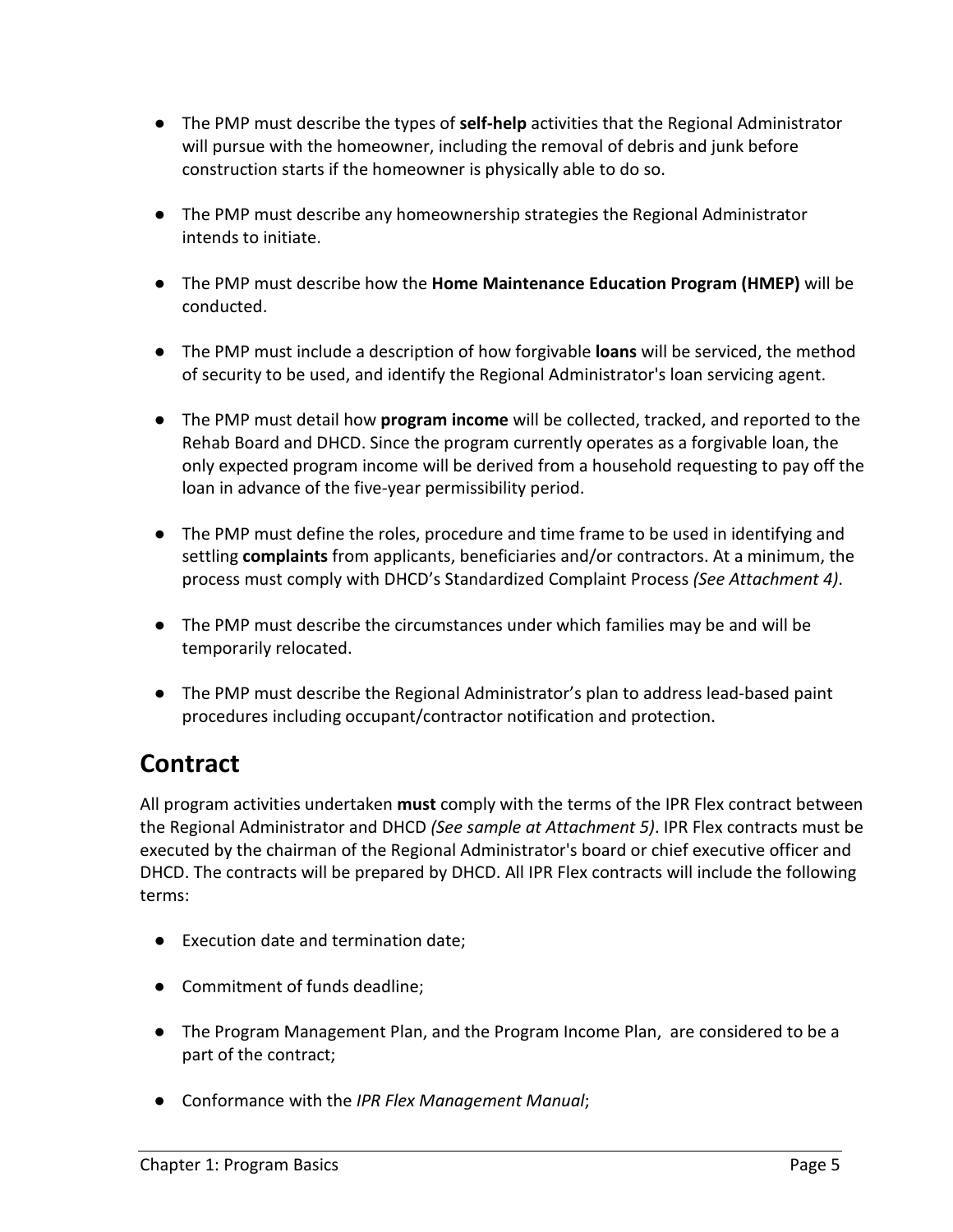- Access to the Regional Administrator's records and rehabilitated properties by DHCD and the U.S. Department of Housing and Urban Development (HUD);
- Cooperation with compliance reviews and timely (within thirty days) mitigation and clearance of findings from compliance reviews;
- Financial liability if the budget and administrative requirements are not followed;
- Prohibition of collusion, conflict of interest, favoritism and illegal discrimination;
- Performance and submittal of an annual audit/financial statement in accordance with the Audit Policy found in DHCD's Centralized Application and Management System (CAMS) ;
- Timely submittal of the Project Completion Report Form, which is within 120 days of the Project Set-up *(See Attachment 10)*; and
- Conformance with all federal, state, and local statutes and requirements.

## <span id="page-9-0"></span>**The IPR Flex Budget**

Expenditure of IPR Flex funds must be in accordance with a current IPR Flex Budget that has been approved by DHCD. The IPR Flex Budget in CAMS shows the amount of funds reserved for each region and additionally for each project represented by a Regional Administrator.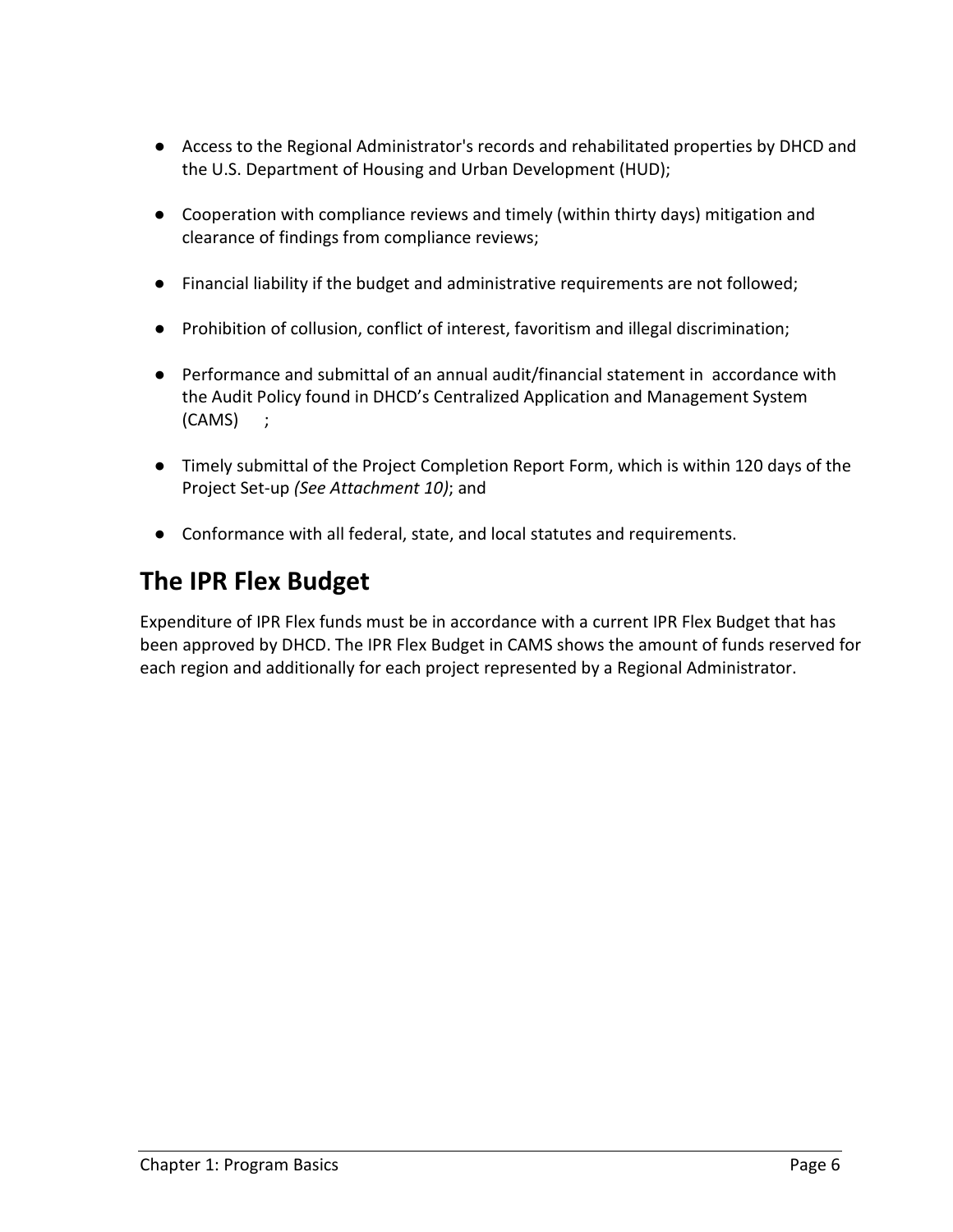## <span id="page-10-1"></span><span id="page-10-0"></span>**General Regional Administrator Guidance**

In most cases, contracts for a new program year will not be issued until Project Completion Reports are submitted for past year's open set-ups and a Compliance Review has been conducted and any issues resolved satisfactorily.

Contracts will be limited to five (5) open set-ups per Regional Administrator, based on the capacity of the administrator.

There will be a Performance Pool for submission of additional set-ups after the initial allocation is exhausted. These additional set-ups will be approved on a first-come, first-served basis with DHCD verification. The Performance Pool will be opened November  $1<sup>st</sup>$  of each year.

A March  $1<sup>st</sup>$  cut-off date for submission of set-ups for the current program year is hereby established. No set-ups will be accepted that are submitted in CAMS after March  $1<sup>st</sup>$  to be funded from the current program year.

All projects will have a Deed of Trust and Note with a lien term of five years.

All projects will have a 60-90 day construction contract and the Project Completion Report must be submitted to DHCD within 120 days of Project Set Up. There are no exceptions to these policies, coordinate your work carefully.

Regional Administrators are encouraged to work with local agencies engaged in housing improvements for low- to moderate-income families in order to conduct various aspects of the project. The scope of work for the Partner Agency must be delineated in writing through a Memorandum of Understanding or similar mechanism. The Partner Agency may act as the designated representative of the Regional Administrator, however ultimate responsibility for following all local, state and federal regulation lies with the Regional Administrator.

## <span id="page-10-2"></span>**Housing Rehabilitation**

The phrase "housing rehabilitation" applies to all residential improvements made on private property with IPR Flex funds. Improvements include housing repairs, bathroom additions, wells and septic system repair or installations, and residential water and sewer connections. All rehabilitation work must be done in conformance with the DHCD Housing Rehab Standards as found in Attachment 3. Housing rehabilitation projects involving twelve or more units per construction contract must also follow the Davis-Bacon federal labor standards requirements. Please contact your Community Development Specialist if this is the case.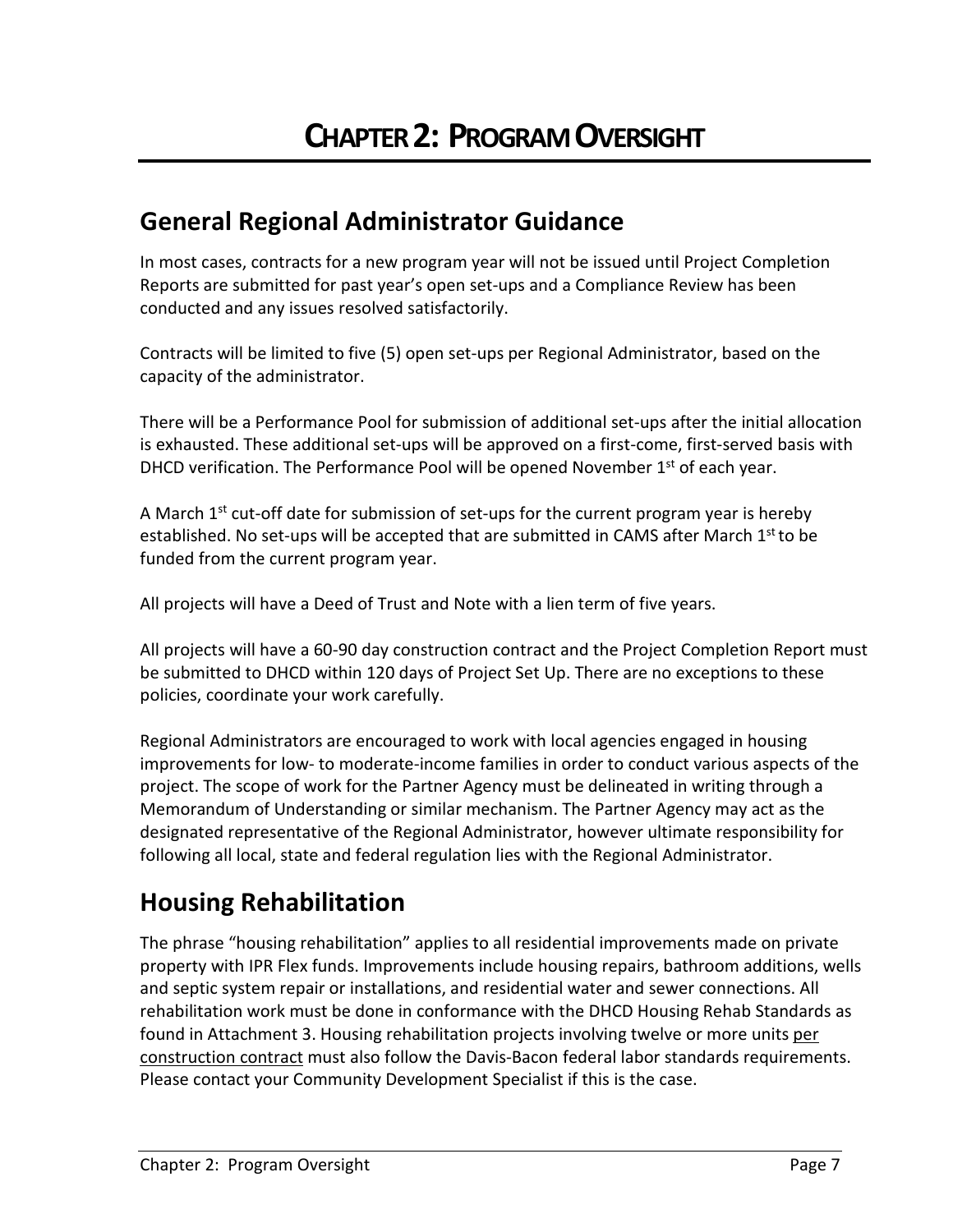The primary function of the Regional Administrator (or the Partner Agency designee) is to oversee all day-to-day program activities to assure that they are carried out fairly and in conformance with the adopted Program Management Plan. The housing rehabilitation construction process is primarily the responsibility of the Rehabilitation Specialist, but the Regional Administrator is expected to oversee the work of the Rehabilitation Specialist.

## <span id="page-11-0"></span>**Rehabilitation Oversight Board**

All Indoor Plumbing Rehabilitation Flex Programs being funded in whole or in part by DHCD must operate according to a written Program Management Plan (PMP), including any revisions that have been adopted by the Regional Administrator's governing body or Policy Memoranda issued by DHCD.

The Rehabilitation Oversight Board (Rehab Board) must oversee the provision of program benefits and the implementation of the adopted PMP.

The Rehab Board should be a specially appointed board that has this program as its only responsibility.

The Rehab Board must:

- Be composed of representation from as many counties as possible that are in the region assigned;
- Have bylaws identifying the number of members present for a quorum at meetings. The Program Administrator, the Rehab Specialist, or any other person involved in the day-today oversight of the IPR Flex program may not be a voting member of the board; and
- Have minutes taken at each meeting.

The Rehab Board's purpose is to provide fair and equitable application of the program to beneficiaries. The board **must** perform the following functions:

- Review, understand and implement the PMP and all revisions;
- Develop and adopt a set of operating rules or by-laws;
- Review staff work progress and performance;
- Approve contractors qualified as eligible to bid on work;
- Approve applicants for assistance and assure that benefits are being provided in accord with program guidelines and the applicant selection system does not violate Virginia's Conflict of Interest requirements;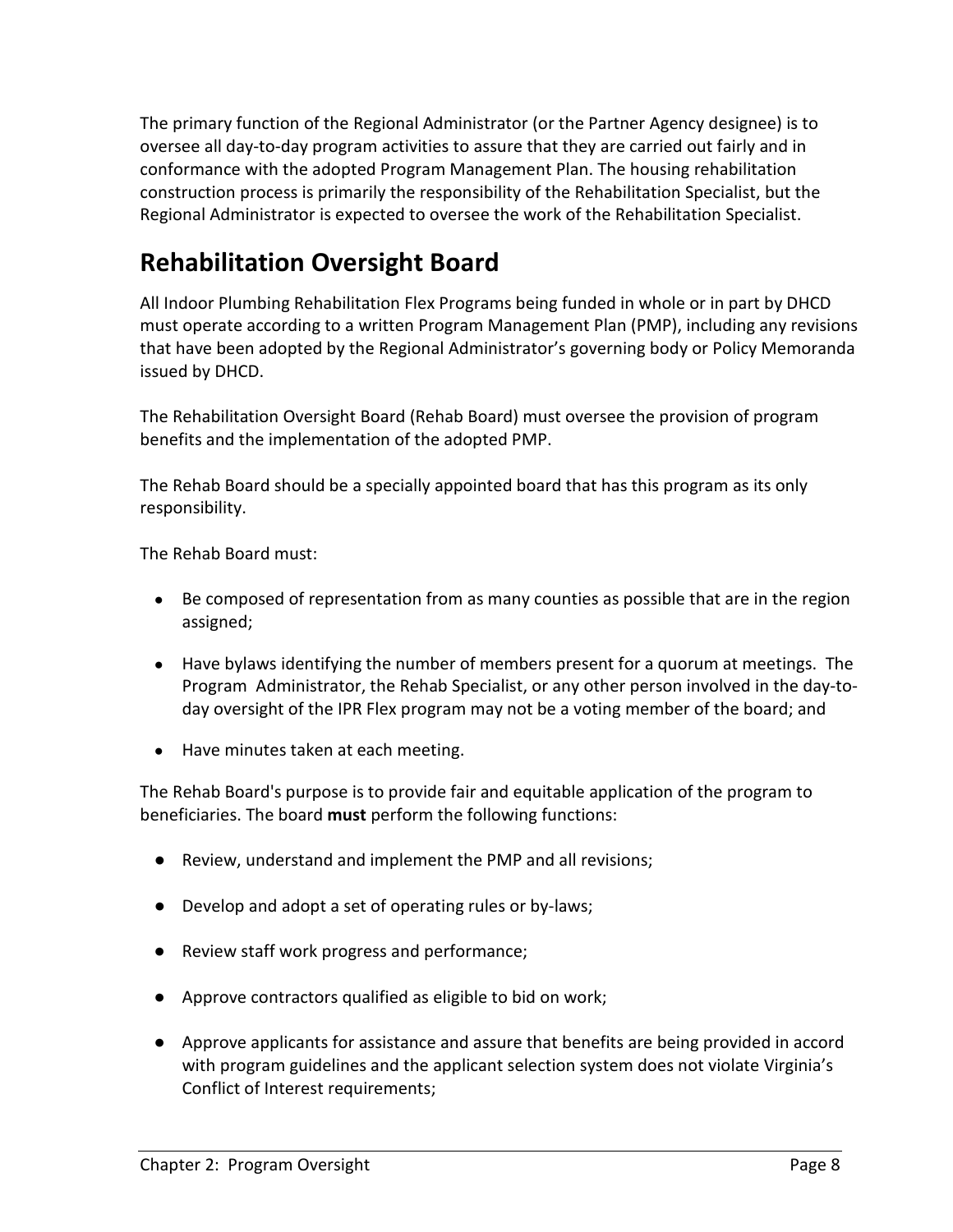- Approve bids and contracts for work to be performed;
- Resolve written complaints or disputes which may develop; and
- Grant special waivers on a limited case-by-case basis.

At the discretion of the Regional Administrator, the Rehab Board may have other roles in the program administration although ultimate responsibility remains with the Regional Administrator.

## <span id="page-12-0"></span>**Program Outreach**

Regional Administrators must develop and conduct a program for soliciting, prioritizing, and approving applicants for rehabilitation. DHCD allows flexibility in the development of local guidelines, but once set, they must be followed.

Announcement of IPR Flex program funds availability must:

- Be done annually, unless operating under a contract extension agreement;
- Be done publicly;
- Be uniform in that it is done similarly throughout the entire region (e.g., **not solely** through churches or social services);
- Be done throughout each jurisdiction in the Regional Administrator's coverage area; and
- Not be discriminatory in terms of being targeted to select groups or in a way to exclude certain groups.

The selection process for approved applicants for IPR Flex assistance must:

- Be fair and objective;
- Be followed in all cases;
- **Allow for expenditures in all jurisdictions administered by the Regional Administrator whenever applicants exist** [may require Regional Administrators to prioritize waiting lists by jurisdiction rather than by one consolidated waiting list];
- May not favor one class of beneficiaries over another (e.g., elderly cannot be benefited to the exclusion of others, especially single parent households with children); and
- Be approved by the Regional Administrator's Board of Directors (note: this is approved as part of the Program Management Plan).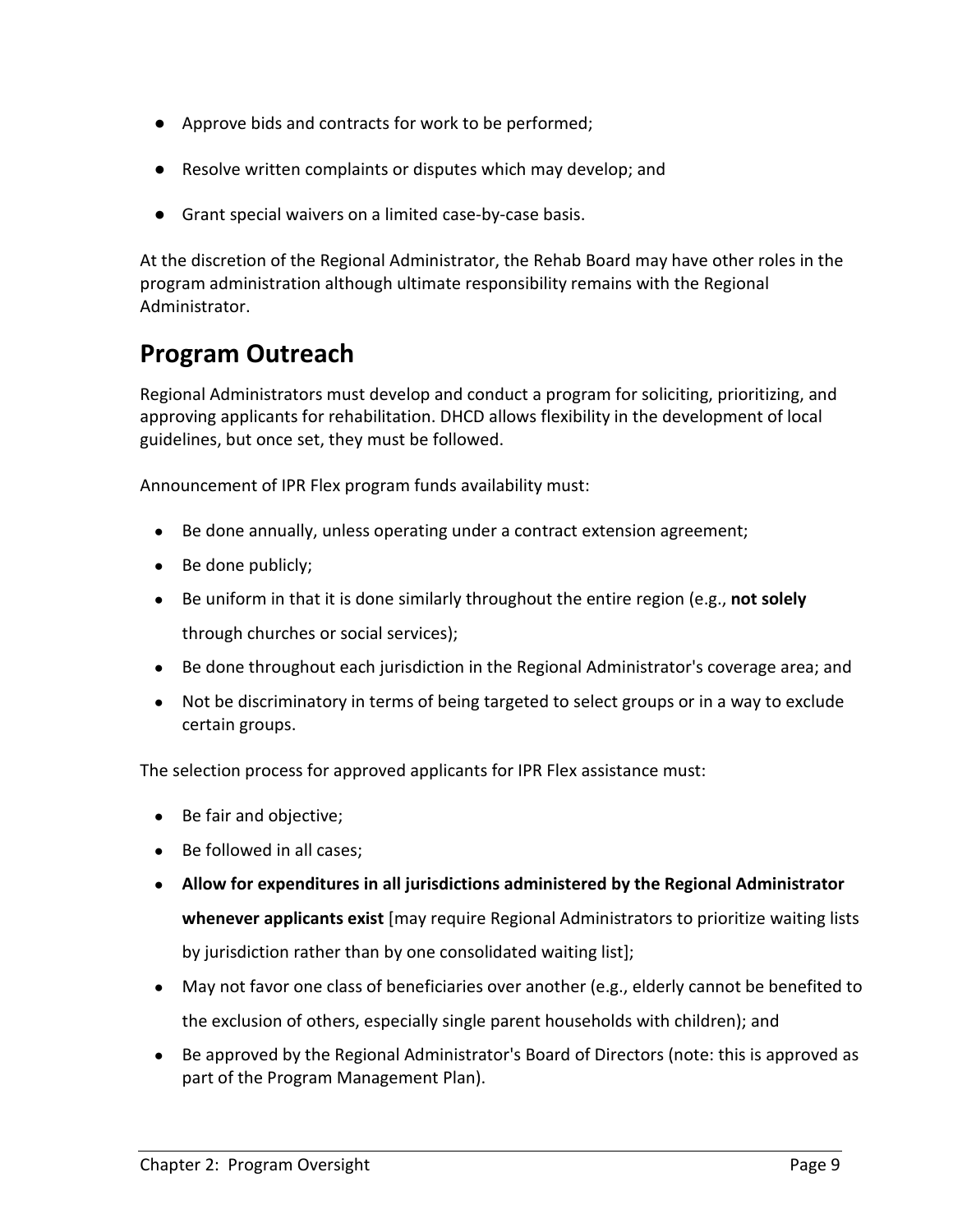The Regional Administrator's selection system shall operate on a point system which prioritizes applicants.

## <span id="page-13-0"></span>**Creation of Homeownership**

Home ownership is created when a family (1) which resides in a house without indoor plumbing and (2) does not legally own or legitimately control its place of residence, becomes the legal owner of its place of residence. Families who meet these conditions are eligible for assistance under the IPR Flex Program.

IPR Flex funds may be used for purchase and rehabilitation of a unit that lacks complete indoor plumbing in order to create a homeownership opportunity for the existing tenant family.

Regional Administrators may use lease-purchase as an avenue for assisting LMI households whose homes lack complete indoor plumbing. The Regional Administrator may purchase a rental property, rehabilitate it, and then enter into a lease-purchase agreement with an eligible household for that property. The household MUST be identified and determined to be eligible PRIOR to acquisition of the property. To do so, the Regional Administrator must utilize the Uniform Relocation Assistance & Real Property Acquisition Policies Act of 1970, as amended, to purchase the property and retain ownership of the property for a specified period of time until the occupant becomes the owner of the property.

With DHCD concurrence, a renter may be relocated if no legal transfer is possible, and if the substandard property they vacate is demolished. **Any Regional Administrator planning to acquire property must contact its Community Development Specialist beforehand.**

If the occupant of the leased property fails to become the owner of the property at the specified time, then the Regional Administrator must retain ownership of the property until another LMI first time home buyer becomes the purchaser, or an LMI family which lived in a house which previously did not have complete indoor plumbing becomes the purchaser.

The proof of ownership and evidence of the property transfer must be formally documented in the client file and deed recorded.

## <span id="page-13-1"></span>**Alternatives to Rehabilitation**

In some cases, it will be necessary or advisable to consider alternatives to rehabilitating a house. Alternatives may be necessary due to the cost of rehab, the sighting or condition of the original structure, or household circumstances. The most typical alternatives are permanent relocation and/or substantial reconstruction. Finally, there may be other considerations that affect a Regional Administrator's dealings with a potential beneficiary.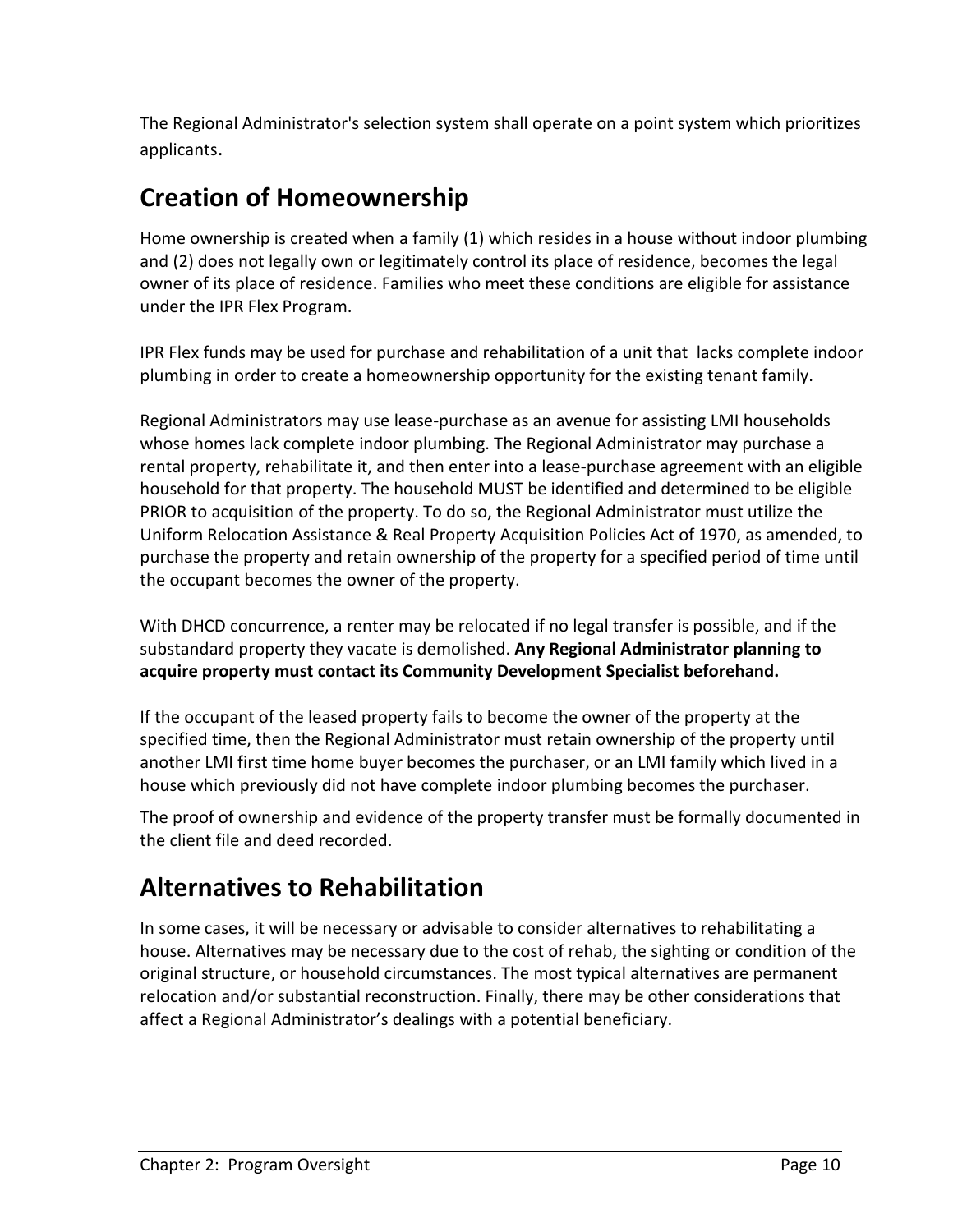#### <span id="page-14-0"></span>**Permanent Relocation**

In some instances, it may be desirable to consider permanent relocation of a household from a dilapidated house. The relocation must be through acquisition to a house, which is already in standard condition, or to a house which will undergo rehabilitation to DHCD's Housing Rehab Standards (*See Attachment 3).* 

The requirements of the **Uniform Relocation Assistance and Property Acquisition Act of 1970, as amended, apply to permanent relocations**. DHCD can provide the Regional Administrator with the requirements of this Act.

If the property to which the household is being relocated requires repairs to meet Housing Rehab Standards, **the cost of the acquisition and repairs and any relocation payments** (excluding moving expenses) **may not exceed appropriate cost limits unless waived by DHCD**.

The property being vacated must be demolished by the Regional Administrator.

#### <span id="page-14-1"></span>**Partial Rehabilitation**

In certain circumstances, the Regional Administrator may find that some properties are unsuitable for rehabilitation only because they will exceed the cost limits and not because significant structural damage requires demolition. While these houses may exceed the cost limits, there may be several reasons why it is not desirable to demolish the structure and replace it with a new one on the same footprint.

In such cases, the structure may be partially rehabbed so that all portions of the structure that are used daily by the occupants are brought to DHCD Housing Rehab Standards. Those portions of the house which do not receive rehabilitation *must* be closed off and remain unused for daily living (usually the second story of the home). Cost limits imposed on those properties deemed suitable for rehabilitation must be used.

#### **All cases of Partial Rehabilitation must be approved by DHCD in advance of the execution of a construction contract.**

#### <span id="page-14-2"></span>**Substantial Reconstruction**

If a Regional Administrator encounters a family in a house that needs to be substantially reconstructed and it can be done within DHCD cost limits, the Regional Administrator may construct a dwelling, demolishing the existing structure. Houses proposed for substantial reconstruction must receive DHCD approval prior to work beginning by way of the Substantial Reconstruction Worksheet found at Attachment 24.

DHCD's policy for allowing the cost of "Substantial Reconstruction" of housing is as follows:

● The house must be owner-occupied;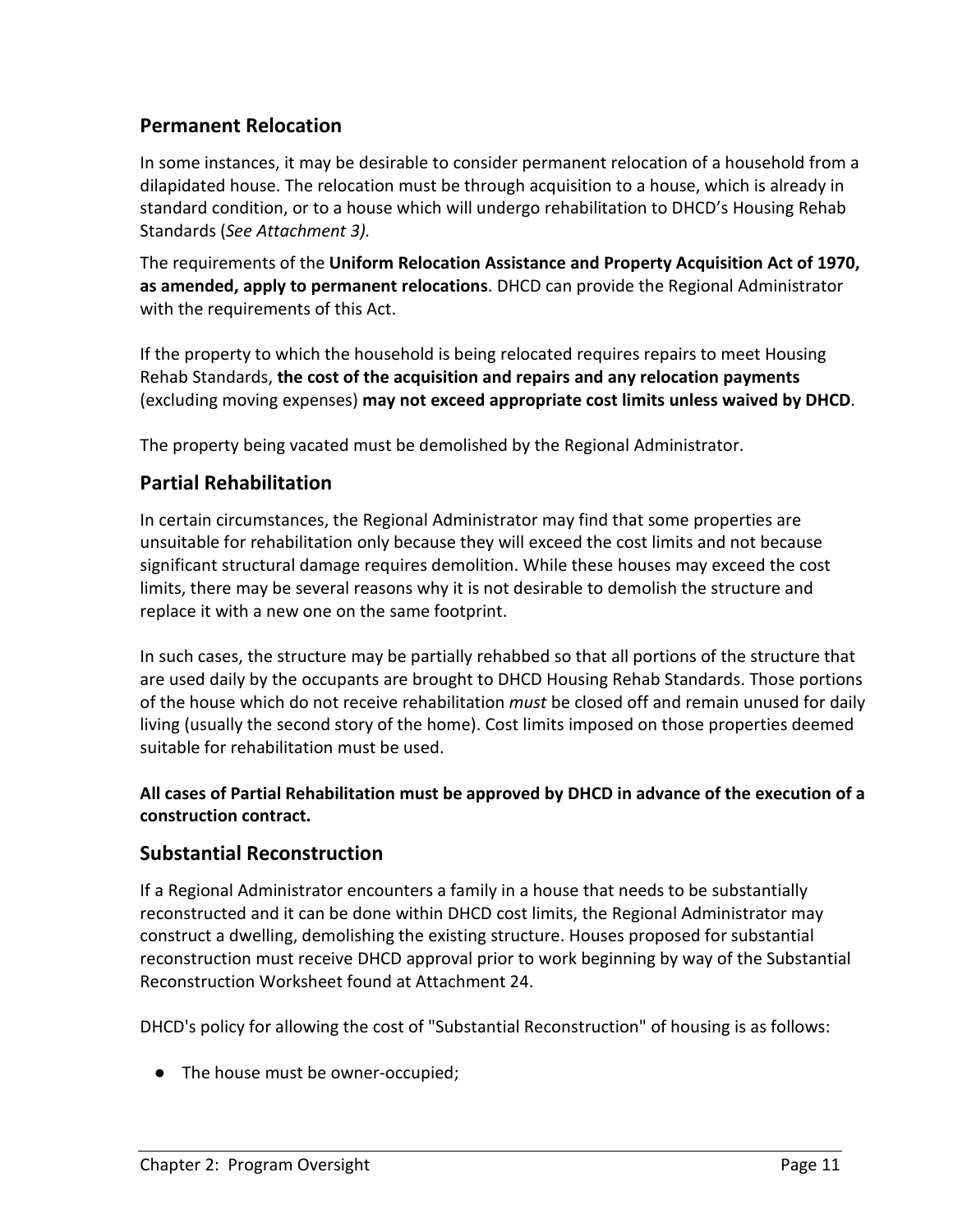- Substantial Reconstruction is a last resort after rehabilitation and relocation have been explored and documented as unsuitable;
- Substantial Reconstruction must take place on the footprint of the existing structure without significantly increasing it;
- The Regional Administrator's Program Management Plan must have clear definitions of both "Suitable for Rehabilitation" and "Unsuitable for Rehabilitation." The house to be reconstructed must be documented clearly as "Unsuitable for Rehabilitation" and must be demolished within thirty (30) days of the Regional Administrator's Final Acceptance of the replacement structure;
- Demolition means the dismantling, razing, and deconstruction of stick-built and mobile homes approved for substantial reconstruction so that the demolished house cannot be reused in any way. Demolished materials must be disposed of in a landfill and/or salvaged for scrap.

It is the responsibility of the Rehab Specialist and the Program Manager to verify and document that said demolished units comply with these guidelines;

- In the case where a contractor has physically begun rehabilitation and it is discovered that conditions are worse than expected making the property "unsuitable for rehabilitation" by the local definition, the Regional Administrator may terminate the contract and proceed with "substantial reconstruction" after submitting and having approved a written request to DHCD that explains the situation. All work must be completed within DHCD cost limits;
- For properties which are determined to be "unsuitable for rehabilitation" the following process must be followed:
	- $\circ$  The Rehabilitation Specialist must prepare a written cost estimate of the repairs needed to bring the house to DHCD Housing Rehab Standards and the cost must clearly exceed the limitations in the Program Management Plan, or the Rehabilitation Specialist must document that a structural condition exists which clearly causes the property to meet the definition of "Unsuitable for Rehabilitation" as set forth in the Plan;
	- $\circ$  The Rehabilitation Specialist must prepare plans and specifications for the proposed substantially reconstructed house, and either prepare an itemized cost estimate or secure bids from contractors and suppliers of the cost of the proposed house;
	- $\circ$  The cost of the proposed substantially reconstructed house shall be less than the estimated cost of rehabilitating the existing house or the prevailing cost limits allowed for the structure will not cure all DHCD Housing Rehab Standards deficiencies due to the presence of hazardous materials (lead, asbestos, etc.);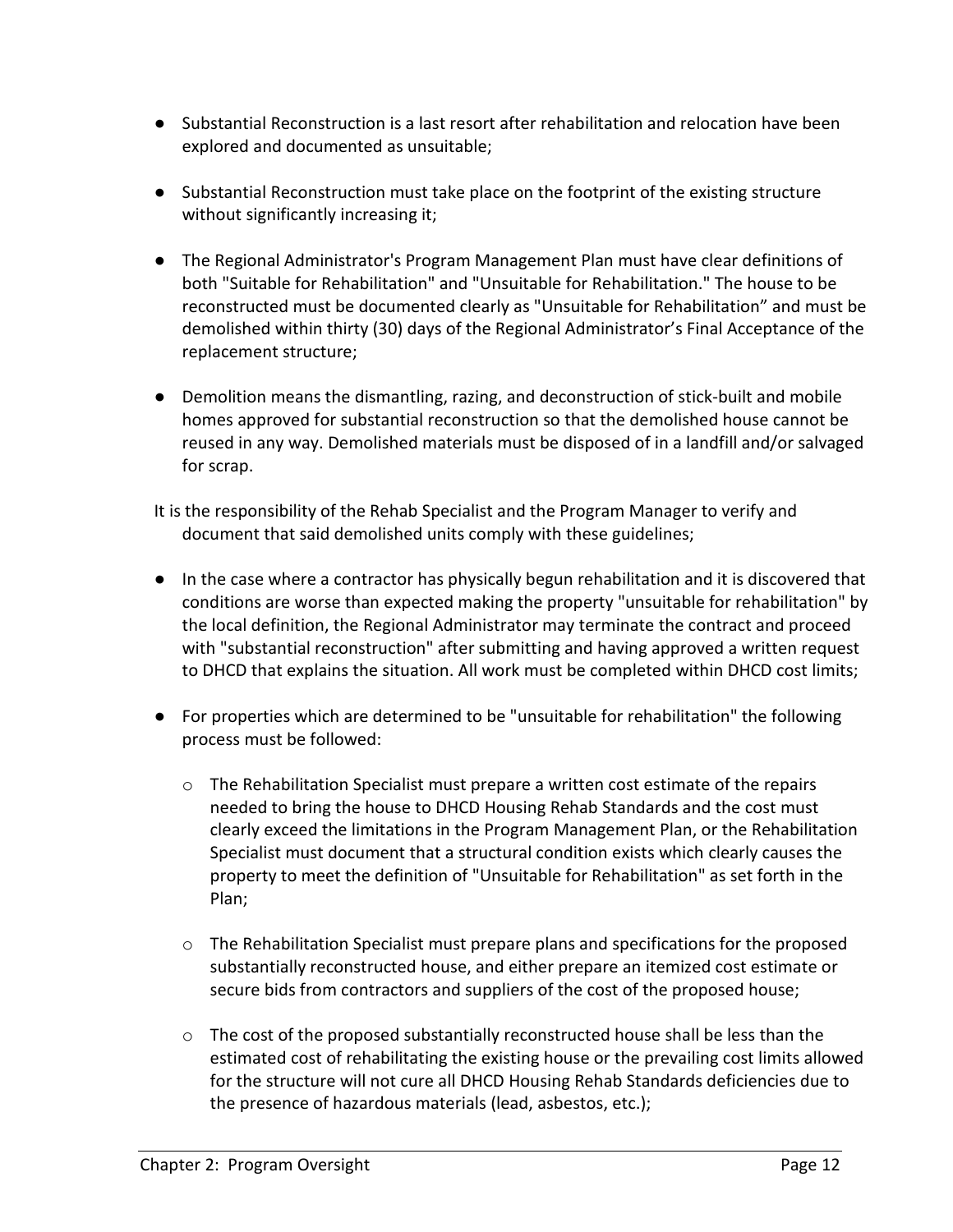- o The Regional Administrator must submit to DHCD the Substantial Reconstruction Worksheet which provides the cost comparisons listed above. Attached to the worksheet the Regional Administrator must submit the rehabilitation cost estimate (or description of the structural defects making the property unsuitable for rehabilitation) and the basis for the cost estimate of construction of the reconstructed house. In addition, a sufficient number of photos of the house proposed for demolition to document the interior and/or exterior condition of the house. See Attachment 24 for a copy of the Substantial Reconstruction worksheet; and
- $\circ$  The substantially reconstructed home may be either stick built, manufactured or a modular home which meets the Virginia Uniform Statewide Building Code (USBC).

#### <span id="page-16-0"></span>**Other Considerations**

The inhabitants of the house may have household or physical conditions that make rehabilitation not a feasible option. These conditions may include potential or alleged criminal situations, situations involving certain physical or mental conditions of the primary occupant, or severely overcrowded situations.

It must be noted that **no individual or household is a presumed beneficiary of IPR Flex funds.**  If serious concerns arise for the health and safety of the occupants, or if there are official allegations of socially destructive behavior taking place in a home, **assistance may be denied, deferred or terminated pending the completion of any official trial, hearing or investigation.**

## <span id="page-16-1"></span>**Mobile Homes**

Mobile homes are eligible for IPR Flex funded rehabilitation provided they meet the test of not having a bathroom or a functional absorption system, the head of household owns both the mobile home and lot upon which the mobile home is situated, and the base cost of rehabilitation will not exceed \$10,000 plus \$10,000 for well and septic. **No other exceptions apply**. If the rehabilitation costs exceed these limits, the mobile home must be substantially reconstructed.

For the purposes of the IPR Flex program, a mobile home is eligible for higher cost limits if it is a double-wide or equivalent with a continuous foundation and assessed as real estate by the Locality rather than personal property. If it was once a single-wide, but has had a permanent structure attached to it and is on a continuous foundation, DHCD must be consulted to determine the eligibility of this property for participation in the program.

The use of mobile homes to replace a mobile home or a stick-built home may occur only as the last alternative due to physical site constraints that prohibit stick-built house construction, and will require prior DHCD approval.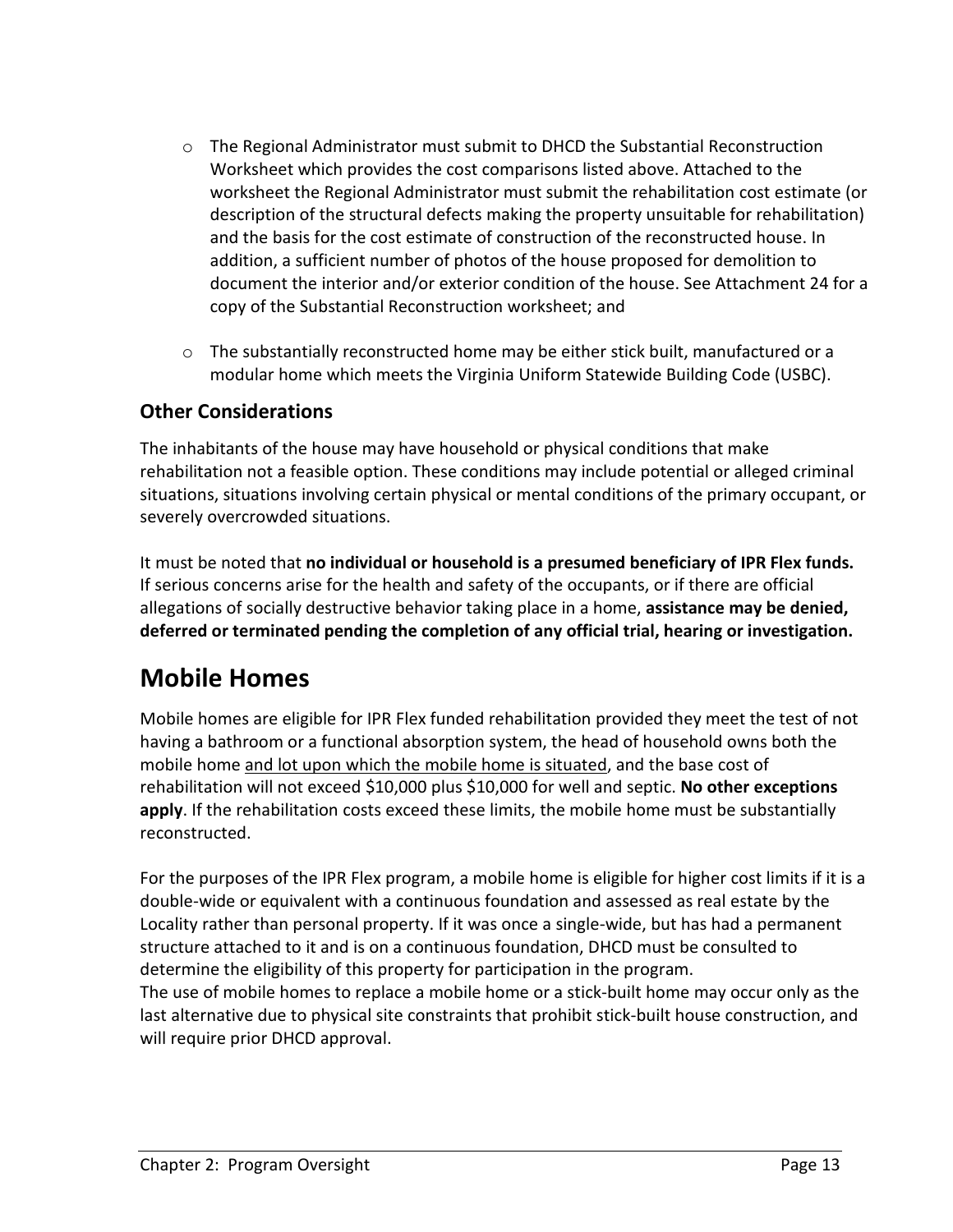## <span id="page-17-0"></span>**Home Maintenance Education Program**

Regional Administrators must incorporate their Home Maintenance Education Program (HMEP) into their IPR Flex Management Plan. In order to be approved, programs **must** include the following components:

- An explanation of how the heating system, the plumbing system, the electrical system, and the water heater function, a description of the proper use of these systems, and a description of potential common problems and solutions;
- An explanation and demonstration of how to properly clean and maintain these systems and the balance of the house on a routine, seasonal and annual basis;
- Instruction on household budgeting and personal financial management. It must explain how to establish and use checking and savings accounts, how to select and purchase insurance coverage, how to establish and follow a household budget, and how to recognize and avoid predatory lenders; and
- Distribution to the family of cleaning supplies and a tool kit to facilitate maintaining the home and its newly installed components.

DHCD strongly encourages conducting Home Maintenance training on a regular basis with small groups of beneficiaries or one-on-one. Neighboring Regional Administrators may collaborate to maximize training efficiency. Note that it is NOT acceptable to hold all training at the end of the contract year, due to the time lag between when the construction is complete and when the training is provided, and to the problems with accessing and holding funds.

Each training session shall be "hands on" in nature and allow two to four hours, including one hour on budgeting. Contact your Community Development Specialist for illustrated training guides, when available.

Regional Administrators may use up to 1% of construction costs per unit up to a **maximum allowable cost of \$250 per home**, **based on actual documented costs**.

## <span id="page-17-1"></span>**Collaborative Linkage**

Due to the size of IPR Flex service areas, a major concern of DHCD is the continuation of a high level of customer service in addressing IPR Flex needs in all areas of each service area, particularly in the far reaches of service areas relative to the location of the Regional Administrator's office. To achieve this, it is the expectation of DHCD that Regional Administrators will enter into collaborative arrangements with other former IPR subrecipients, or another agency approved by DHCD, to form partnerships and alliances to maximize customer service.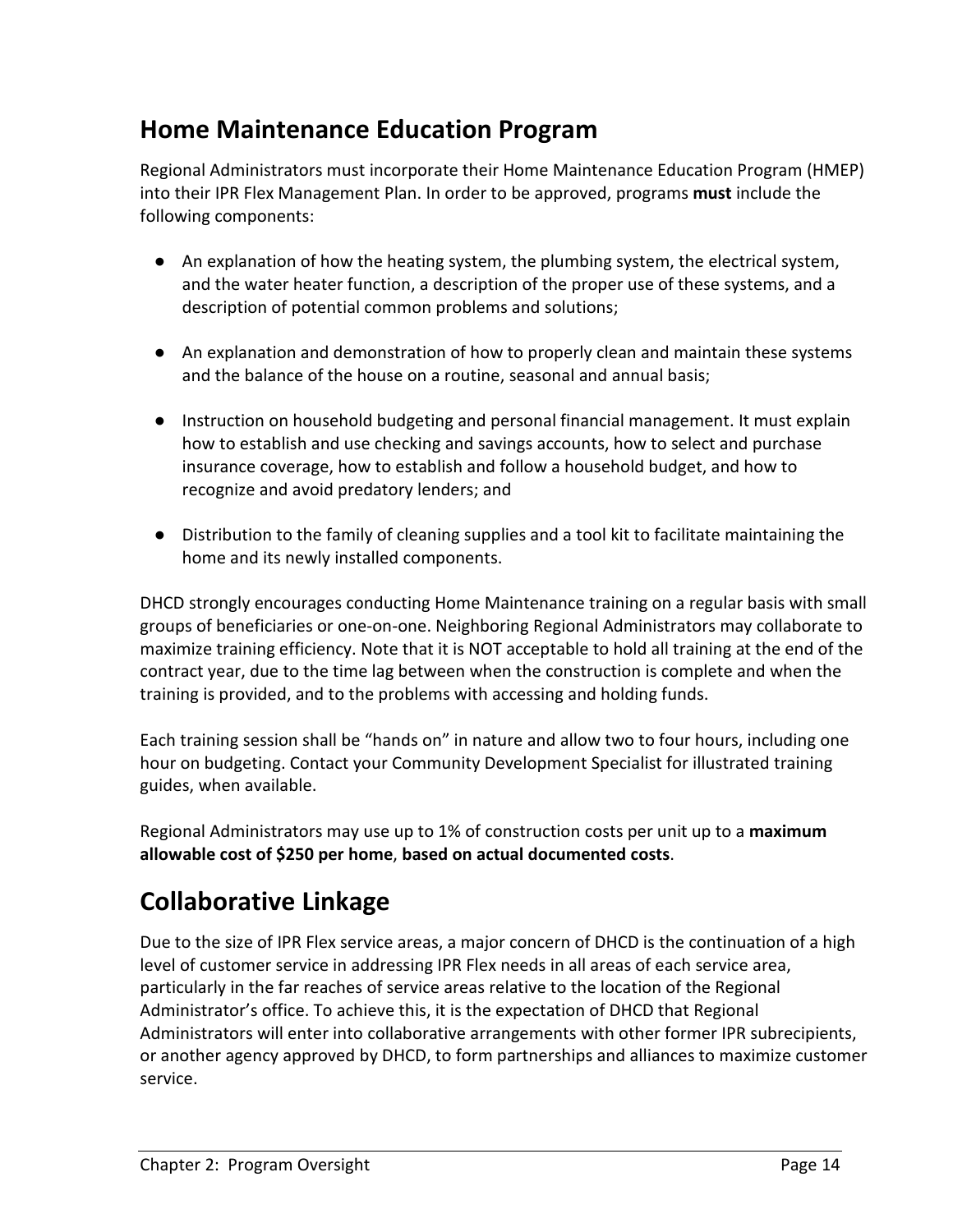#### <span id="page-18-0"></span>**Regional Administrator and Partner Providers**

The collaborative approach involving more than one formerly designated IPR subrecipient will require that a written agreement or Memorandum of Understanding be executed between the Regional Administrator and each Partner that has agreed to provide a necessary service. Those agreements will outline the roles and responsibilities of each partnering agency and any compensation to be paid.

## <span id="page-18-1"></span>**High Level Customer Service**

DHCD expects applicants and beneficiaries to receive, in writing, a swift response to eligibility applications, copies of all required documents relating to the transaction, minimum time out of the home due to temporary relocation and an adherence to all timelines of the construction contract and any temporary relocation plan.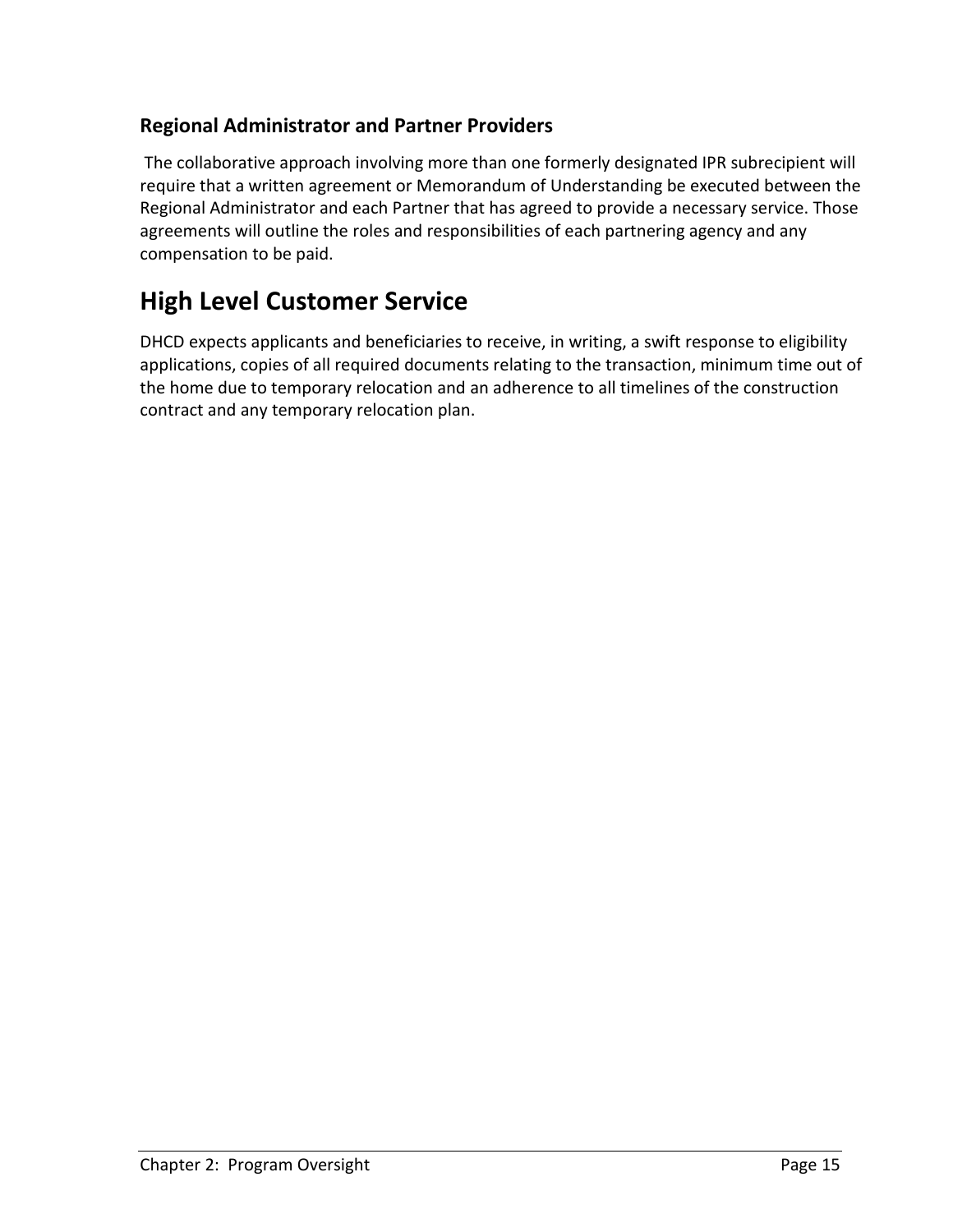#### **THIS PAGE INTENTIONALLY LEFT BLANK**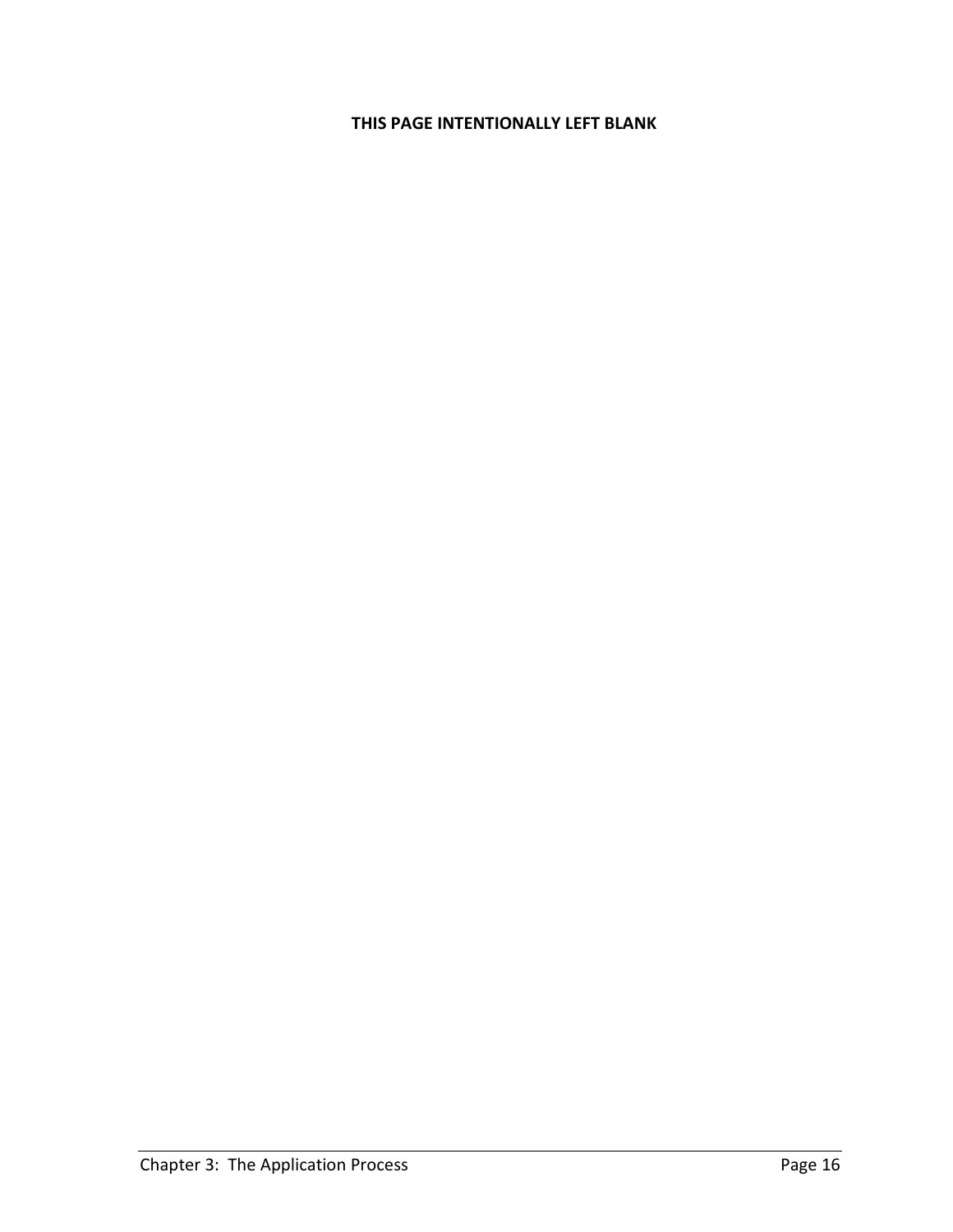## <span id="page-20-1"></span><span id="page-20-0"></span>**Applicant Policies and Procedures**

To be eligible for assistance, an applicant **and their property must** meet the following conditions:

- 1. A house must exist and must have a "failed absorption system," lack potable water indoors, lack an indoor bathroom, or have hazardous housing deficiencies with major systems within the home (i.e. HVAC, electrical, roofing, plumbing, etc.).
	- a. To be classified as having a "failed absorption system", there exists a malfunctioning system in need of repair to the absorption system, deemed a health hazard by the Virginia Department of Health (VDH) due to the presence of sewage on the surface of the ground, and in need of a VDH permit for repair to the absorption system. This is NOT intended to include units with plumbing maintenance issues.
	- b. Potable water indoors means water free of hazardous minerals, organic substances, and toxic agents and suitable for human consumption as verified by third party laboratory analysis.
	- c. Lacking a bathroom means the unit lacks a toilet within the footprint of the house, or contains a toilet within the footprint of the house, but the waste drops directly onto the ground under the house; and/or
	- d. The house must have verified failure of one or more major systems such as, but not limited to: HVAC, electrical, roofing, plumbing, etc.
- 2. The applicant must have lived in their residence for at least one year;
- 3. The gross household income must be at or below 80% of the area median income adjusted for family size for the locality *(See Attachment 12);*
	- a. All income and assets **must** be verified by independent source documentation such as employer verification, social security, unemployment office or current IRS tax return prior to approval for assistance by the Rehab Board;
	- b. All income from assets and 6% of liquid assets or actual interest earned must be counted as income and added to the gross income of a household;
- 4. The occupant must have fee simple ownership or control of the property unless a formal written waiver of ownership is approved by DHCD; and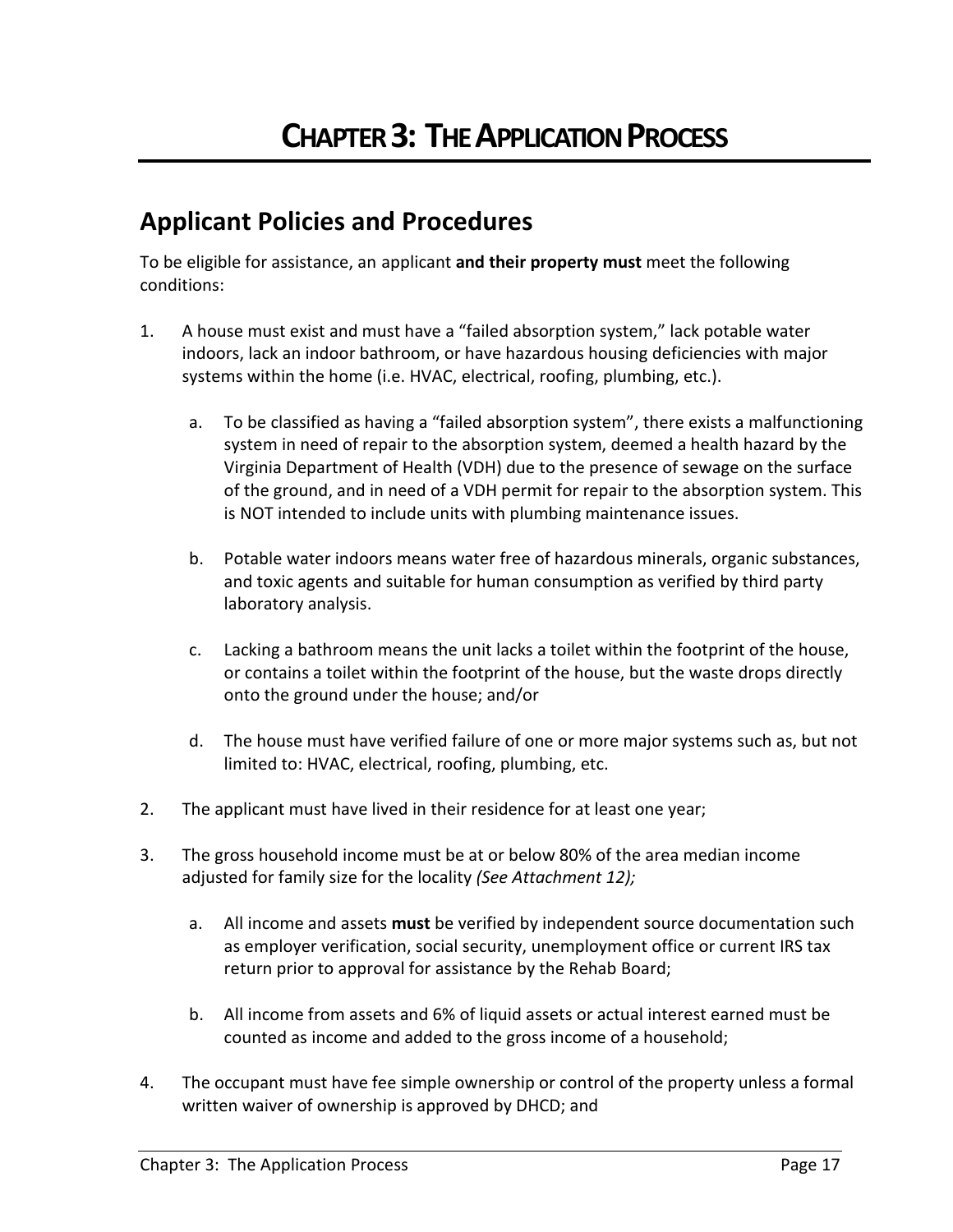5. The household must have been selected according to an objective priority system that is overseen by the Rehab Board and recorded in the meeting minutes by beneficiary name.

A system for ranking applicants for IPR Flex assistance is required. The following is a suggested point system for determining beneficiaries who have met the eligibility criteria.

- a. Five points if the house "lacks a bathroom;"
- b. One point if female headed household (other than elderly) which requires the presence of one or more legal dependents under 18 years of age;
- c. One point for each dependent child (under 18 years of age);
- d. Two points for elderly headed household;
- e. Two points for each person with a handicap that relates to the need for accessibility improvements (other than elderliness);
- f. Two points if very substandard dwelling unit (major structural and mechanical deficiencies); and
- g. Two points if below 50% of the median income of the county/city.

*NOTE*: Head of household is defined as the individual who provides the majority of the financial support for the family.

<span id="page-21-0"></span>6. Priorities **must not** give undue preference to elderly households over those with children.

## **Application Process**

Designing a set of application procedures which are comprehensive and fair is a fundamental prerequisite to a successful program. The Regional Administrator's procedures must be simple enough so as not to discourage participation in the program. However, they must contain enough safeguards to ensure each application is judged by the same set of standards.

#### <span id="page-21-1"></span>**Soliciting Applicants**

The general public must be informed of the availability of assistance, procedures on how to apply, and the criteria and procedures for providing assistance.

One of the most effective methods to notify potentially eligible applicants about participation is by enlisting the assistance of local newspapers. News stories describing the benefits and procedures of the program can be helpful. Newspaper advertisements are required before issuance of the IPR Flex Contract.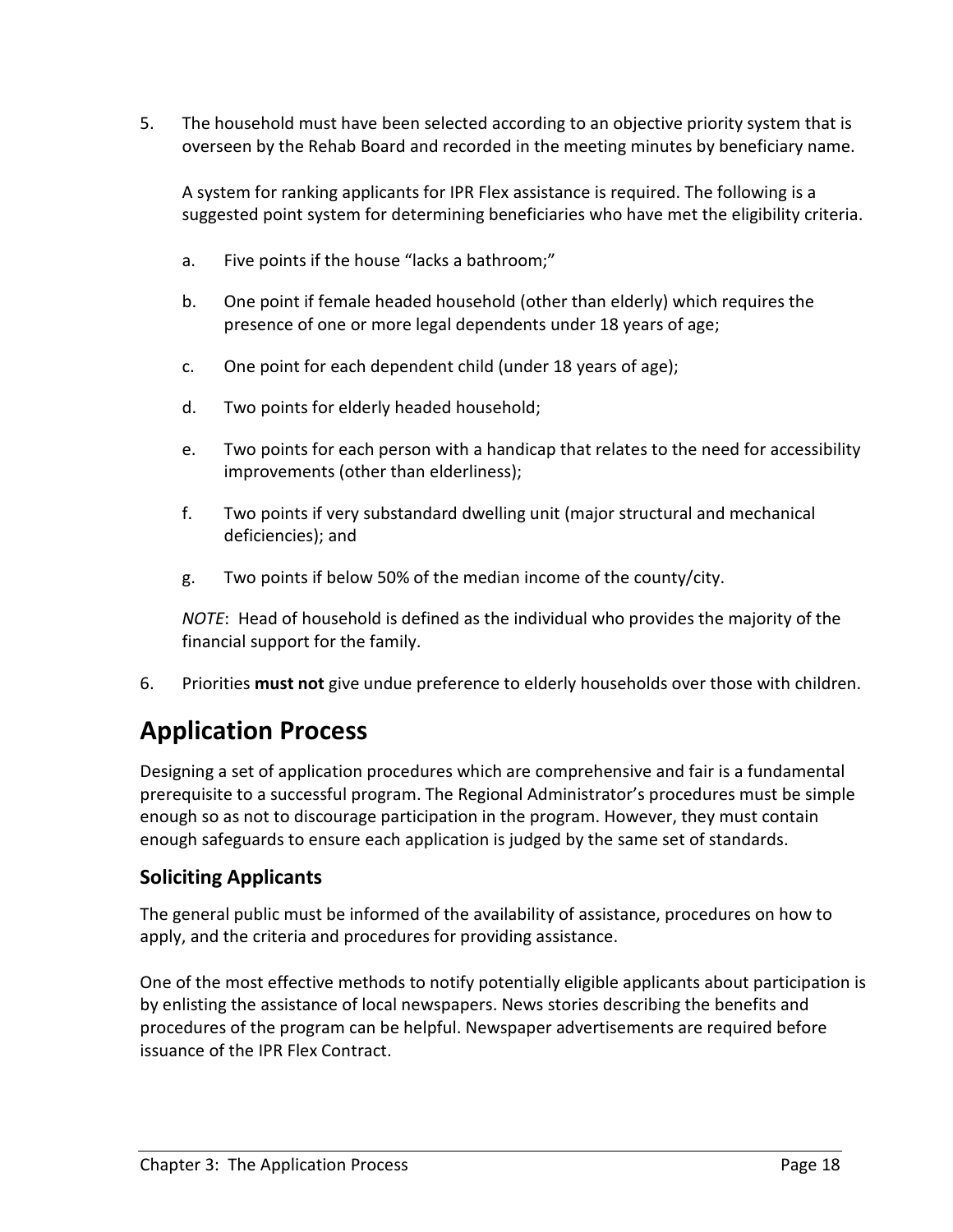Outreach to social service agencies, senior citizens and church groups are helpful. In many cases when people are uncertain of a "government" program the assurance of a trusted person such as a friend or clergyman is helpful.

#### <span id="page-22-0"></span>**Accepting Applications**

Before accepting applications, Regional Administrators will need to decide at what time and place applications will be taken. It is recommended that Regional Administrators take applications at specific predetermined hours at a convenient location so as not to disrupt other work activities and create a scheduling conflict for applicants. Once the decision is made, it should be advertised with other program information.

#### <span id="page-22-1"></span>**Screening Applicants**

One of two methods of pre-qualifying or screening applicants is generally used in programs. The first method is the use of a short form application that determines whether a household appears to meet the basic eligibility criteria. The applicant fills out and submits the short form to the Program Administrator or designated Intake Surveyor, who determines whether the applicant proceeds to the full application stage or, based on the information provided, is ineligible for assistance.

The second method of screening is to have all potential applicants meet personally with the Intake Surveyor. If the interview indicates that the applicant is probably eligible, either the full application may be taken at that time or an appointment is made to take the full application at a later date.

#### <span id="page-22-2"></span>**Completing the Application**

Once preliminary eligibility has been established, a person is ready to complete a full formal application. It is required that the application be filled out by the Intake Surveyor during an interview. By doing this, the Regional Administrator will eliminate inaccurate information due to misunderstanding of the questions by the applicant which could result in time-consuming revisions.

The application should contain the following information:

- Name, address and phone number, email when available;
- Household composition (identified by name, age, relationship to applicant and employment status);
- Race, ethnicity, age and disability status of household members;
- Source and amount of income for all household members, including the name, address, and phone number of all employers to all household members;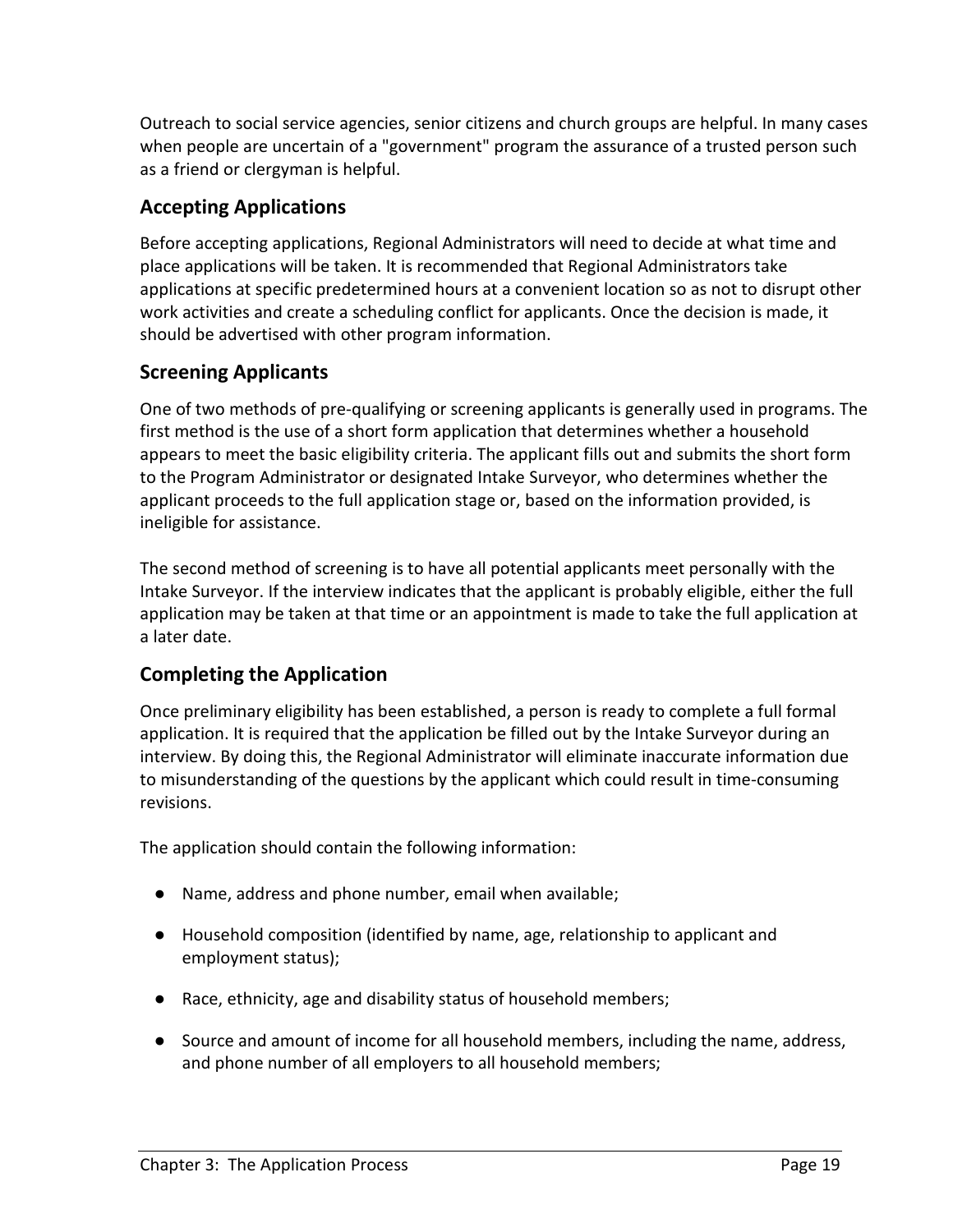- Description and amount of all household assets, including name and account number of financial institutions;
- Length of homeownership;
- Mortgage and or lien holders, including the terms and monthly payments and account numbers;
- Homeowners insurance coverage, including the name of insurance company and annual premiums and policy expiration date;
- Medical and other program allowed deductions;
- List of property improvements needed as perceived by the homeowner;
- Above the signature(s) a statement stipulating the right to verify all information given with warning: **"It is a violation of Federal Law and a Criminal Offense to make willful false statements or misrepresentations in the completion of this application for assistance;"** and
- Signature of applicant(s) and persons completing the applications.
- All signed documents are to be dated and placed in the client file.

#### <span id="page-23-0"></span>**Conducting the Interview**

During the interview, explain the purpose of the application, how it will be processed and that all information will be verified. Emphasize also that all application and verification information will be kept strictly confidential.

Be alert to discrepancies in information presented that may signify a possible omission. Probably the most common error or misrepresentation made by an applicant is the omission of a source of income or asset. Tactfully ascertain from the applicant whether they have omitted such information.

At the end of the interview, ask the applicant to carefully read the warning about misrepresentations. Both the applicant(s) and the Intake Surveyor must sign and date the application form.

The interview is a good opportunity to explain again the program's purpose and requirements, including this is not rehabilitation for aesthetic purposes. Also of particular note are junk and debris removal and Home Maintenance Education Program (HMEP) requirements. At this time, the Regional Administrator should supply the applicant with a copy of the complaint and appeals procedure.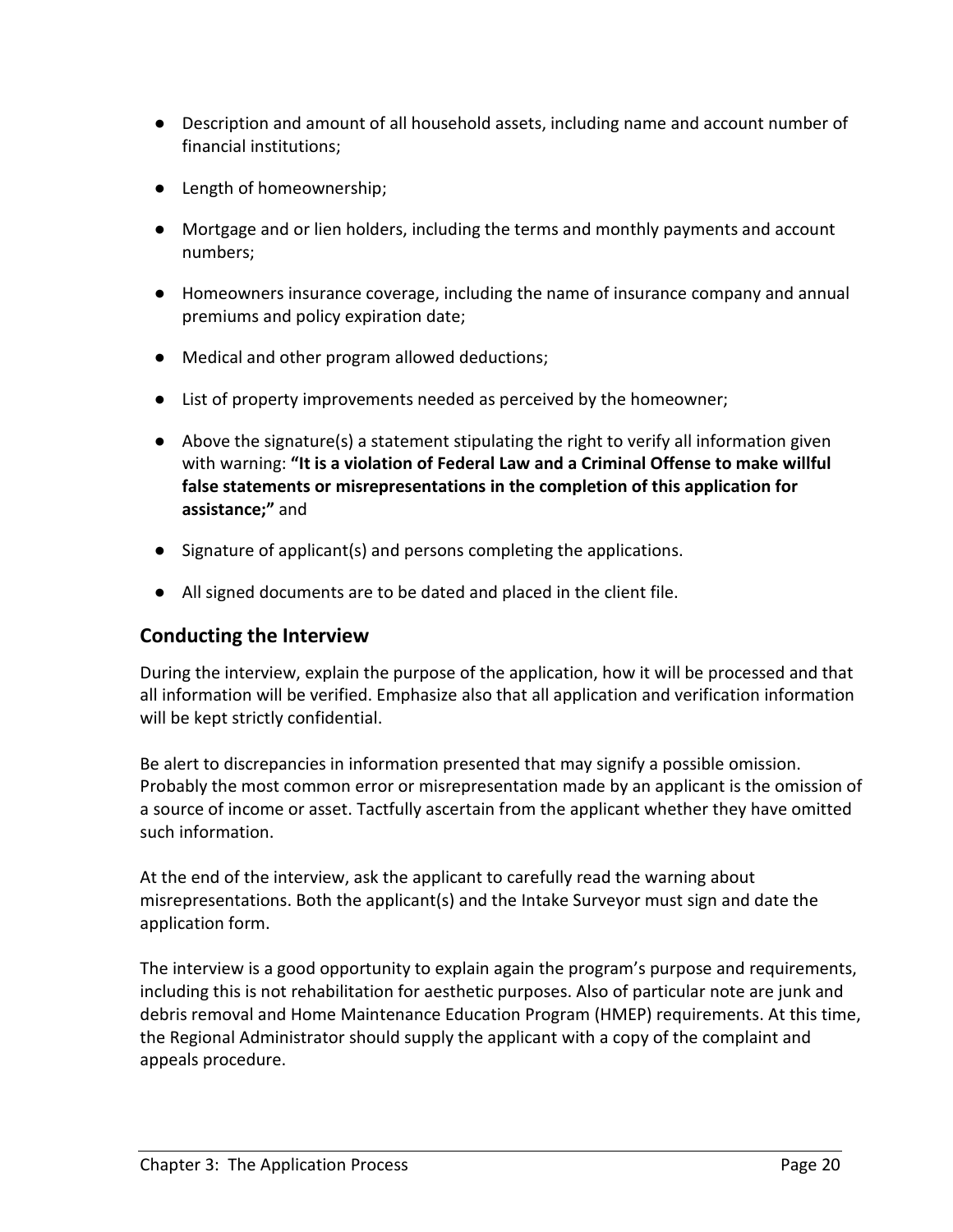#### <span id="page-24-0"></span>**Income and Asset Verification**

All income and asset information must be verified by third party documentation. Gross income of the household from the previous year must be used. Six percent of liquid assets or actual interest earned must also be counted as income and added to the gross income of a household.

For each type of verification, the program should develop a form letter which explains that the applicant wishes to participate in the program and verification of income and assets is required for participation. It should be formatted such that it has:

- Blanks for the information to be filled in,
- A place for the person providing the information to sign, and
- The signature of the applicant.

DHCD recommends that Regional Administrators first telephone the firms or institutions being sent the income verification form in order to explain the request. The Regional Administrator should also enclose a self-addressed, stamped envelope with the verification form. Employers and banks are more willing to cooperate in verification requests the less cumbersome it is for them to do so.

W-2 forms or independently certified tax statements may be used to verify income when the Regional Administrator has failed to receive cooperation from the employer.

Call your DHCD Community Development Specialist for guidance if none of these verification methods are successful.

DHCD requires that Regional Administrators verify that applicants are current on their mortgage payments before the construction contract is executed, especially if there has been a lengthy gap between the application process and the start of construction.

#### <span id="page-24-1"></span>**Federal Equal Credit Opportunity Act**

Along with the application and income verification letters, applicants must sign an *Acknowledgement of Receipt of the Equal Credit Opportunity Act (ECOA) Notices and Disclosures* form. See Attachment 22 for a copy of the form.

#### <span id="page-24-2"></span>**Selection of Applicants**

The Rehab Board must review and approve eligible applicants based on the priority criteria outlined in the Program Management Plan. The income eligibility must be documented on the form *HUD Household Income Report* or by using the HUD Income Calculator for each client, found in Attachment 36.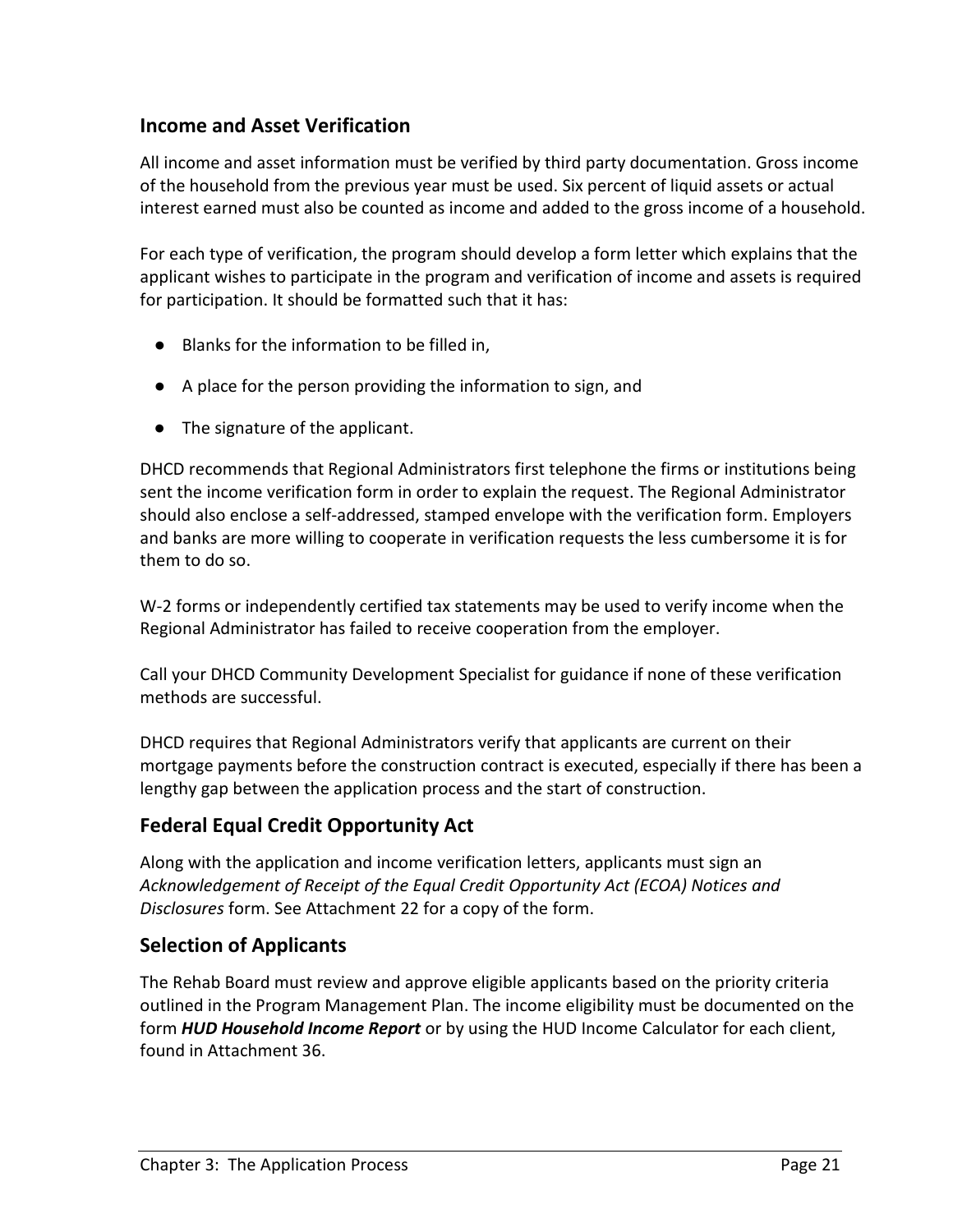Ineligible applicants should be notified immediately in writing that they are ineligible and given the reasons for this determination. See also "Complaints and Appeals," as found in Attachment 4.

All eligible applicants must be notified in writing and advised of the next step in the rehabilitation process. Generally, the next step would be the initial inspection by the Rehabilitation Specialist and Program Administrator.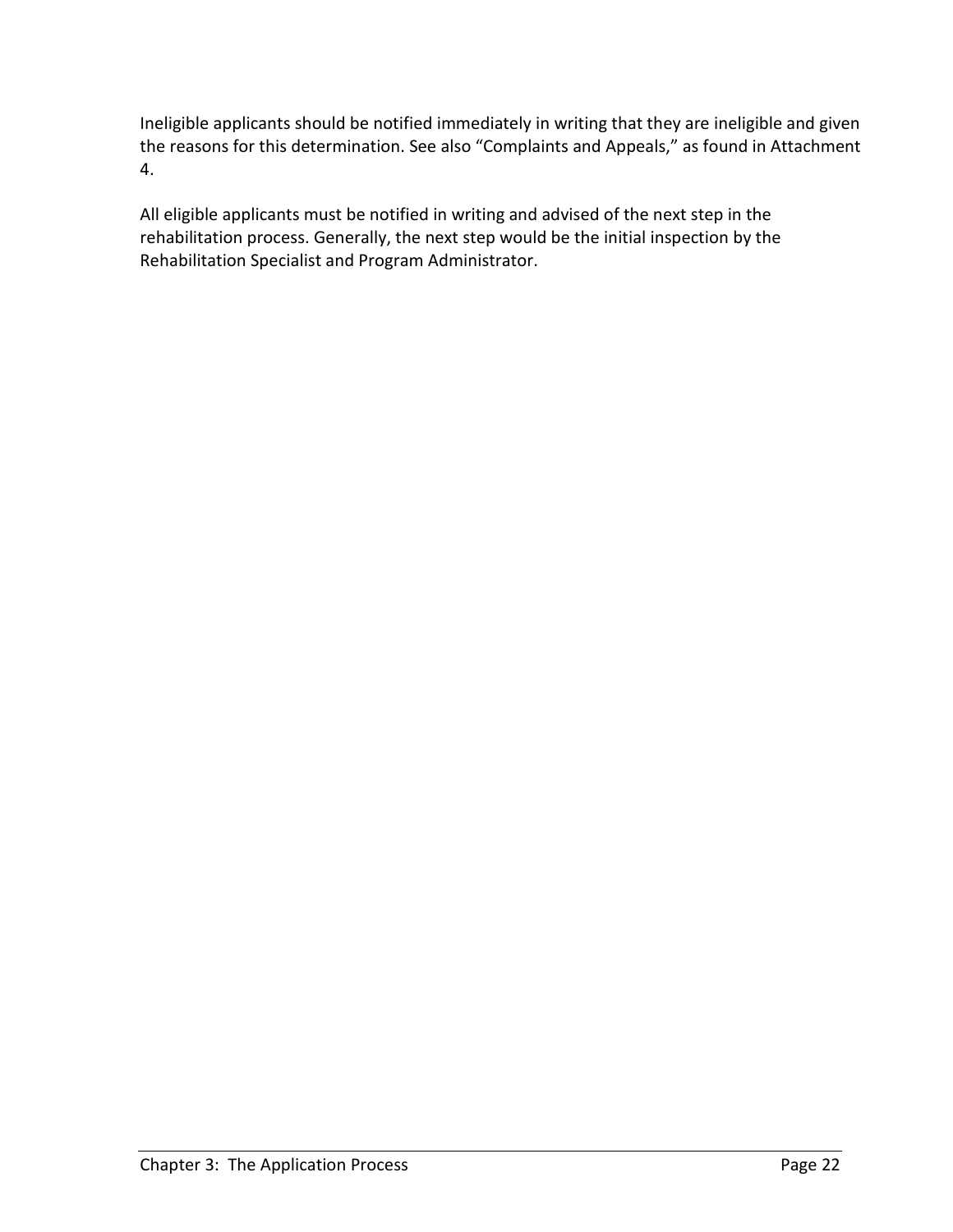## <span id="page-26-1"></span><span id="page-26-0"></span>**Property Ownership and Control**

Ownership for all properties, including mobile homes, must be verified and documented so the Regional Administrator can ensure that the program is executing a contract with the person(s) who legally owns and controls the property to be rehabilitated. This assures that the identified, eligible beneficiary will have continued use and enjoyment of the property and that the IPR Flex forgivable loan is secured.

Establishing property ownership is done by obtaining a copy of the deed from the owner and ordering a title search. Title searches are required. A maximum allowance of \$750 is available for legal costs (part of Construction Related Soft Costs (CRSC).

DHCD allows less than fee simple ownership if it cannot be documented or achieved. A test for control could be payment of property taxes and insurance for at least the last three years and proving the occupant is at least an heir to the property through the title search.

Once the construction contract has been executed and the three days of Right to Cancel have passed, an enforceable Deed of Trust must be signed and recorded. However, an attempt must be made to contact, by certified or registered mail, and obtain the signature of all owners on the Deed of Trust.

Life estate ownership may be accepted provided that both the owner(s) of the property and the occupant who has the life-rights sign the construction contract, demolition contract and the Deed of Trust.

Because of Virginia's inheritance laws, Regional Administrators should attempt to get the signature of a spouse on a life-estate gift or demolition contract regardless if the spouse's name is listed as a property owner.

Should the individual who has life-rights cease to live in the property during the mandatory five (5) year term of the forgivable loan, the owner(s) of the property must either buy-out the forgivable loan at full value, less what has been forgiven monthly, or identify an eligible LMI occupant for reasonable rental of the property for the remaining term. Contact the assigned CD Specialist to work through this scenario.

#### <span id="page-26-2"></span>**Property Eligibility**

Only houses lacking complete indoor plumbing or with structural or mechanical failure to major housing systems and occupied by LMI households that are the household's primary place of residence are eligible for IPR Flex assistance. It is the responsibility of the Program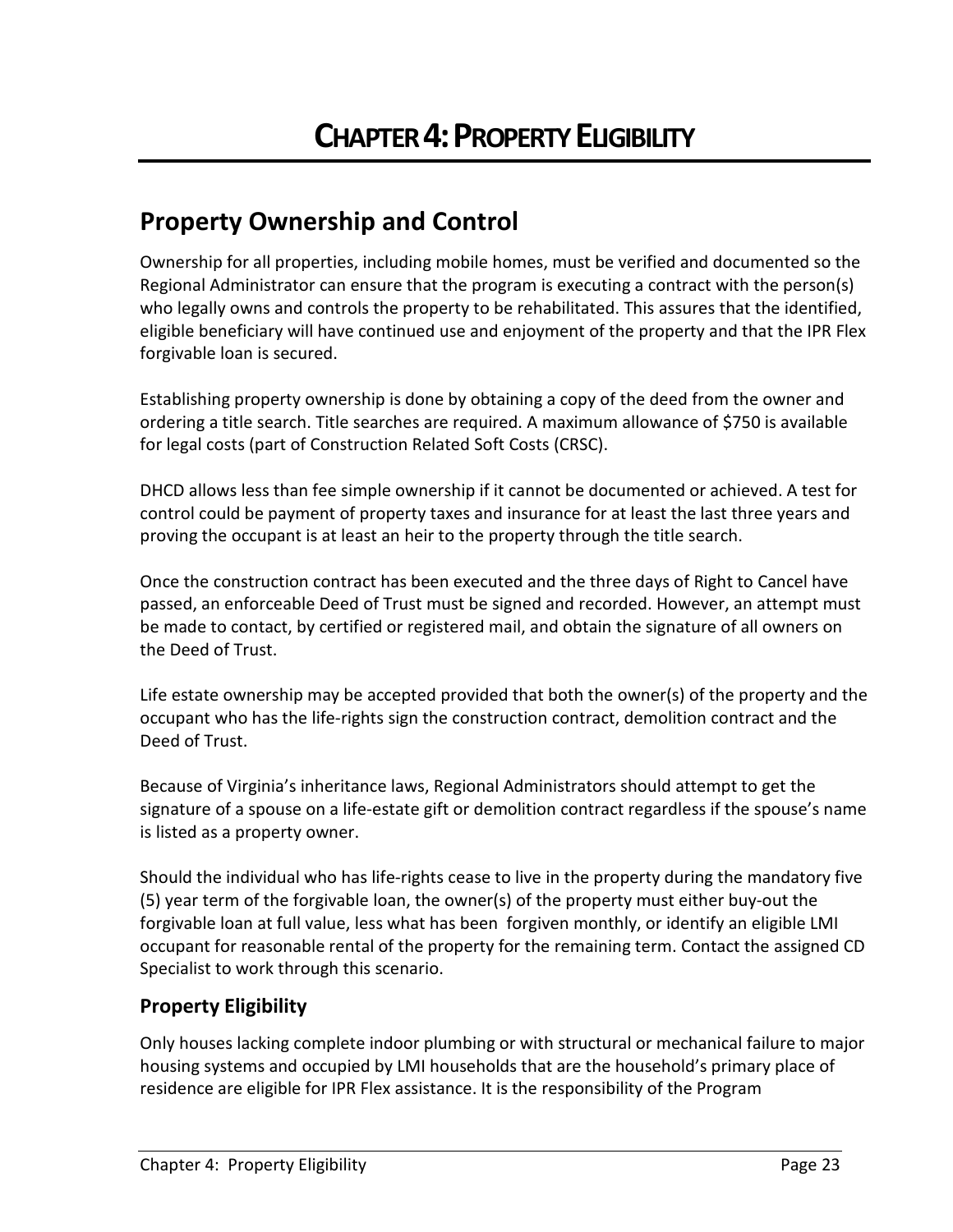Administrator to ensure that the applicant's property is eligible according to the Certification of Eligibility and the Regional Administrator's adopted Program Management Plan. For more information about each eligibility type *(see Attachment 7)*.

#### **Owner-Occupied Properties**

A property owned by an LMI household can be rehabilitated to DHCD Housing Rehab Standards with a base maximum IPR Flex investment of \$25,000 if constructed prior to 1978 or \$125,000 if constructed after 1978. For pre-1978 houses, the base cost can be supplemented with "exceptions" that may exceed the base cost limit and contracted separately (well, septic, accessibility, add bathroom and/or add bedroom(s) to alleviate over crowdedness.

If lead abatement contractors are solicited for abatement and/or lead hazard reduction in pre-1978 housing rehabilitation, the cost limit is \$125,000. All HUD regulations must be followed. We suggest contacting DHCD for guidance and the potential for additional funding from the Lead Hazard Reduction Program.

#### **Investor-owned Properties**

Rental units are not eligible for IPR Flex assistance. However, if the tenant is in a position to purchase the unit for a nominal sum, then eligibility could be considered. In addition, if the home could be purchased and rehabilitated within the DHCD established cost limits, then eligibility could be considered. This constitutes "**homeownership creation**" which is another goal of the IPR Flex Program. Please consult your CD Specialist to seek guidance and approval when feasible if this situation occurs.

#### **Contract Purchase Properties**

Contract purchase or lease-purchase is when an LMI tenant is permitted to purchase a property directly from the investor-owner with little or no interest rate. These properties are eligible for assistance if documentation of the transaction is reviewed and approved by DHCD.

#### **Heir Properties**

An heir who can demonstrate control over a property and the likelihood of continued occupancy can receive assistance under certain circumstances.

#### **Life Estates**

As discussed earlier, LMI households who have a recorded life estate are eligible if the Program Management Plan allows this type of property to be rehabilitated. DHCD must be notified in writing of any change in a beneficiary's life estate status.

#### **Mobile Homes**

Owner-occupied mobile homes are eligible for IPR Flex assistance provided they lack complete indoor plumbing or contain failure to structural or mechanical systems, as defined in the Certification of Eligibility, and the cost of the rehabilitation will not exceed the cost limits for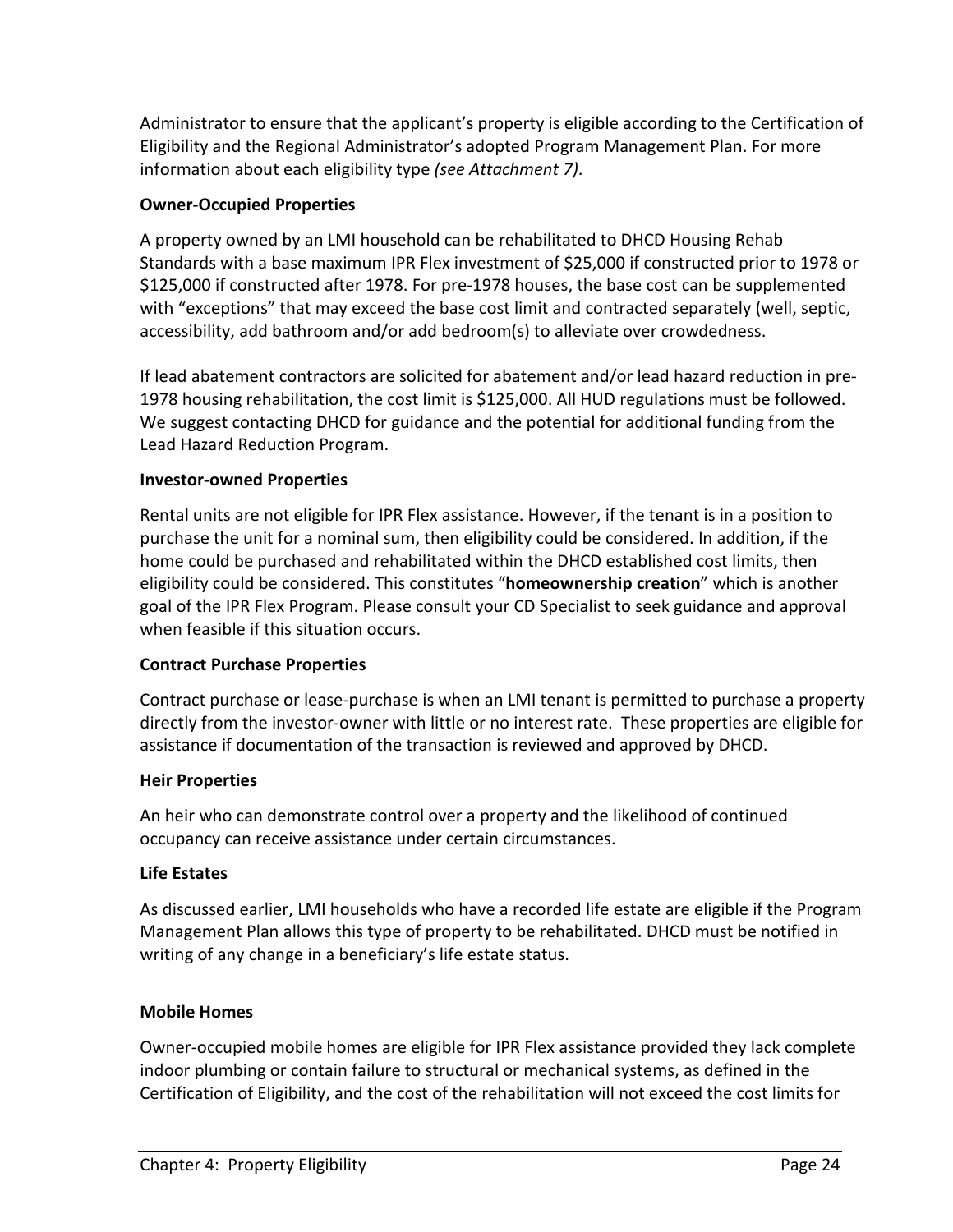mobile homes. If the rehabilitation costs exceed these limits, the mobile home must be substantially reconstructed preferably with a stick-built unit. The use of mobile homes to replace a mobile home or a stick-built home may occur only with prior DHCD approval.

A copy of the DMV title must be placed in the client rehabilitation file as ownership evidence and/or to verify demolition as applicable.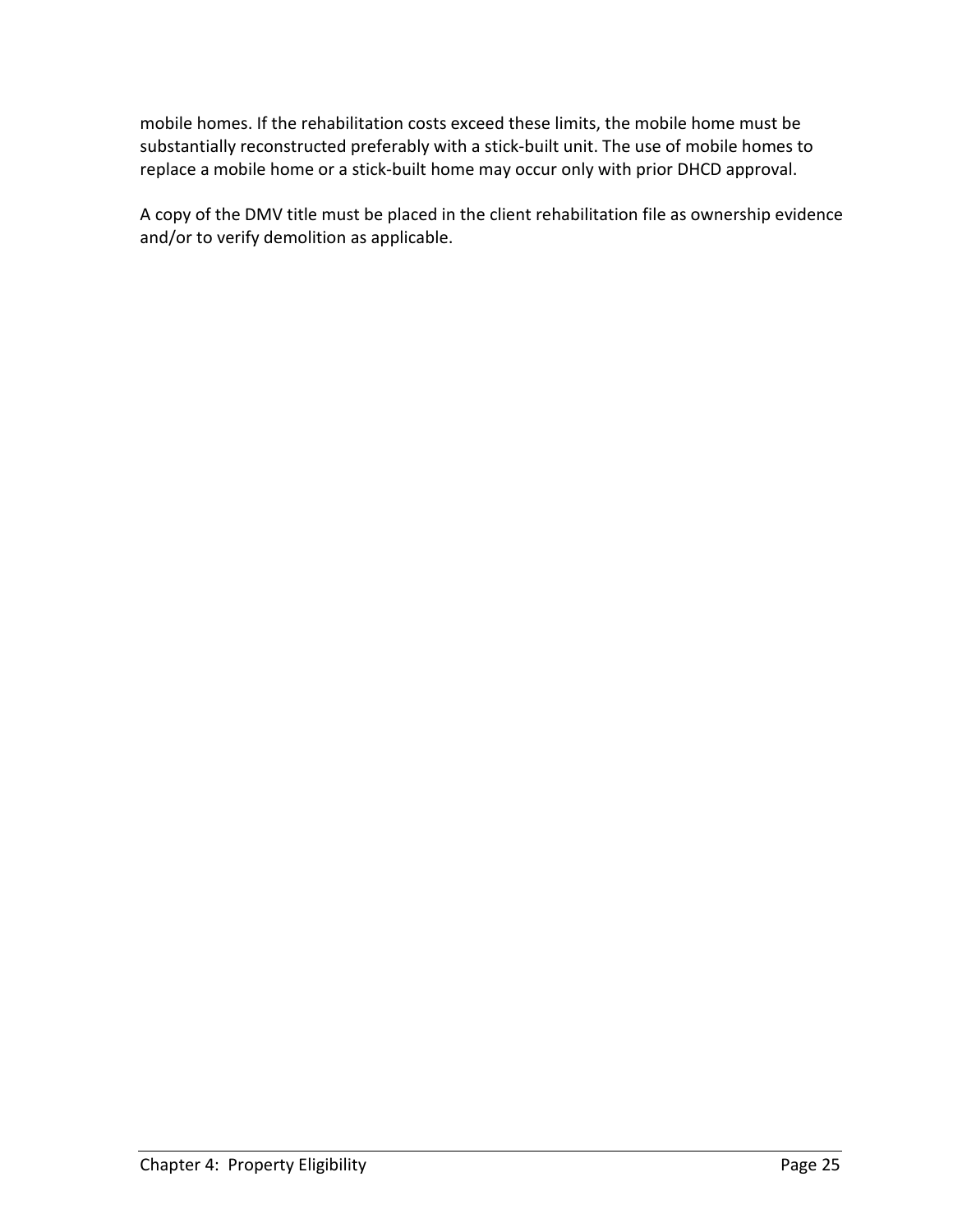#### **THIS PAGE INTENTIALLY LEFT BLANK**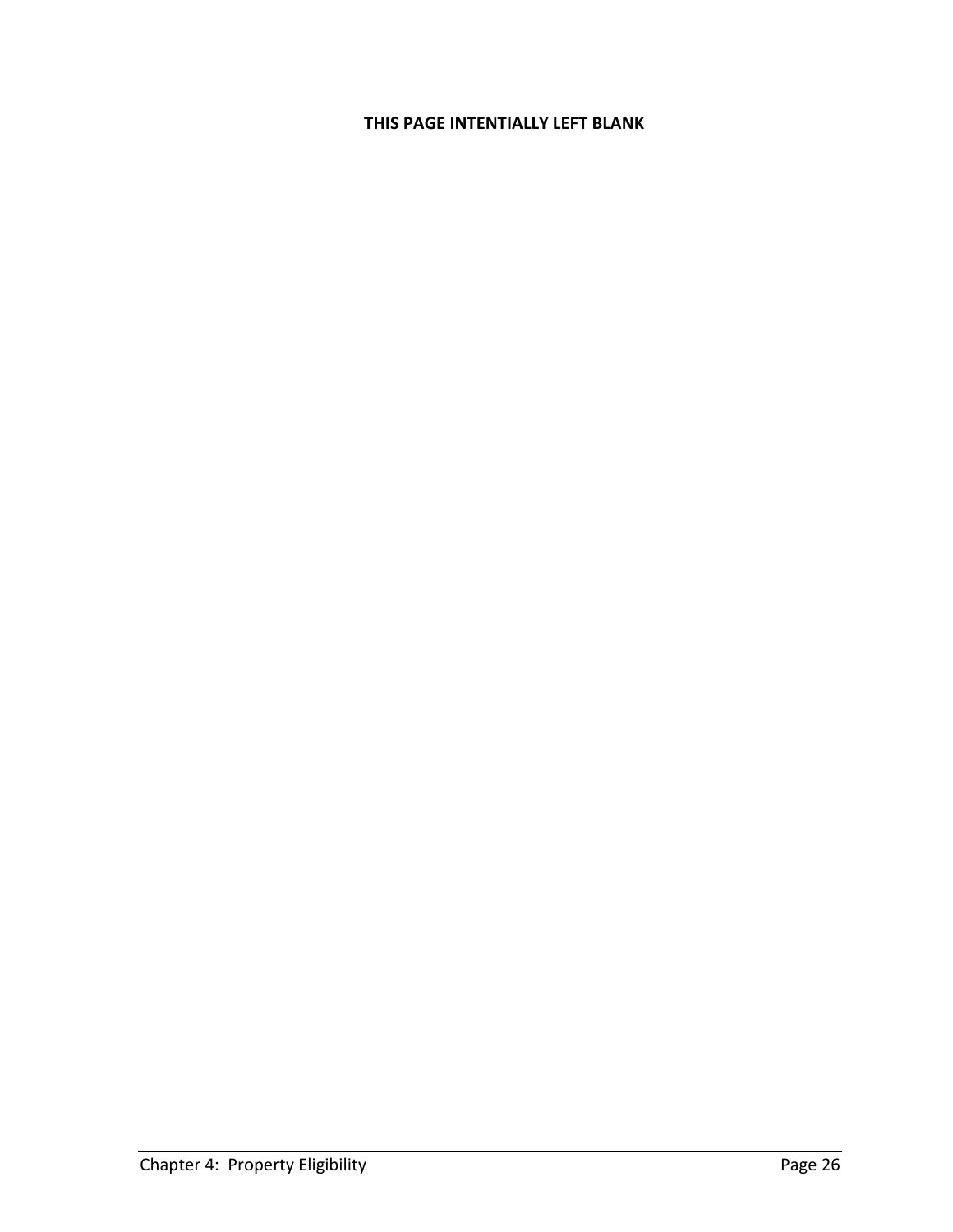## <span id="page-30-1"></span><span id="page-30-0"></span>**Rehabilitation Loan Packaging**

DHCD requires that all housing assistance be provided in the form of a forgivable loan. The amount of the loan is based upon the housing rehabilitation construction cost and demolition if applicable. Administration, Rehab Specialist and Construction Related Soft Costs are not part of the lien amount.

## <span id="page-30-2"></span>**Contracts and Agreements**

A Deed-of-Trust must be executed and recorded prior to construction on all rehabilitation contracts.

After all selection criteria have been satisfied and a contractor has been selected, all parties must enter into a contract(s) prior to the issuance of a Notice to Proceed. Depending upon the nature of the assistance, several documents may be executed at this time. These are the base construction contract, the "exceptions" contract and/or the demolition contract.

#### <span id="page-30-3"></span>**Construction Contract**

For each IPR Flex project, two or more construction contracts may be required. For pre-1978 rehabilitation projects, the first contract is for the base construction costs and the second one is for the exceptions unless lead abatement is involved. For substantial reconstruction projects, the base construction costs and any necessary exceptions can be combined into a single contract.

Demolition costs are only allowed on substantial reconstruction projects. They are "stand alone" costs that must be contracted separately; this is the second contract accompanying the substantial reconstruction contract. Regardless of the number of contracts executed, cost limits per category must not be exceeded.

Each contract should include an agreement with general conditions and federal construction contract language. The Rehab Board should have an attorney review and approve the contract used in the program. The attorney should be advised of DHCD recommendations and requirements.

**Any work performed on a pre-1978 single-family dwelling may not exceed a base cost of \$25,000 unless the contractor is a licensed lead abatement contractor. If at least three (3) licensed lead abatement contractors are solicited, and one (1) of them is the successful bidder, the base contract may go up to the limits allowed by the program: \$125,000.**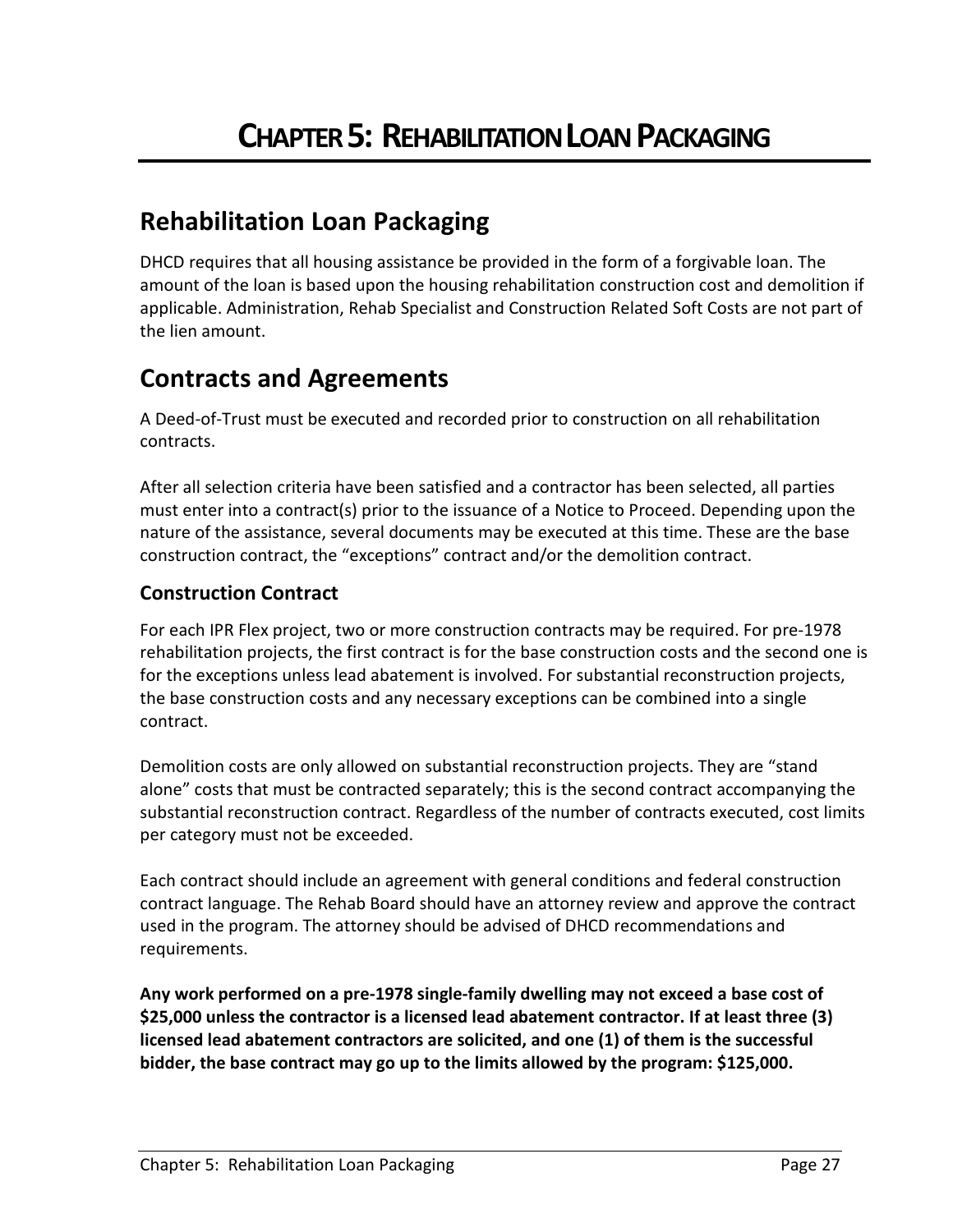The following provisions must be included in the construction contract:

- Date of contract;
- Date (or number of days) until construction is to begin;
- Completion date;
- Amount of contract;
- Method of payment, including timing of progress payments and homeowner's role in approving all contractor payments;
- Contractor's name, address, DPOR license and/or registration number, expiration date, license classification (a, b, or c), and license designation (building [bld] or home improvement contracting [hic]);
- Reference to master/ job specifications;
- Contractor's removal of debris and equipment during and after construction, as applicable;
- Contractor's use of homeowner's utilities;
- Contractor's insurance requirements;
- Access to property by contractor and program officials;
- Warranty requirements;
- Non-assignment of contract clause;
- Hold harmless clause;
- Right of inspection power of inspector;
- Statement of compliance with all local requirements for building permits, inspections, and zoning;
- The Owner's pre-construction clean up requirement;
- The Occupant's home maintenance education program attendance requirements;
- Termination clause;
- Change order procedure;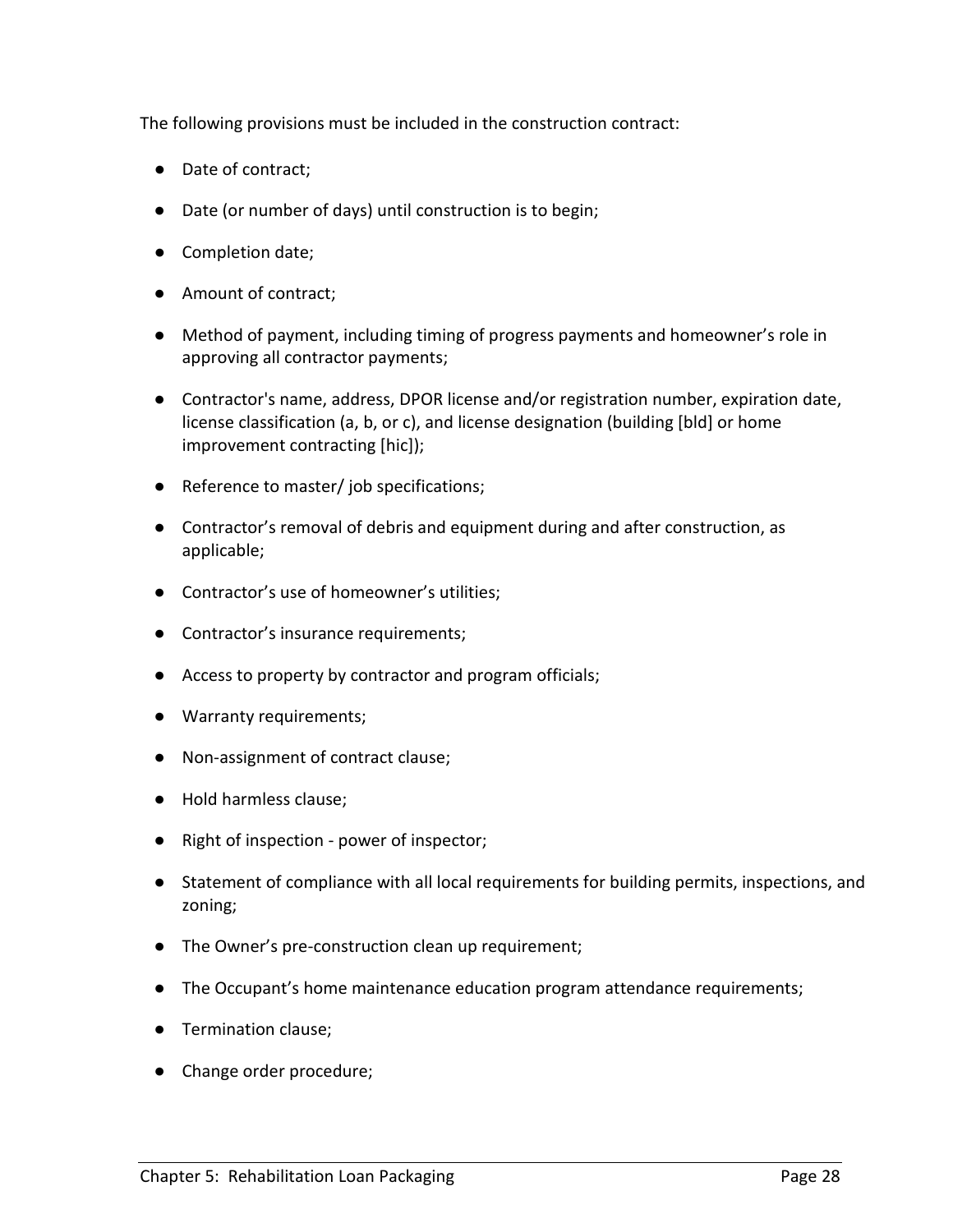- Restrictions on side deals between the homeowner and the contractor;
- A "plain-language" exculpatory clause concerning events beyond the control of the Contractor and a statement explaining that delays caused by such events do not constitute abandonment and are not included in calculating time frames for payment or performance;
- Signature of parties to the contract;
- *Federal Construction Contract Language (See Attachment 27)*; and
- *Notice of Lead-Based Paint Presumption* and *Confirmation of Receipt of Lead Pamphlet (See Attachment 31)*, if applicable.

It is a local Management Plan decision if the construction contract will contain a provision for liquidated damages.

All of the items may be incorporated into a two-party contract between the homeowner and the Regional Administrator (Homeowner Agreement) and a two-party contract between the Contractor and the Regional Administrator (Construction Contract) or a three-party contract between the homeowner, Regional Administrator and contractor. Most Regional Administrators use a three-party contract.

#### <span id="page-32-0"></span>**Deed-of-Trust**

The *Deed-of-Trust* is a lien document that secures the beneficiary's commitment to adhere to the forgivable loan, resale, and residency requirements to the title of the house and property, and references the Deed-of-Trust Note.

A Deed-of-Trust must secure all forgivable loans, including heir-occupied and life estate properties. It must cover the cost of all improvements, including any exceptions and demolition. In addition to referencing the amount of assistance, the agreement should incorporate the following:

- The complete address of the Trustee;
- Terms of the forgivable loan;
- Deed-of-Trust Note or forgivable loan agreement;
- Payment of Debt, Taxes and Utility Charges;
- Maintenance of property during term of loan;
- Program's role in inspecting and approving work and payments;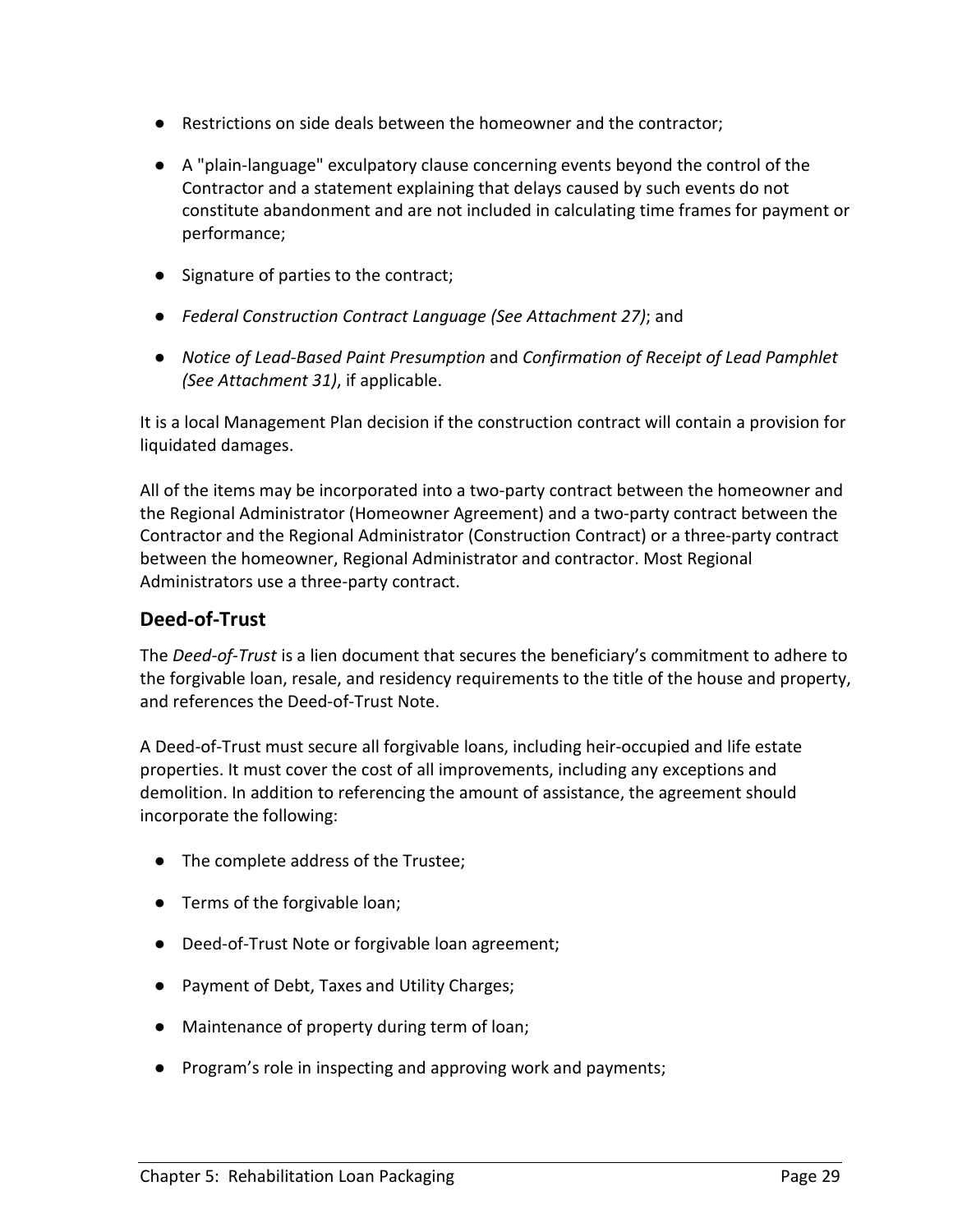- The Owner's requirement to obtain adequate hazard insurance, with the Regional Administrator listed as a loss payee;'
- The Owner's requirement to maintain an annual septic maintenance agreement, as required by the Virginia Department of Health for alternative septic systems; and
- Resale and residency requirements;

It is recommended that the Deed-of-Trust prohibit the house from being used as bond security so someone can get out of jail while awaiting trial.

In a life-estate situation, the Regional Administrator should check with its Attorney to determine if the Deed-of-Trust should say the estate is encumbered in order to protect the Regional Administrator if the beneficiary defaults.

The Deed-of-Trust must be recorded at the courthouse in the county or city where the rehabilitated house is located.

It is recommended that all signatures be notarized and the Deed is recorded immediately after contract execution and the Right to Cancel period ends.

IPR Flex forgivable loans may be placed in first, second or third position on a property title. Once recorded, the Regional Administrator may not subordinate DHCD's position without its prior written approval. In addition, the project's Program Management Plan must stipulate under what special circumstances subordination will be considered; e.g., bankruptcy, removal of code violations, bills due to a medical emergency or educational expenses and that the decision will be made by the Rehab Board with concurrence from DHCD. Furthermore, the Program Management Plan must require that the homeowner will be required to attend instruction on predatory lending prior to intermediary subordination.

See Attachment 20 for a Deed-of-Trust sample.

#### <span id="page-33-0"></span>**Deed-of-Trust Note**

The Deed-of-Trust Note is a promissory note or the beneficiary's written promise to adhere to all the commitments made in the Deed-of-Trust and stipulates when and how all of the terms of the forgivable loan are to be satisfied. The Note must be held in safekeeping i.e. a safe, safe deposit box, or a drawer or cabinet that is routinely kept locked by the Regional Administrator until all the terms of the forgivable loan are satisfied.

It is recommended that the original Note be kept in a safe with a photocopy in the client file.

The note should stipulate the following:

● Rate of interest (which is zero);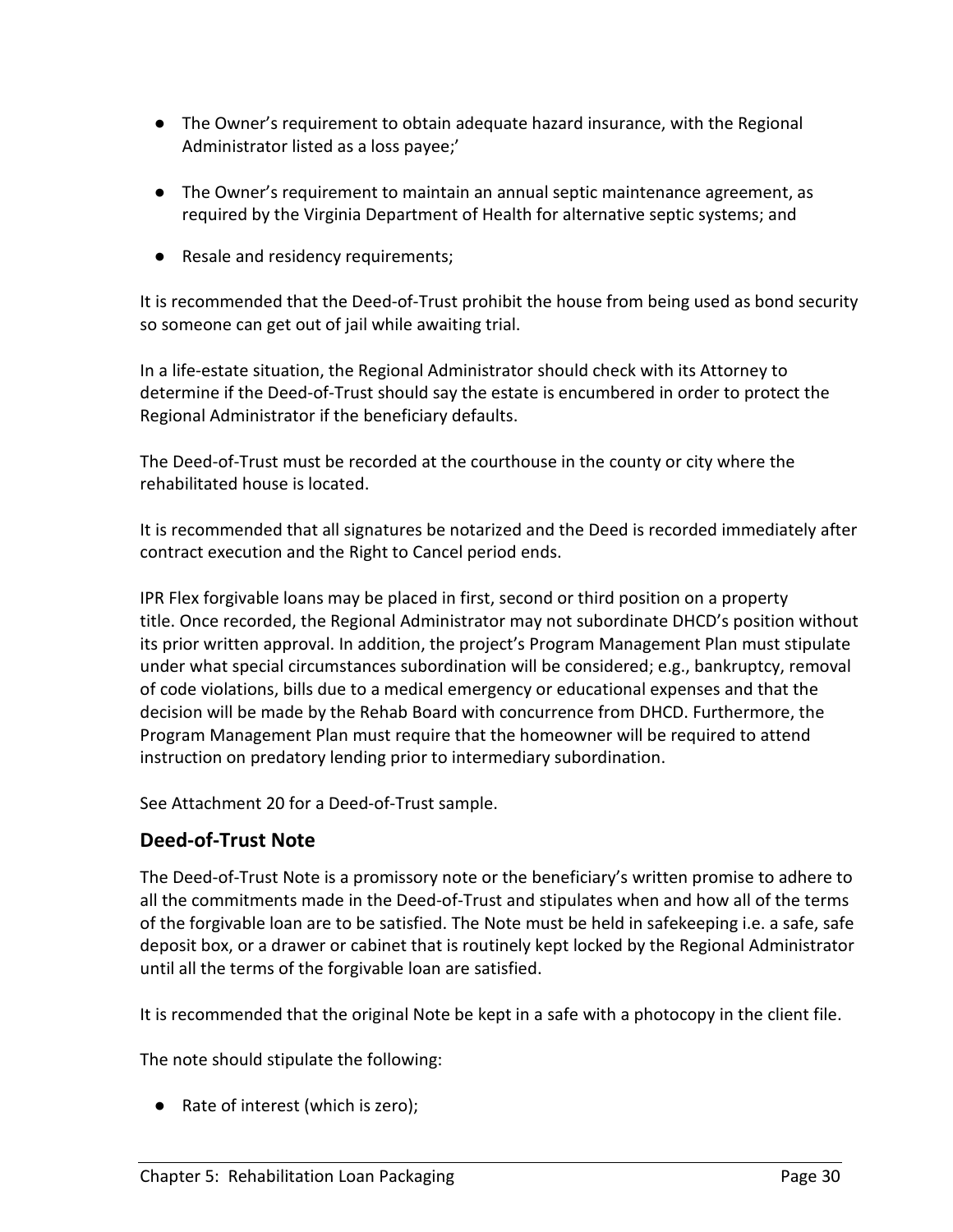- The term of the loan, and the loan maturity date;
- The amount forgiven each month;
- Late payment and default penalties; and
- Time and location for payments, when applicable.

At the end of the forgivable loan term, the Deed-of-Trust Note must be marked "paid in full", for all amounts paid and/or forgiven. A *Certificate of Satisfaction* must be issued by the Regional Administrator to the homeowner, indicating that the note has been satisfied and all obligations have been met.

It is recommended that the *Certificate of Satisfaction* be sent certified, along with a letter stating that it needs to be taken to the Clerk's Office. This will give the Regional Administrator proof that it released the *Certificate*. Check with your attorney as to how long you have to release the *Certificate* in order to avoid any court fines. See Attachment 20 for a *Deed-of-Trust Note* sample.

#### <span id="page-34-0"></span>**Notice of Right to Cancel**

This closing document must accompany every Deed-of-Trust and be provided to each beneficiary at closing. As required by Regulation Z of the Truth-in-Lending Act, it allows every homeowner a three-day grace period between the signing of the Deed-of-Trust and the start of construction to cancel the entire transaction. During this time period, no activity regarding this forgivable loan may take place. This includes recordation of the Deed-of-Trust and issuance of the Construction Contract. See Attachment 19 for a copy of the Notice of Right to Cancel.

#### <span id="page-34-1"></span>**Truth-in-Lending Disclosure Statement**

This is another closing document, which must accompany the *Deed-of-Trust Note* and be provided to each beneficiary at closing. It details the exact amount of money borrowed, including any interest charges, payment schedule, prepayment and late payment policies, insurance requirements, and reference to contract, as required by Regulation Z. *See Attachment 21 for a copy of the Truth in Lending Disclosure Statement.* 

#### <span id="page-34-2"></span>**Minimum Forgivable Loan Requirements**

All housing rehabilitation projects must abide by the following requirements related to repayment of forgivable loans:

- All rehabilitation loans must be secured by a five (5) year recorded Deed-of-Trust;
- The Deed-of-Trust must be tied to a promissory note (Deed-of-Trust Note) :
- Beneficiaries must agree, in writing, to reside in the property rehabilitated for the entire term of the forgivable loan;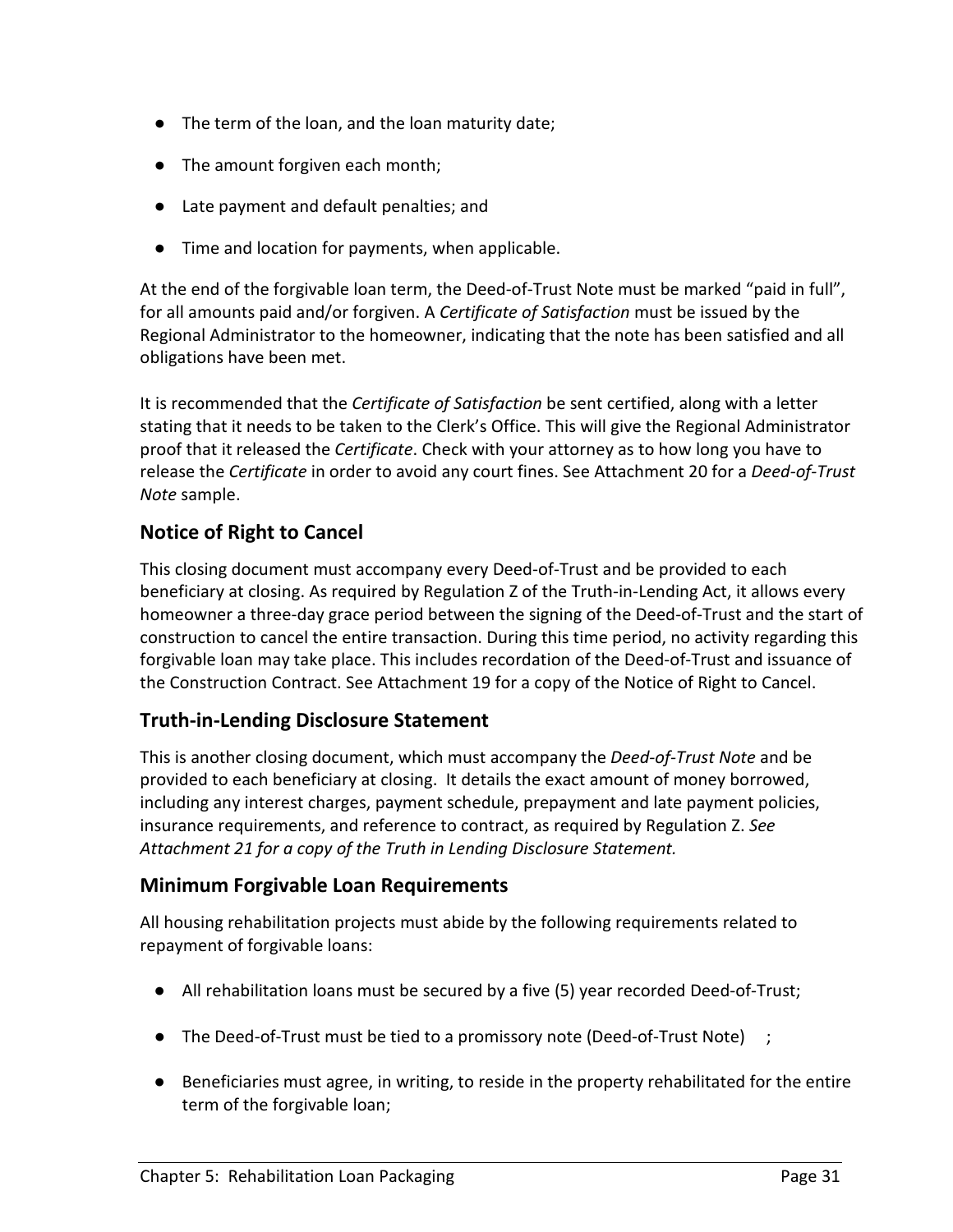- In the event of a sale of the property before the term of the forgivable loan has ended, the outstanding amount of the forgivable loan must be repaid;
- In the case of death or institutionalization of the owner, the heirs may rent the property to allow an LMI family to reside in the property if approved by DHCD. If the beneficiary had life-rights to the property, the owner may either buy-out the forgivable loan at full value, less what has been paid or forgiven, or find an eligible LMI household to rent the property at a reasonable rental rate;

#### <span id="page-35-0"></span>**Loan Servicing**

.

The Regional Administrator or a qualified agency or institution which services loans under this program will be under *no liability* for loss of funds due to lack of repayment or default by program beneficiaries.

The responsibility of entities servicing loans is to maintain records of forgivable loan balances, final lien maturity dates, and to prepare Certificates of Satisfaction at the end of the lien term

**The Regional Administrator must issue an annual financial statement to each beneficiary indicating the total forgiven and the balance due since payments are forgiven monthly for a total of sixty (60) months.**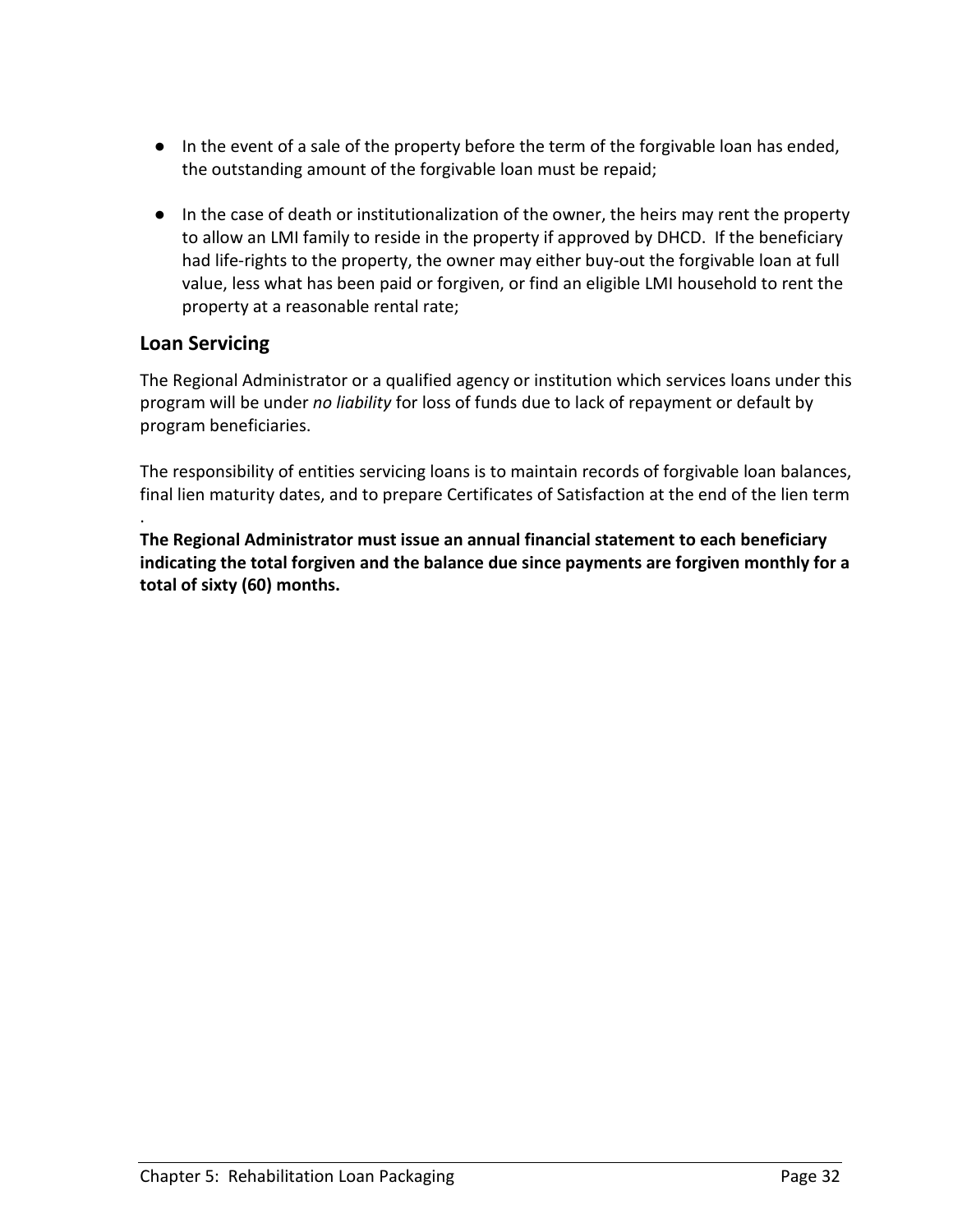## **Selecting and Qualifying Contractors**

The first step in the rehabilitation contracting process is identifying and recruiting good contractors. Begin by determining what qualifications are expected. Remember, your program will only be as good as the contractors who actually do the work.

#### **Good contractors will make a good program and a good program will attract good contractors. Conversely, by utilizing poor contractors you will deter good contractors and families from participating, as well as creating headaches for yourself.**

Any contractor doing work on a housing rehabilitation project funded with IPR Flex monies must be licensed pursuant to the regulations of the Virginia Department of Professional and Occupational Regulation (DPOR). All licenses must have a classification and a category. The appropriate classifications and categories acceptable for rehabilitation work are outlined below.

### **Classifications**

All contractors must be licensed by the VDPOR as a Class A, Class B, or Class C contractor.

**To find out if a contractor has a DPOR license, call 804-367-8500 or go to [www.dpor.virginia.gov](http://www.dpor.virginia.gov/) and click on "Lookup a License." Regional Administrators should also be aware that the thresholds are subject to change by DPOR. Therefore, it is prudent to periodically check the current thresholds with DPOR.**

### **Designations**

In addition to having a license classification of A, B, or C, each contractor must also have a license designation. General contractors doing rehabilitation work must be designated as either a "Building Contractor [BLD]" or a "Specialty Contractor [SVC]". If a contractor has SVC designation, then he/she must have the specialty service of HIC (Home Improvement Contracting) following the SVC designation; i.e., SVC-HIC.

For any electrical work, plumbing work or heating, ventilation and air conditioning (HVAC) work to be done on a house being rehabilitated with IPR Flex monies, the following applies:

 $\bullet$  If the respective work; e.g., electrical, is \$1,000 or more, the work must be done by a contractor licensed to do that specific kind of work (have the ELE designation on his or her license);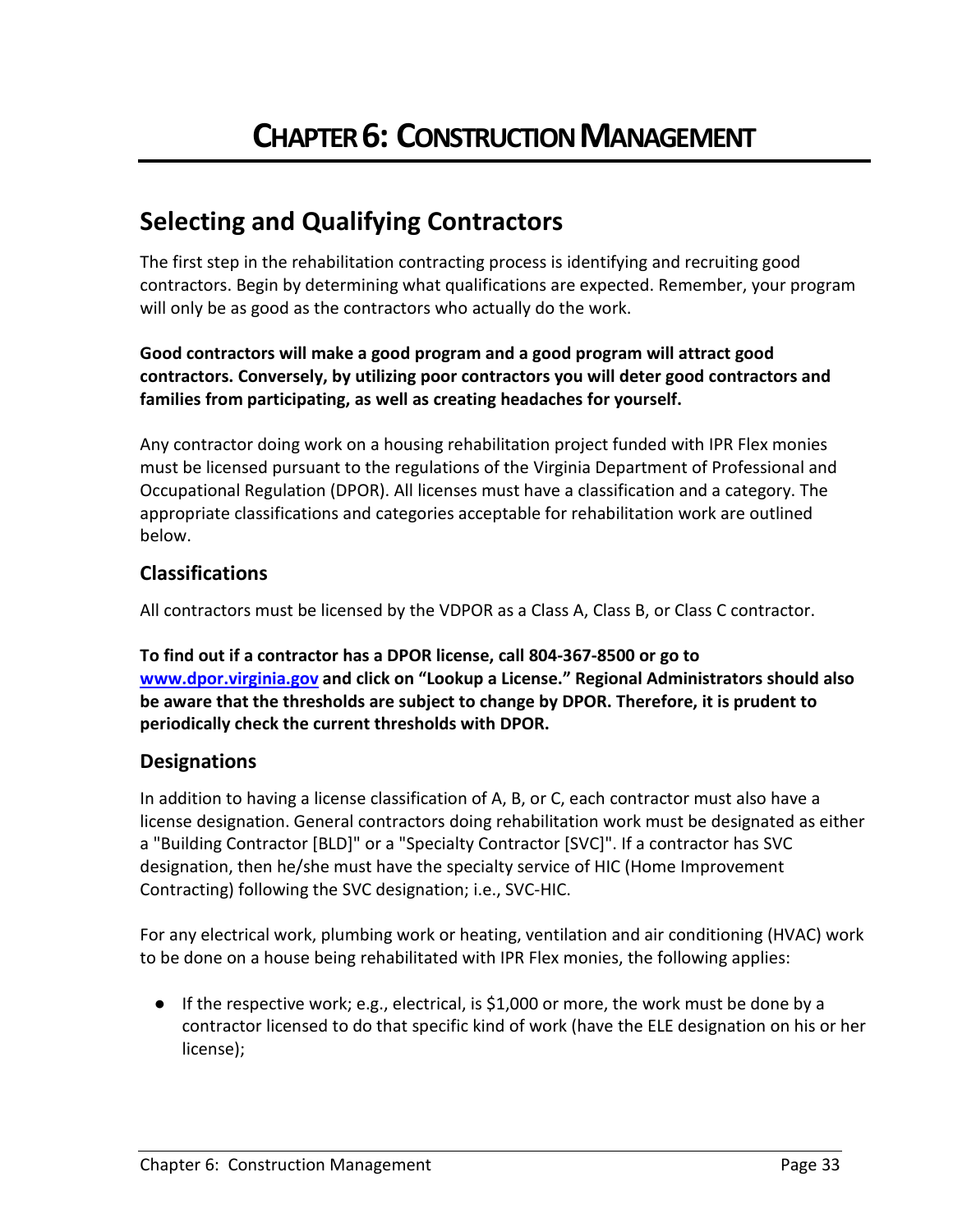- If the respective work is less than \$1,000, and the Regional Administrator participates in the Tradesman Certification Program, the work must be performed by a person who has a Masters Certification in that respective trade; and
- Any digging of wells for potable water service can only be done by a contractor licensed as a "Water Well Contractor (WWC)," regardless of the cost to dig the well.

Some contractors may have multiple designations on their license such as Building (BLD), Electrical (ELE), Plumbing (PLB), and/or HVAC. If a General Contractor has such multiple classifications, retention of a licensed subcontractor in a related field is not necessary.

### **Lead Training and Certification**

Each contractor and subcontractor must have successfully completed an EPA-approved Renovation, Repair and Paint (RRP) training course relative to the rehabilitation of housing constructed prior to 1978.

#### **Pre-Qualifying Contractors**

Pre-qualification of construction contractors must be done through the use of a standardized application form. Information requested must include:

- Type of work performance;
- Recent projects completed of the type and size to be bid;
- Suppliers and credit established;
- Bank references;
- Insurance coverage;
- Subcontractors utilized and their contractor's license (Class A or B);
- Number of employees;
- Proof of necessary license (Class A or B); and
- Proof of Lead training.

See Attachment 25 for a Contractor's Qualification Statement sample. This form should be updated every two years.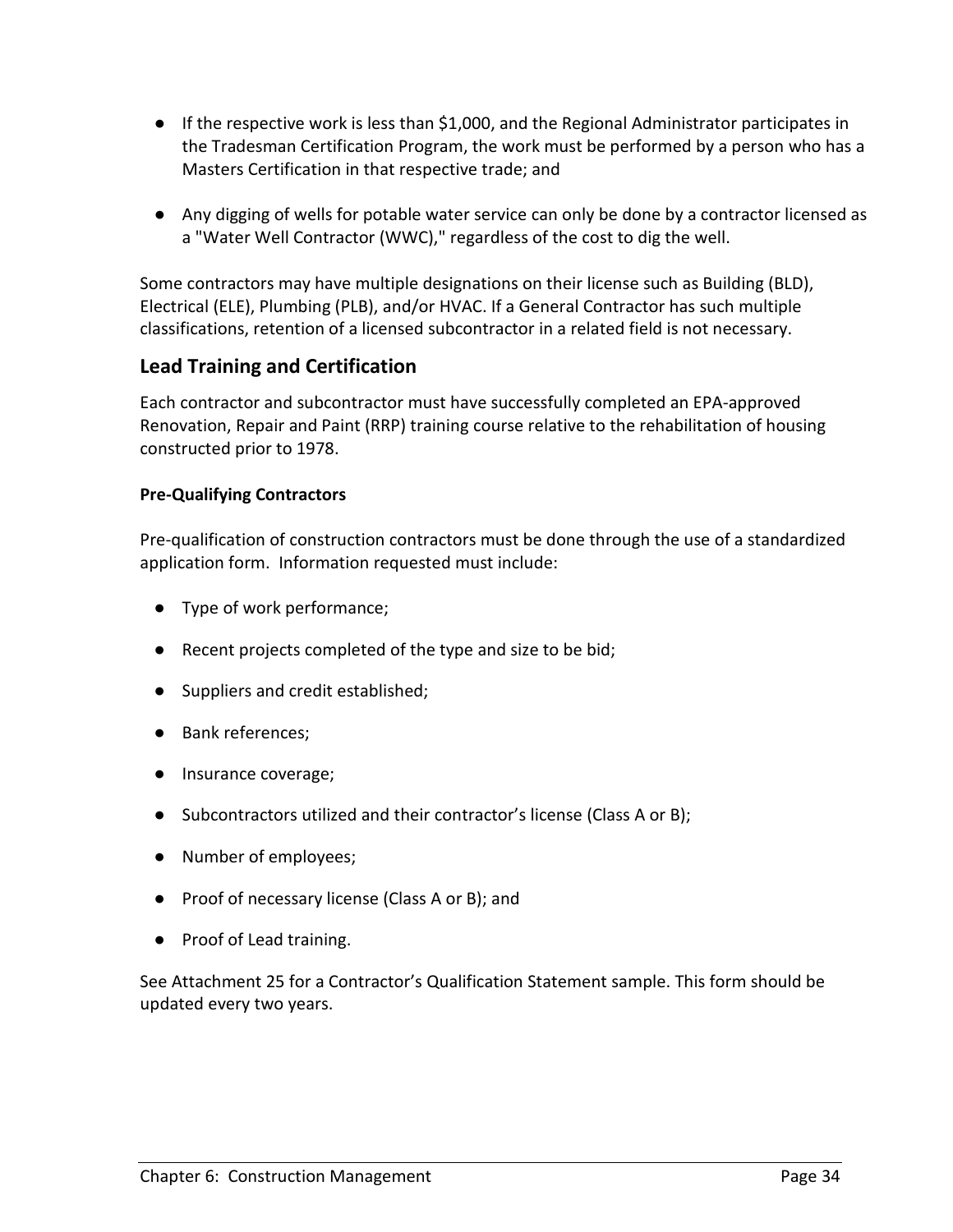### **Standards for General Contractors**

The Regional Administrator must develop criteria to evaluate contractors for inclusion or exclusion on the Bidders List. The criteria should allow you to include only legitimate, experienced general contractors with good references and credit histories. The criteria should allow rejection of contractors due to predetermined standards of experience, capability and credit. Job and credit references should be verified. If feasible, the Rehabilitation Specialist should inspect the contractor's most recent work.

It may be necessary to reject contractors due to poor workmanship or bad credit. Additionally, you may want to limit inexperienced contractors to smaller jobs initially or to advise specialty contractors to act as subcontractors to general contractors. Without pre-qualification, it is very difficult to limit the involvement of inexperienced or specialty contractors and a multitude of problems may lie in store for both the program and the contractor.

Standards that are more stringent may be required, but at a minimum must utilize the following standards:

- Licensed by DPOR as a Class A, Class B, or Class C and licensed in the appropriate trades to be included;
- Documented current personal property liability insurance coverage of \$100,000 property and \$300,000 bodily injury (minimum);
- Good references from at least two (2) jobs similar in work and dollar value to the work on which they are bidding. Regional Administrator must document having checked references;
- Have been in business as a General Contractor for at least one year;
- Have an established credit record with no outstanding or pending judgments or claims. Bonding cannot be required if adequate credit is established; and
- Proof of training as an EPA Certified Renovation, Repair and Paint or Lead Abatement Contractor.

All contractors to be included on the Pre-Qualified Bidder's List must be approved by the governing board of the program.

### **Advertising for Contractors**

Solicitation must be made in a newspaper(s) that is generally circulated in the region. The advertisement must state the following:

● The Regional Administrator is operating a housing rehabilitation program;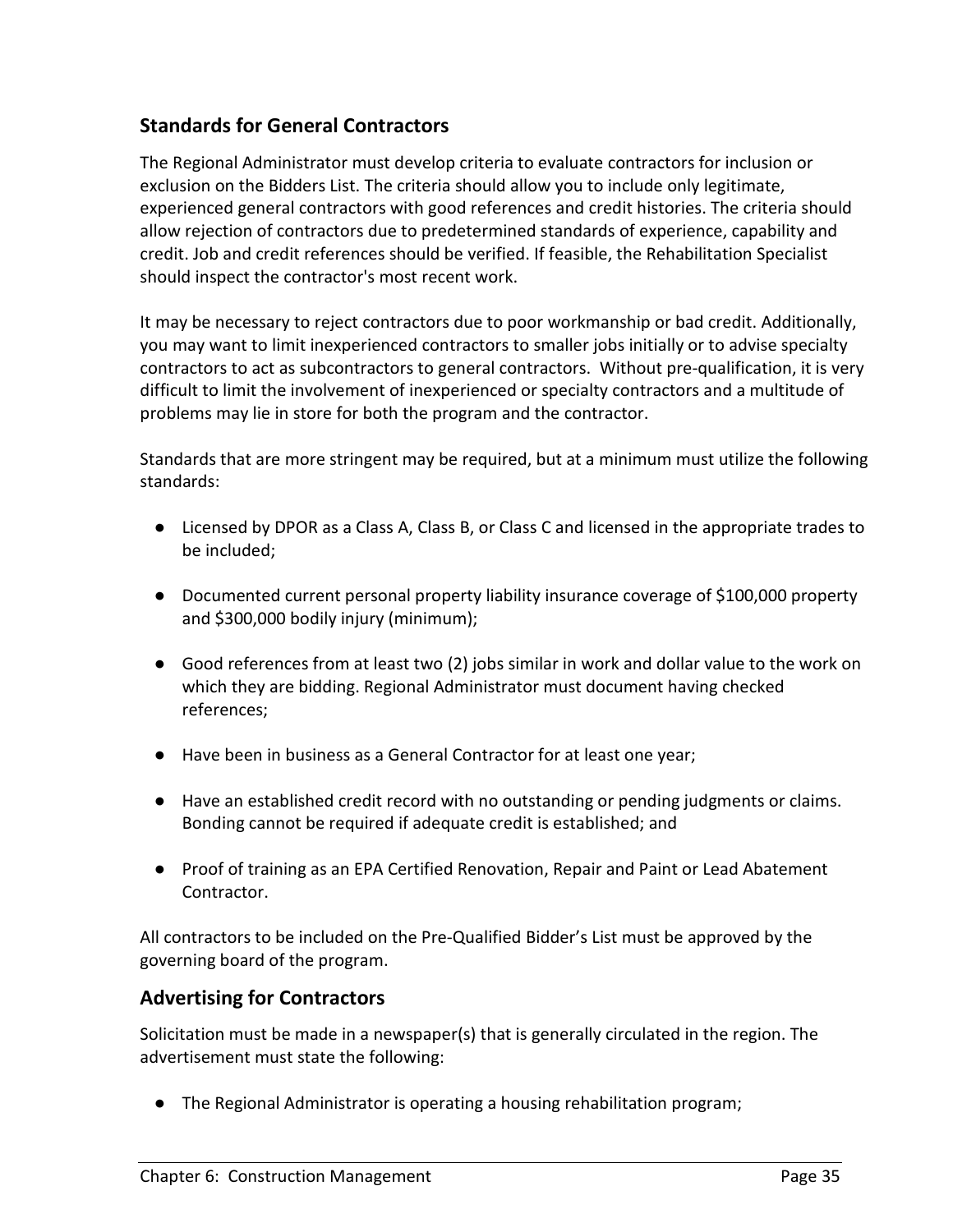- The estimated dollar amount of all rehabilitation contracts to be let;
- The estimated number of rehabilitation contracts to be let:
- The general qualifications necessary for contractors to be eligible to bid on rehabilitation work; and
- Where and how contractors may pre-qualify for the bidder's list.

### **Direct Solicitation of Contractors**

Direct solicitation of good, local contractors should be done also. This can be done by posting notices at the County Building Official's office and at local building supply stores or contacting contractors known to the Rehabilitation Specialist.

### **Contractors' Information Meeting**

It is advisable that Regional Administrators schedule an annual contractors' information meeting. Such a meeting can be very helpful in creating understanding of the program and securing cooperation between the program and potential contractors.

At the contractors' meeting, the Regional Administrator and/or the Rehabilitation Specialist must explain the program and bidding procedures. The standards and master specifications to be utilized in the program are distributed and explained. Procedures for bidding, contract form, and payment, should be fully explained and distributed in writing.

## **Using the Pre-Qualified Contractors List**

Once a list of qualified contractors is established, the Regional Administrator may assure a reasonable level of quality control by bidding exclusively from the list, provided:

- All contractors on the list are given a nearly equal number of bidding opportunities,
- There is continued opportunity for additional contractors to apply for pre-qualification and inclusion on the bidder's list, and
- Bids are solicited from at least three (3) contractors for each contract.

## **Preparation of Specifications and Bids**

After the Rehabilitation Specialist and the Regional Administrator have developed their respective lists of all of the needed repairs and have met to compare their findings, the Rehabilitation Specialist should begin the task of writing specifications for bidding and carrying out the work.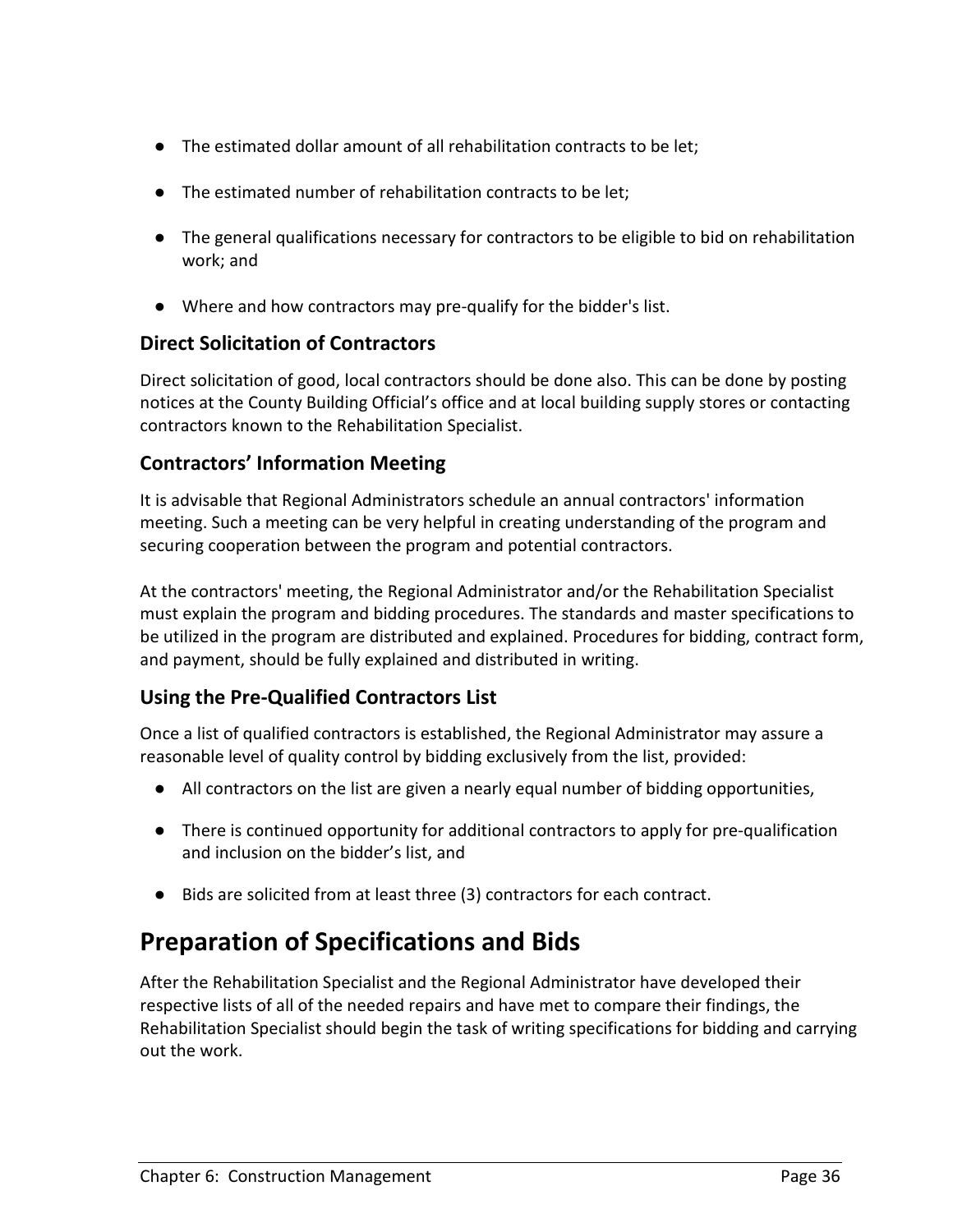Good job specifications are an essential element in a successful rehabilitation program. The job specifications are the basis for competitive bidding. They are a part of the contract documents. The job specifications are the basis for resolving disputes and for requiring contractors to fully complete necessary repairs.

Good job specifications have three common attributes: clarity, measurability and specificity.

### **Master Specifications**

The Rehabilitation Specialist must employ master specifications, which are based on the DHCD Housing Rehab Standards. See Attachment 3 for a copy of the DHCD Housing Rehab Standards. They are a set of standard specifications covering materials, equipment and installation procedures to be used in your Rehab Program. The master specifications should cover every component of housing construction and for each component should describe, in detail, the grades and standards of materials and equipment, which the program considers adequate. This description may include brand names or equivalents, and performance standards. For each component; e.g., doors, windows, roofing, the master specifications should describe what parts make up the component so when the component is referenced in the job specifications, the contractor will be expected to replace all parts.

The master specifications should also detail construction methods to be used in the installation and repair of all common components so that when the word "install" is used the contractor knows what is expected.

By referencing the master specifications, the job specifications can be shortened considerably while still being descriptive. Of course, if a type of repair is not covered in the master specifications or the Rehabilitation Specialist wishes to provide special emphasis on a certain installation, a detailed description should be included in the job specifications.

All job specifications should state that all work is to conform to the Master Specifications. Many programs provide references to the applicable section of the Master Specifications in the appropriate corresponding section of the job specifications.

Adherence to Green Building practices, where appropriate, is encouraged. DHCD also requires the use of Energy Star rated appliances as they will provide cost savings to beneficiaries in the long run. For more information, go to [www.EnergyStar.gov,](http://www.energystar.gov/) [www.BuildingGreen.com](http://www.buildinggreen.com/) or [https://www.aarp.org/search/?q=universal%20design&c=everywhere.](https://www.aarp.org/search/?q=universal%20design&c=everywhere)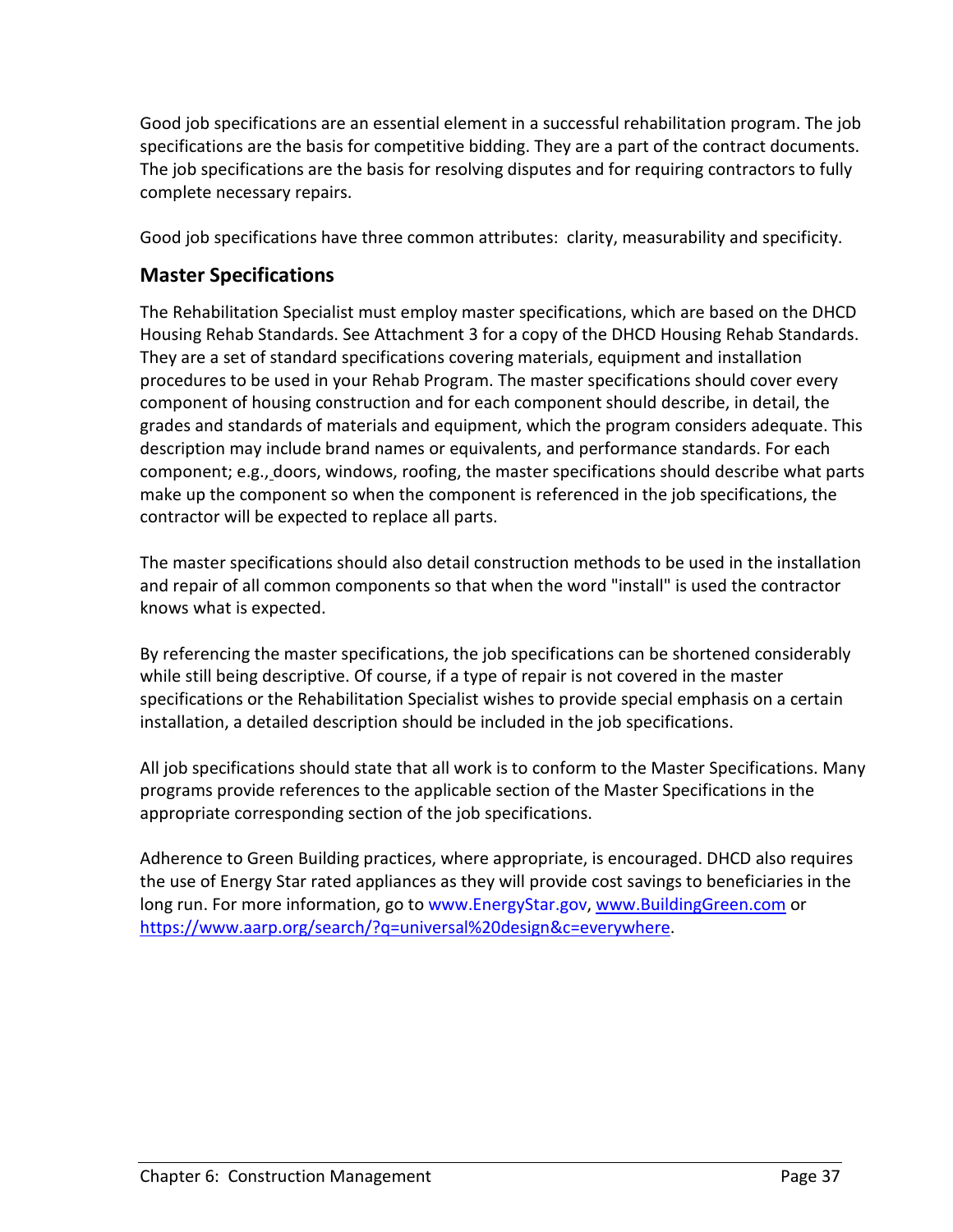DHCD supports the use of Green Building techniques and Universal Design elements whenever possible; i.e., 36" wide doorways, levered entry hardware, low flow toilets and showers, halogen/LED bulbs and thermal/low-e windows. This is particularly applicable where the substantial reconstruction of a unit will be taking place. Strongly encouraged Universal Design and *Aging in Place* components are included in Attachment 6 (in consultation with the homeowner).

### **Job Specification Format**

The Rehabilitation Specialist should use the same format with each bid. Typically, the format would include:

- A cover sheet with all pertinent contact information;
- Paragraphs containing specifications for individual or related repairs. Each paragraph should be numbered and contain an underlined heading that describes either the component or room location of repairs. Interim control measures should be under one heading. Each paragraph should have a space for the subtotal bid for those repairs;
- The last page must summarize the total bid, making sure to separate base costs from exceptions; and
- Floor plans must be provided, showing the location of all major work in each room.

As with other formal procurements, the bid should include Instructions to Bidders, General Conditions and a Bid Form.

The bids should indicate that the Regional Administrator reserves the right to reject bids which are not within 10% of the cost estimate. It should also be noted that the successful bidder will be checked by DHCD for non-debarment status on any such federal or state listings.

### **Organization of Work Items**

The organization of individual work items within the job specifications should be decided by the Rehabilitation Specialist. There are two general methods of organizing specifications: room by room, and by component. Many programs use a combination of these two methods. Room by room headings are used for all carpentry and room specific repairs. Component headings are used for major systems which affect the entire house or a significant portion of it; e.g., electrical, heating, insulation, roofing, etc.

All lead hazard reduction activities or interim controls should be itemized in the write-up so that timeframes coordinating cleaning, clearance testing, and temporary relocation are identified as needed.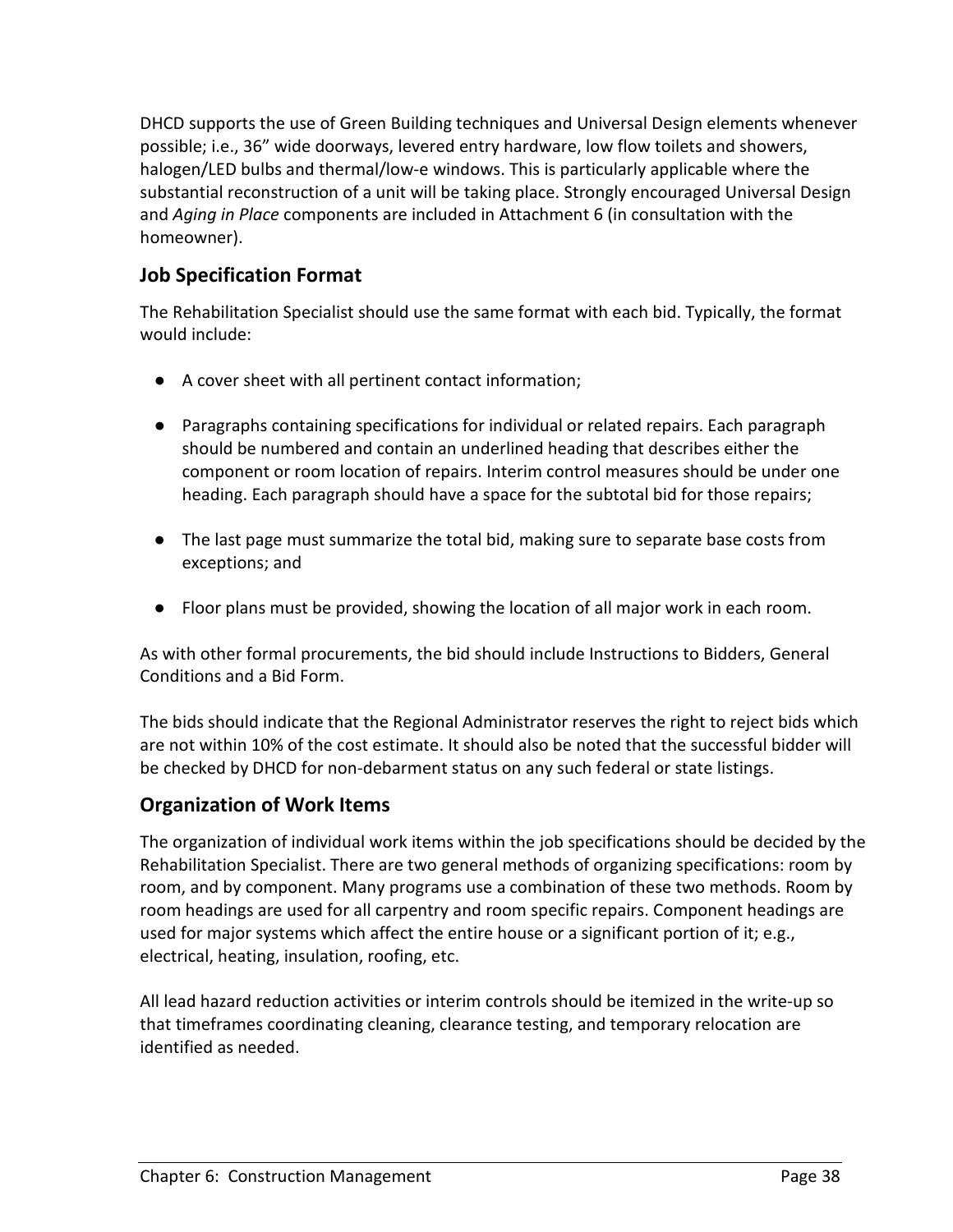## **Cost Estimating**

Every program must complete a thorough cost estimate for every job it bids before the bid is solicited. The cost estimate should be done by unit cost of each repair and broken out by the same subtotals listed in the bid.

In order to arrive at a unit cost, the Rehabilitation Specialist should utilize experience, reference books and local prices. By experience, it is assumed that the person doing the estimating has some contracting experience upon which to assess costs. If the estimator has little or no contracting experience or has experience in only a portion of home repair, he or she will have to rely more heavily on the other sources.

All cost estimators should utilize at least one reference book which gives an updated listing of unit costs of typical home repairs. Some sources for these publications are Home Tech Publications, McGraw-Hill (Dodge Reports), Craftsman books, Fred R. Walker. Addresses for the sources are available from DHCD. Reference books should be used as a general guide to specific unit prices. The Rehabilitation Specialist should fine tune these prices through actual bid results and research on local prices.

A good estimator should routinely check with local suppliers to keep track of the cost of commonly used materials and equipment. This exercise not only assists in honing costestimating skill, but also develops good relations with suppliers. It also provides the Rehabilitation Specialist with knowledge of what materials are locally available and what materials may be acquired at a good price. (Example: The estimator in visiting local suppliers may find that fiberglass tub kits are available at considerable savings over tile installation).

The Rehabilitation Specialist should use the cost estimates in several ways. Cost estimates may show that the bids will likely exceed the program's maximum allowable cost per house, thus creating a need to delete or scale down certain work items to include alternatives. When bids are reviewed, they can indicate that a bidder either misunderstood the job specifications or was taking the job at a loss. Some bidders will bid low in order to win a contract, planning to recoup by requesting numerous change orders.

## **Bidding and Construction Process**

All housing rehabilitation construction contracts that will use IPR Flex funds must abide by the *Virginia Public Procurement Act*. The Act allows use of one of the following processes depending on the estimated value of the contract to be awarded:

All contracts less than \$30,000 in estimated costs must be done in accordance with the Regional Administrator's adopted small purchase procedures. These procedures do not require competitive sealed bids for construction contracts if the aggregate or sum of all phases of a contract is not expected to exceed \$30,000 as long as the procedures provide for competition wherever practical.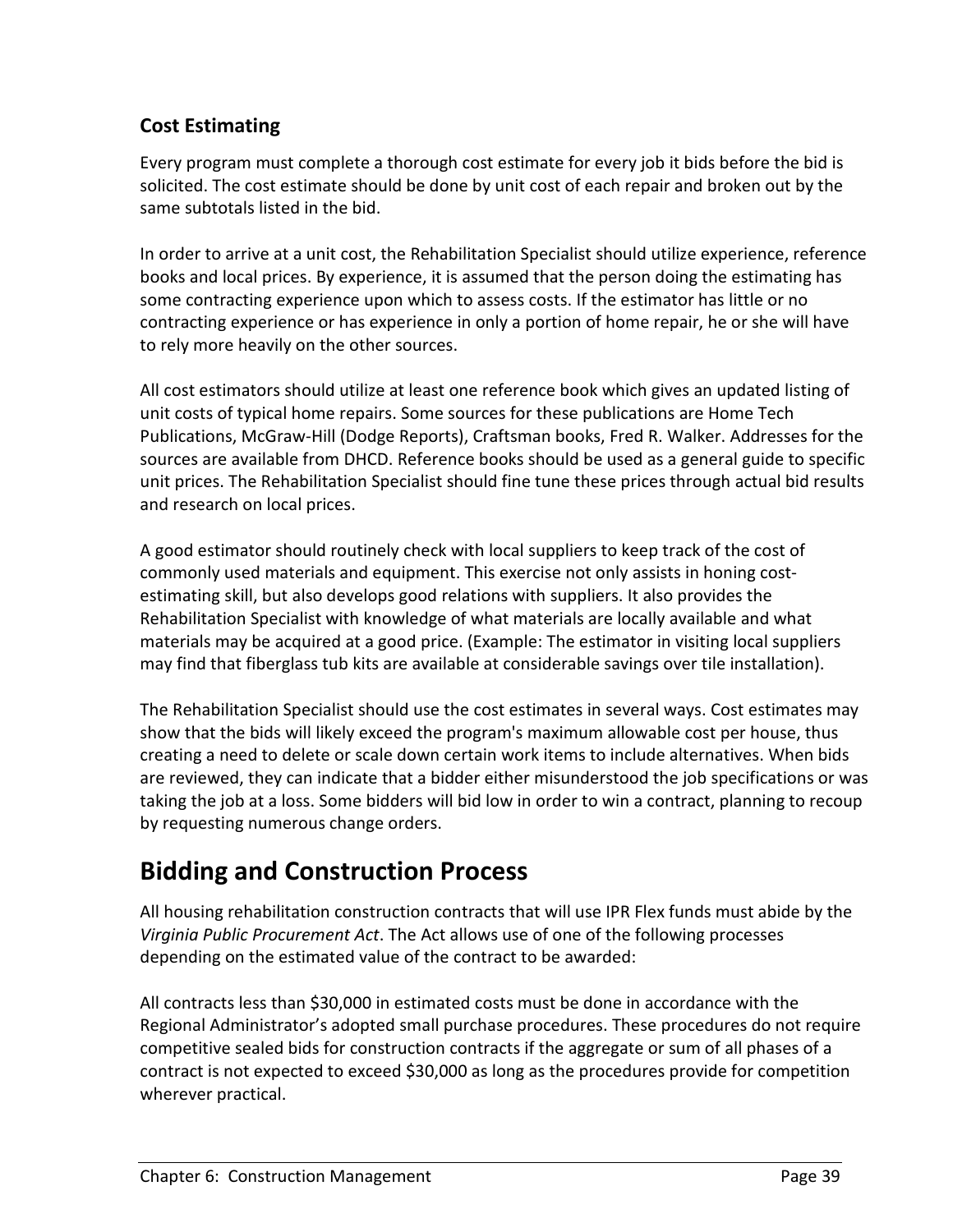Contracts with an estimated cost of \$50,000 or more must use a competitive sealed bid process. A public notice should be posted in a designated public area and advertised in a newspaper of regional circulation at least ten (10) days prior to the date set for receipt of bids. Bids must be opened in public with an announcement of the bids received. Alternately, three (3) or more pre-qualified contractors may be mailed the Invitation to Bid at least ten (10) days prior to the bid opening date.

### **Pre-Bid Conference**

DHCD *highly* recommends that a pre-bid conference be conducted. The purpose of the pre-bid conference is to allow bidders to ask questions and comment upon the Bid Documents and for the Regional Administrator to issue instructions or clarifications to them.

The pre-bid conference should be held at a time approximately midway between the Invitation to Bid and the Bid Opening. The time, date, and place of this conference should be included in either the Invitation to Bid or the Instructions to Bidders.

The Rehabilitation Specialist should walk through the property with the contractors in attendance. Any questions concerning work specified should be answered, but the Rehabilitation Specialist should be very careful to provide comments only in explanation of what the specifications cover. Substantive verbal instructions or changes may not take place at the Pre-Bid Conference.

**Absolutely no changes, alternatives, or additions to the specifications may be officially agreed to at this Pre-Bid Conference. Any changes to the Bid Documents must be done as a written addendum.**

### **Addenda**

Changes to the Bid Documents that take place after the publication of the Invitation to Bid are called addenda and become a binding provision. All addenda must be issued in writing. Verbal addenda are strictly prohibited. Addenda can derive from:

- Comments or questions received at the pre-bid conference;
- Phone inquiries from prospective bidders; or
- Clarifications of technical issues discovered after formal advertising.

When an addendum is necessary, it must be provided to every prospective bidder who received a copy of the Bid Documents. Addenda should be transmitted to all bidders at the same time and at such a date as to allow sufficient time for bidders to accommodate the changes in their bids.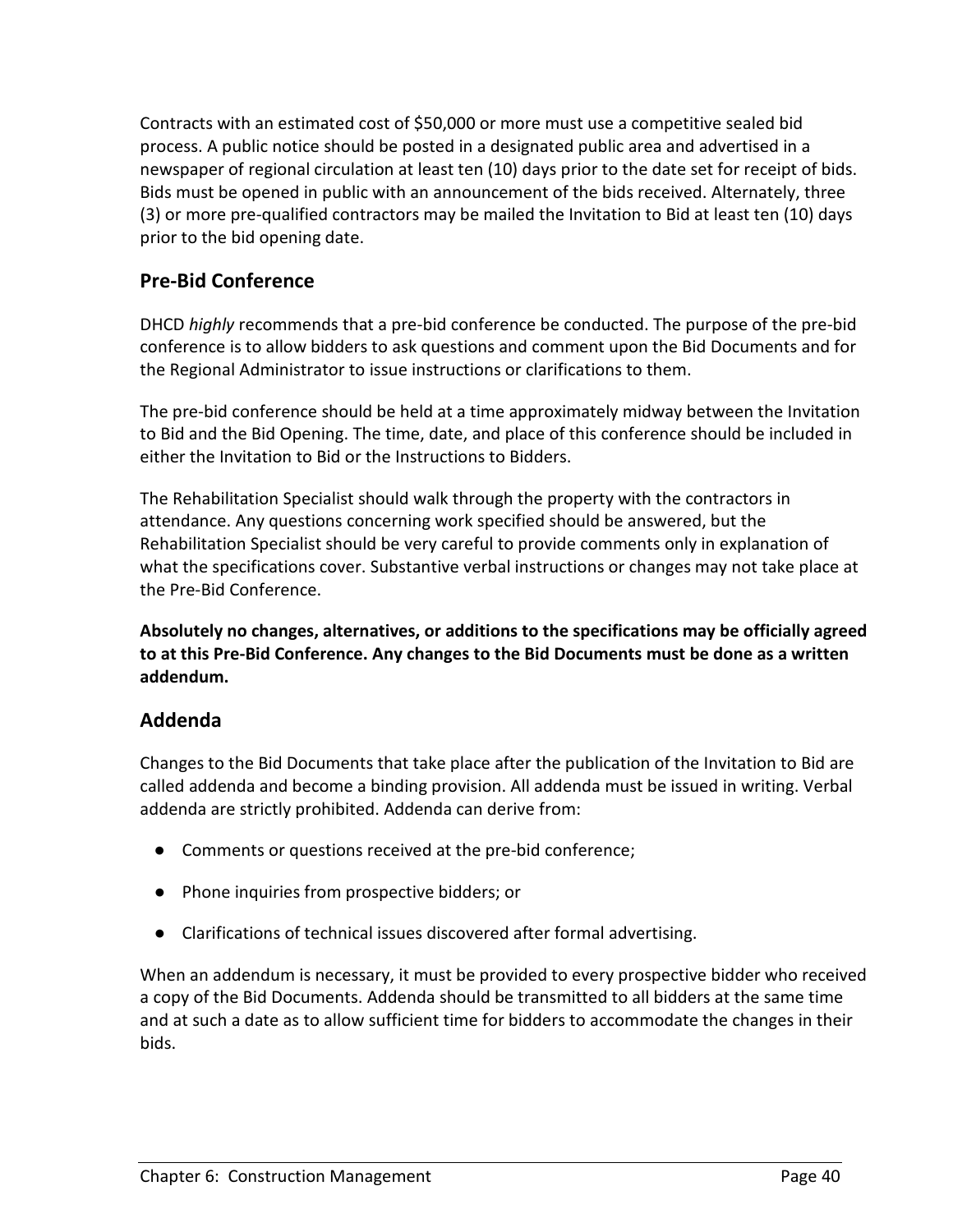## **Bid Opening**

Everyone with a vested interest in the rehabilitation project should attend the bid opening. At a minimum, the Regional Administrator and a witness must attend. All bids must be opened publicly and read aloud at the time stated in the Invitation to Bid.

After the bids have been opened and read, interested parties should be informed that the bids shall be taken under advisement and the parties will be notified of the award. A bid tabulation form shall be prepared comparing the base and individual exception prices and the Rehabilitation Specialist's estimate, signed by the Program Administrator and a witness, preferably the Rehabilitation Specialist, and placed in the client rehabilitation file.

The Bid Tabulation will be shared at the next Rehab Oversight Board meeting so that an award can be officially made.

**DHCD recommends that the Rehab Specialist be in attendance at the bid opening whenever possible.**

**Bids may not be accepted past the stated time for close of receipt of bids. No verbal modifications or clarifications of bids will be allowed after the bids are opened. Withdrawal of a bid by a contractor after it has been submitted is allowed only as described in the**  *Virginia Public Procurement Act.*

No contractor who is debarred by HUD, Department of Labor (DOL), or by an agency of the Commonwealth of Virginia is eligible to work on any IPR Flex funded project. Prior to construction contract award, the Regional Administrator must contact the Community Development Specialist and receive confirmation from DHCD that the apparent low bidder is not on a list of debarred contractors. This confirmation may be verbal and will be followed-up with a written confirmation from DHCD. The information necessary to check debarment includes the name of company, tax identification number (TIN) or principal's last four digits of the social security number (SSN), and Virginia Department of Professional and Occupational Regulation (DPOR) license number.

### **Contract Award**

The Rehabilitation Specialist and Regional Administrator should evaluate the bids received, determining if they are complete, based on the requirements set forth in the invitation and the Program Management Plan, and within DHCD's cost limitations. A contract award recommendation shall be made to the Rehab Board. All bids must be reviewed and approved by the Rehab Board with the contract signed by the Chief Executive Officer.

If the cost of the best bid is not within 10% of the Rehabilitation Specialist's cost estimate, a memo must be placed in the client rehabilitation file, justifying the contract award. If the contract is not awarded to the lowest bidder, the reason must also be documented. This could include the bidder not being in good standing with the program or the bidder not having the capacity to complete the project within ninety (90) days.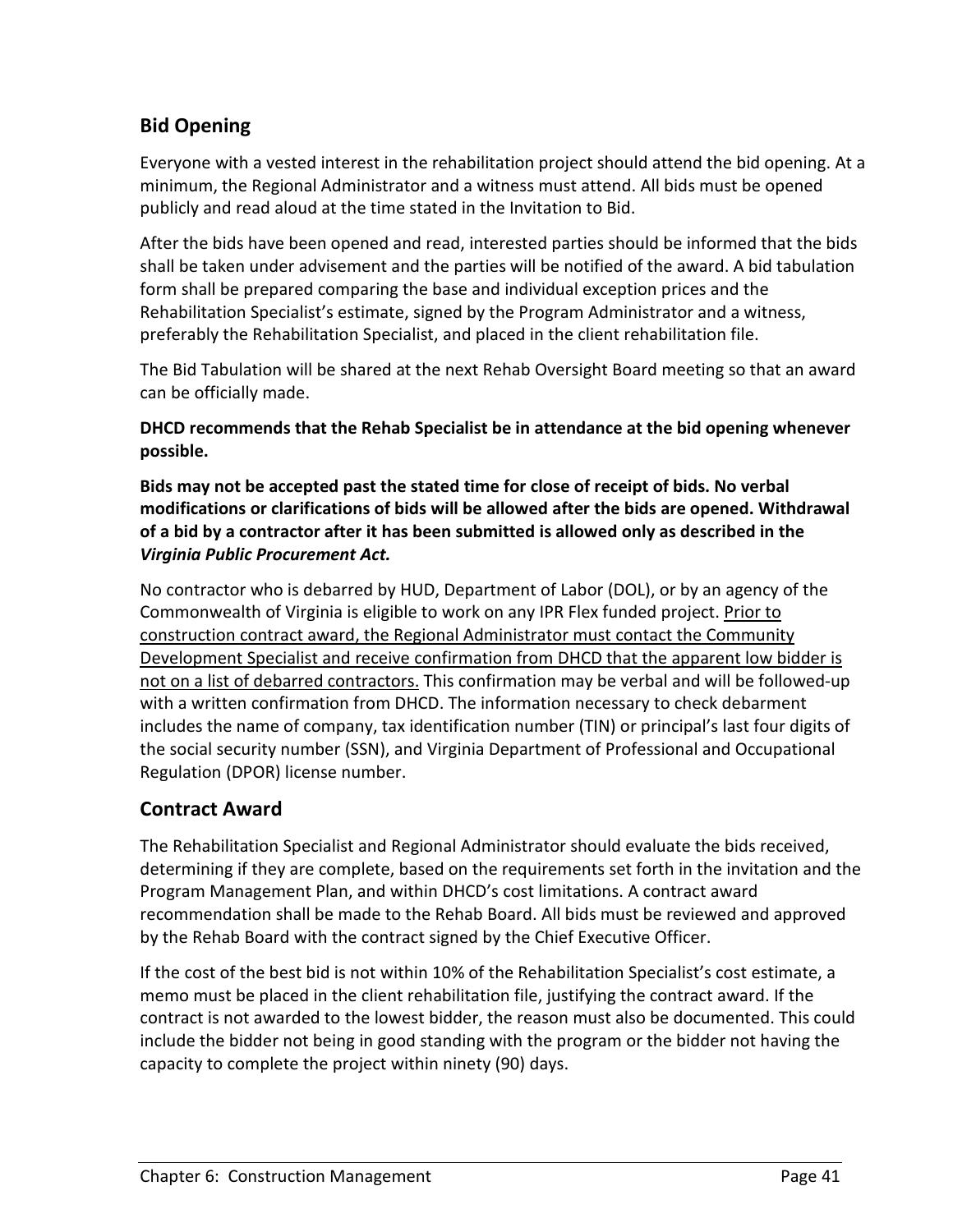#### **No person may bid on or be awarded a contract to perform work on property which they own or in which they have financial interest.**

If the contract award results in the contractor receiving contracts that in total or in accumulation exceed \$50,000, the Regional Administrator must obtain a completed *Contractor Disclosure Report*, which is found in Attachment 26.

### **Pre-Construction Conference**

Upon award of the bid, a pre-construction conference must be held. This is a critical event in implementing an effective, timely construction process and clarifying any remaining questions that the homeowner has about the project. The conference should be a formally scheduled meeting attended by the Regional Administrator, the Rehabilitation Specialist, the Homeowner, and the Contractor.

The first part of the conference will be an overview of the construction process. All participants should reach a mutual understanding of how the construction work should be carried out, what the end product will be, and the roles of all parties in the process. The following items should be discussed:

- Start and completion dates;
- Work hours;
- Inspection procedures;
- Payment schedule;
- Responsibilities of all parties;
- Complaint and appeals procedure;
- Change order procedure;
- Debris removal and clean-up requirements; and
- Temporary relocation.

At the conclusion of this portion of the conference, the contracts should be executed, along with the federally required notices. A copy of the complaint and appeals policy should be given to the homeowner, again.

The second part of the conference is a site visit. The contractor and homeowner should be taken room by room and shown the location of all work. All parties should thoroughly understand what will be done. Homeowner preference in colors and styles of selected components should be discussed.

If there is a disagreement about the scope of work, the Rehabilitation Specialist should provide a ruling based on the work write-up. If work is not covered by the write-up, a change order should be requested or the Rehabilitation Specialist should inform the homeowner it is not covered. The Rehabilitation Specialist should make it clear that items requested by the owner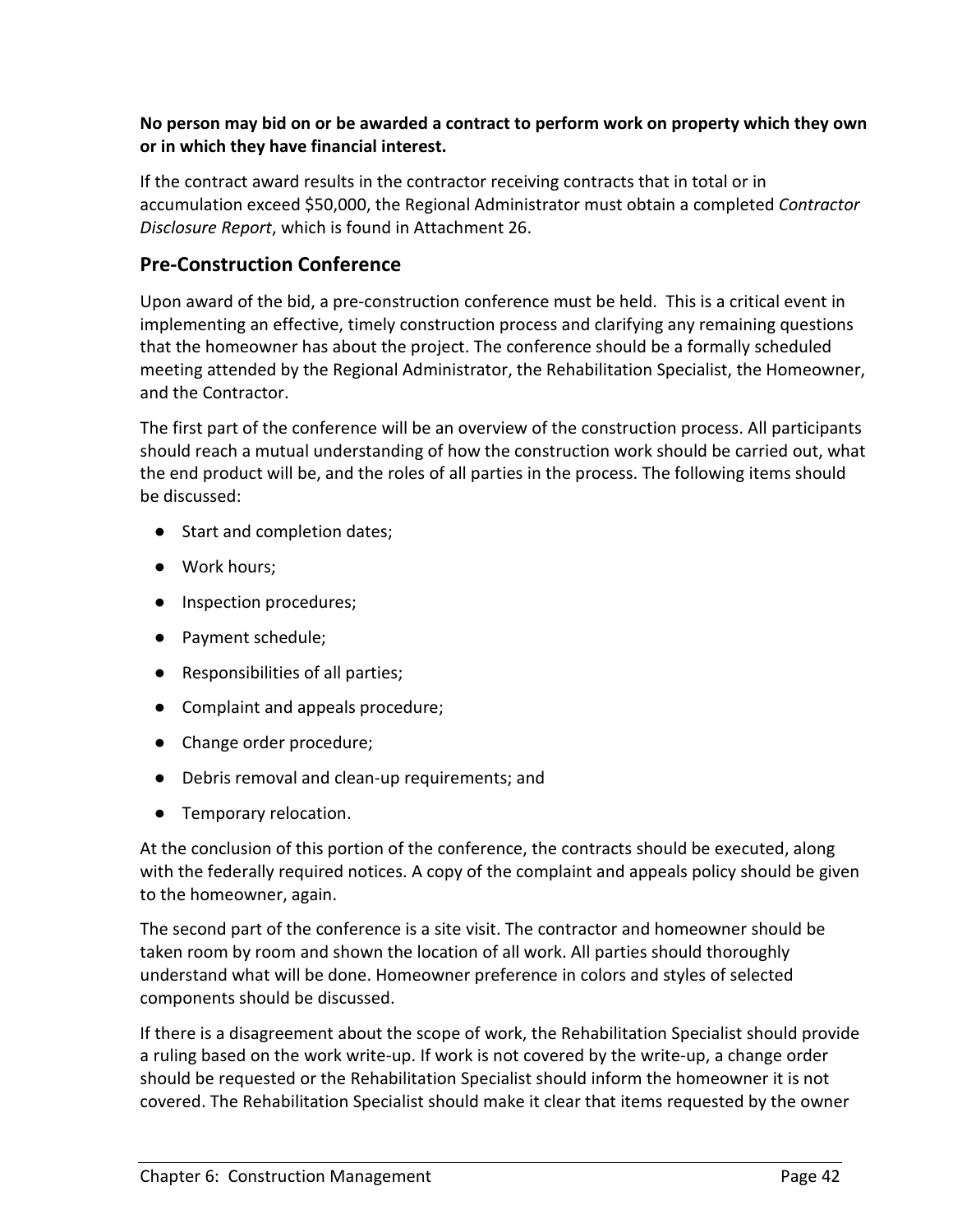not covered in the contract will not be paid for with IPR Flex funds. Side deals are forbidden during the sixty-day IPR Flex construction period.

If during the site visit, the Rehabilitation Specialist determines that the homeowner has not properly cleared the site, he or she should put a hold on the project until it is done. This may require a change order to modify the start and completion dates of the project.

### **Change Orders**

Change orders are strongly discouraged in the IPR Flex Program. There are two kinds of change orders:

- Change orders that relate to eligible Housing Rehab Standards deficiencies not identified in the original work write-up; or
- Time extension change orders which must be initiated as soon as the need for them is determined; and,

Change orders are any alteration made through an addendum to the rehabilitation contract. This includes changes to the specifications, changes to the contract amount and/or an extension to the contract's completion date.

Change orders must be initiated by the Rehabilitation Specialist as soon as the need is determined. Those pertaining to the specifications should be only for work that could not have been foreseen prior to construction and must relate to eligible DHCD Housing Rehab Standards deficiencies. The amount of the change order should be supported by predetermined unit prices or be negotiated with the contractor.

It should be noted that a program which approves many change orders will generally receive continual requests for additional ones since contractors build in a higher profit margin for change orders than for bid work items.

**All change orders must be signed and dated by the contractor, homeowner, Rehabilitation Specialist, Program Administrator, Regional Administrator and DHCD prior to work authorization.** 

Any change order must receive DHCD's prior written approval regardless of the amount or funding source.

If the change order increases the construction contract amount over \$50,000, a Contractor's Disclosure Report must be obtained unless already on file.

Change orders are reflected in CAMS with the final remittance.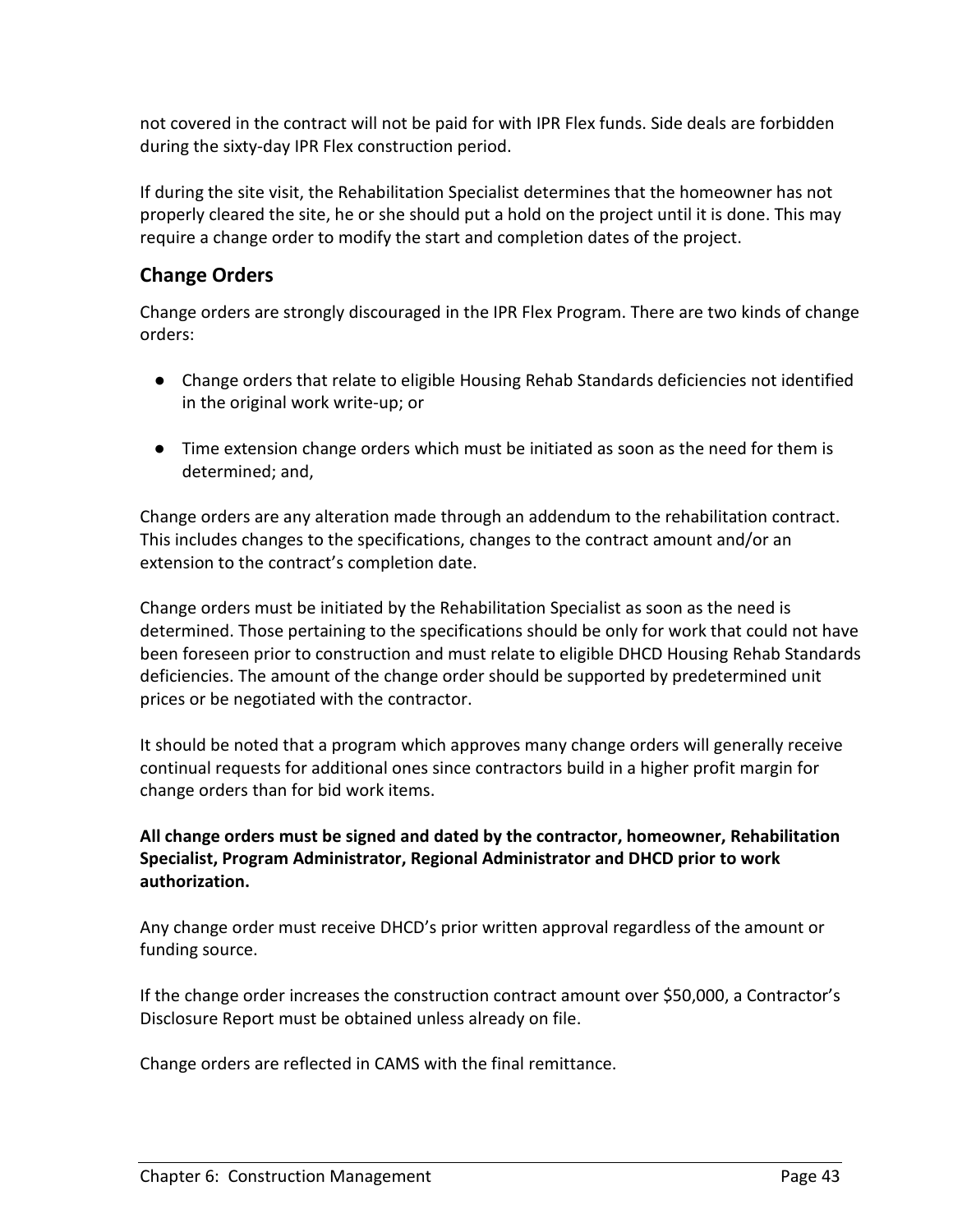## **Inspections**

During the course of the project, the Rehabilitation Specialist is expected to document inspections at least weekly. These may include but not be limited to:

- Progress inspections;
- Payment inspections;
- Complaint inspections
- Change order inspections;
- Lead-Based Paint inspections;
- Final Housing Rehab Standards inspection; and
- Punch list.

Every program is **REQUIRED** to have an ongoing and thorough quality control inspection program. Inspections **must** be conducted at least weekly and at critical times in the construction process (e.g., electrical and plumbing rough in).

At the beginning of a project, independent DHCD Housing Rehab Standards inspections must be conducted by the Rehab Specialist and by the Regional Administrator. **Each must sign, date and place in the project file their inspection forms which include the DHCD Housing Rehabilitation Standards Inspection Checklist and the one page DHCD Supplemental Checklist (one for prerehab and a separate supplement for post-rehab evaluation).**

In cases where the Regional Administrator and the Rehabilitation Specialist are from the same agency, the Regional Administrator must ensure **independent** construction management or progress payment inspections. Inspections may be done by the Rehab Specialist, the local Building Official, or the Regional Administrator depending upon the type of work, the timing, and amount of coordination required among the three.

### **Initial Inspections**

Once the homeowner's application has been approved, the initial inspections must be scheduled.

**The purpose of the initial inspection is to determine deficiencies in the property, which do not meet the DHCD Housing Rehab Standards. Both the Regional Administrator and the Rehabilitation Specialist are required to do independent initial inspections, using the** *DHCD Housing Rehab Standards Inspection Checklist and Certification***, which is found in Attachment 3. The Rehabilitation Specialist not only determines what needs to be repaired, but should, by taking notes and measurements, gather enough information to enable him or her to write specifications for the repairs and prepare a cost estimate. In addition, a floor plan of rooms where any work is to be done must be produced.**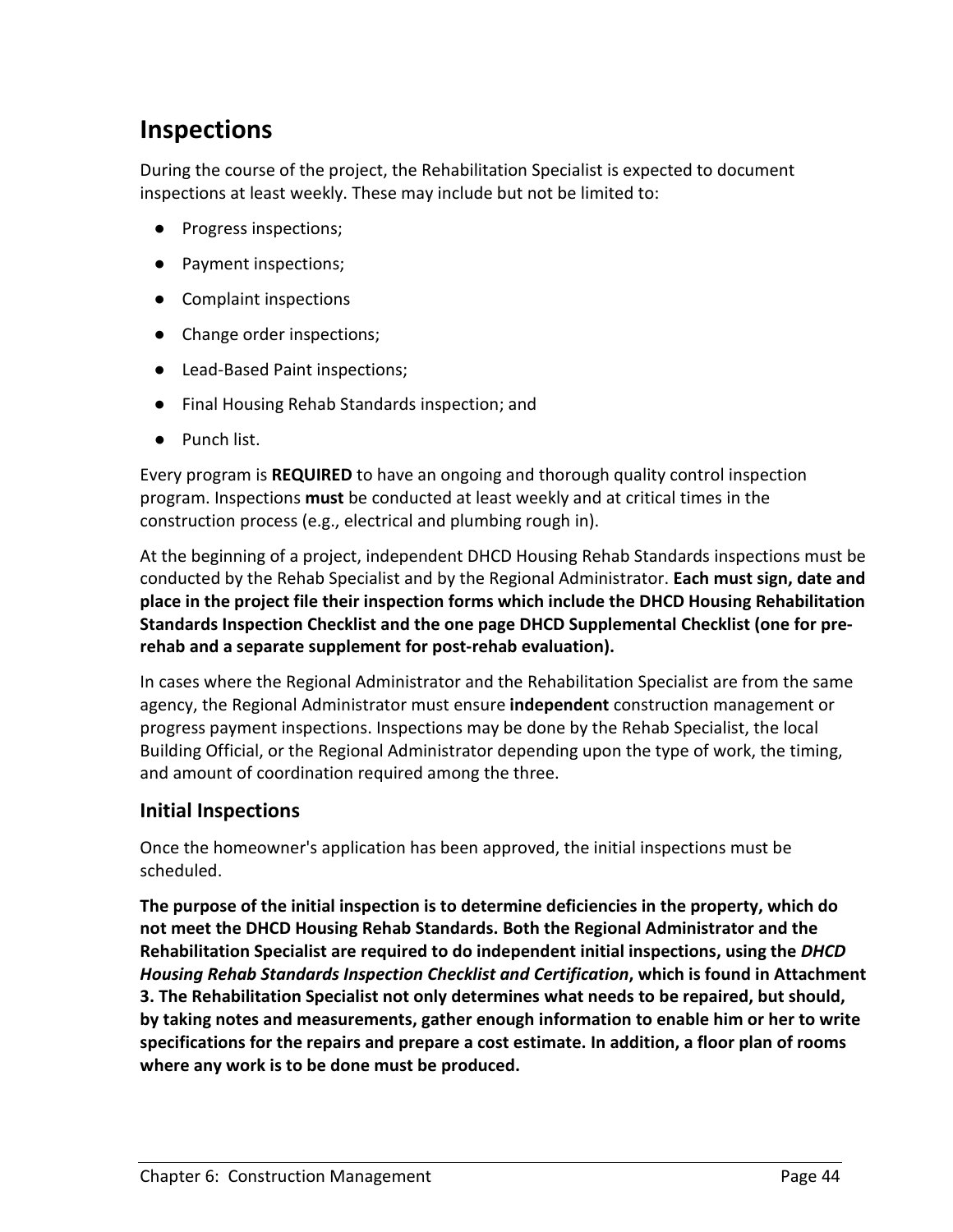Program staff should make a preliminary inspection before approval for the purpose of property eligibility and cost feasibility determination. Such an inspection does not serve the purpose of what is referred to here as the "initial inspection."

### **Conducting the DHCD Housing Rehab Standards Inspection**

The Rehabilitation Specialist should introduce him or herself to the property owner, explaining the need for an intensive inspection of all parts of the property and for an interview with the occupants. During this interview, the Rehabilitation Specialist should ask what repairs or improvements the occupant feels need to be made, reminding the homeowner first that the program covers only safety issues and not aesthetics. Special attention should be given to electrical and plumbing problems. Questions about blown fuses and plumbing backups should be asked specifically. The Rehabilitation Specialist should ask about winter heating bills to determine if special attention should be given to weatherization. Options for Universal Design elements should be discussed to see if it would improve quality of life issues for the homeowner. At the close of the interview, the Rehabilitation Specialist should ask that the occupant remain available for further questions.

Using the DHCD Housing Rehab Standards checklist, the Rehabilitation Specialist should systematically go through the house room by room. Floors, ceiling, walls, windows, and outlets should be checked in all living areas. The attic, roof, and crawlspace must also be a part of the inspection.

All housing components must be compared against the DHCD Housing Rehab Standards. See Attachment 3 for a copy.

### **Lead-Based Paint (LBP)**

For housing constructed prior to 1978, part of the inspection includes noting any interior or exterior failing paint condition. For the purposes of this program, failing paint includes:

- Paint that is peeling, chipping, pitting or otherwise unstable;
- Finishes on friction and impact surfaces that rub, bind, or crush;
- Finished horizontal surfaces known to have been chewed by a child under the age of 6; and,
- Bare soil onto which deteriorated paint might have fallen.

If no failing paint condition is noted, and no work will be conducted that will disturb more than two (2) square feet of a painted surface, this is documented and no further lead requirements apply.

If a failing paint condition is noted, and the house was built prior to 1978, the Rehabilitation Specialist and the Regional Administrator must presume that the failing paint is lead paint. This triggers certain requirements: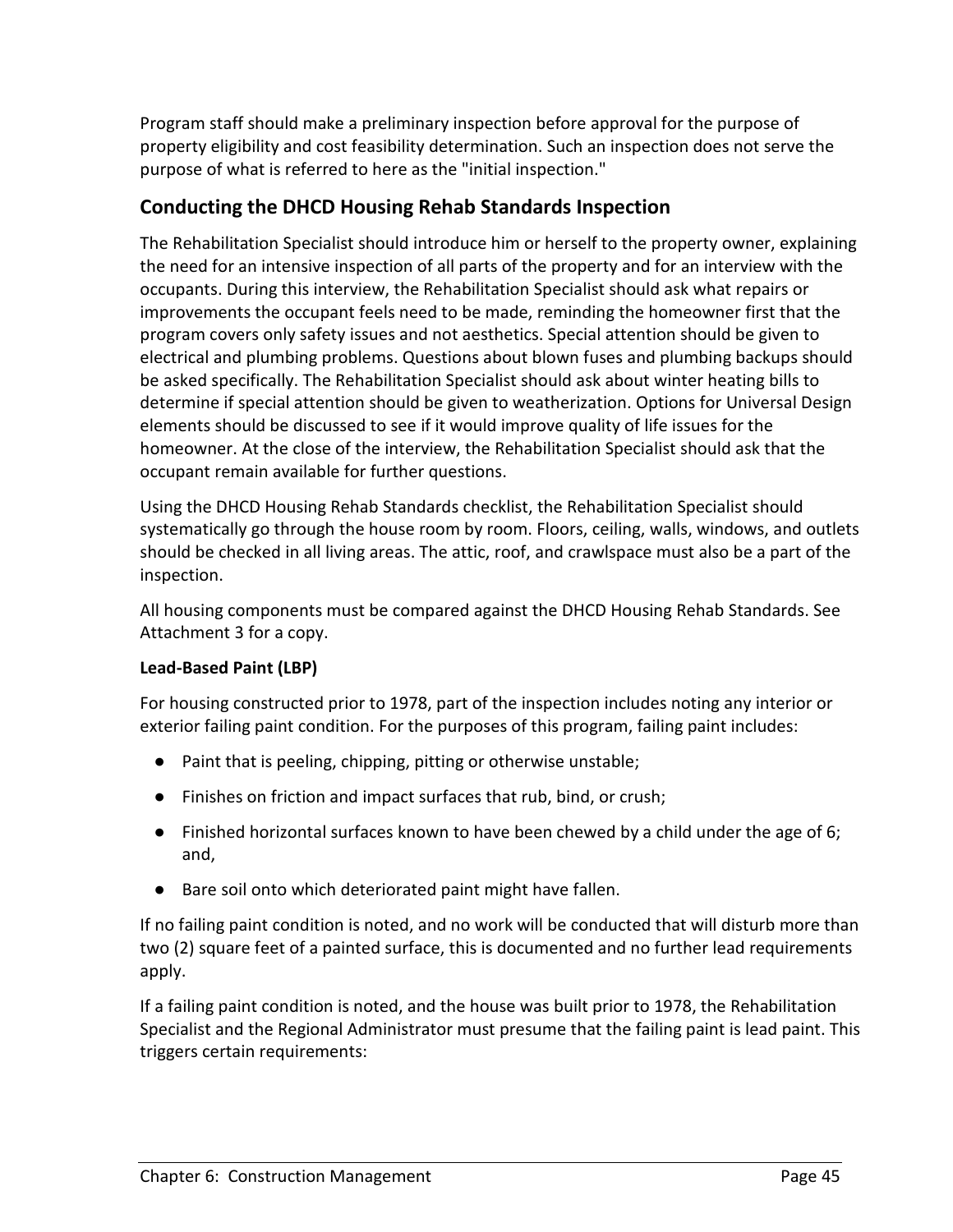- The work write up must incorporate "Interim Controls" and must meet certain lead related reporting requirements as per the terms of the Risk Assessor License;
- The contractor awarded this job must have an EPA certified renovator assigned to the project who can train the crew in Renovation, Repair and Paint procedures;
- The area(s) in which potentially lead-disturbing work occurred must be thoroughly cleaned; and,
- At the completion of the work, a LBP Risk Assessor must complete appropriate clearance testing, and the testing reveal that lead, if present, is within acceptable limits. If not, the area(s) must be cleaned again and additional samples taken.

See Attachment 31 for more details about lead-based paint.

#### **To find out if a Risk Assessor has a DPOR license, call 804-367-8500 or go to [www.dpor.virginia.gov](http://www.dpor.virginia.gov/) and click on "Lookup a License"**

DHCD requires that the Regional Administrator, the Rehab Specialist, the Risk Assessor, and the contractor not receive final payment for a unit until the report from the Lead Clearance Test is back and the household has moved back into their home.

It is also a good practice to have parents get children six and under tested for lead before rehabilitation to prove the construction work did not harm any children in the household.

When assisting Spanish-speaking beneficiaries, refer them to the U.S. EPA Spanish website at [www.EPA.gov/Espanol.](http://www.epa.gov/Espanol) It contains Spanish language material on lead poisoning prevention.

#### **Asbestos and Asbestos Abatement**

IPR Flex Regional Administrators must have a certified asbestos inspector inspect houses for purposes of major rehabilitation or demolition if substantial reconstruction is involved. Asbestos inspections for rehabilitation are not required by DHCD but are recommended if extensive work on the rehabilitation of a house is to occur. If a house is to be demolished, an asbestos inspection is required by DHCD.

If an asbestos inspection reveals that there are areas where construction is going to occur that appear to include asbestos materials, those need to be tested. The actual laboratory costs to have the samples analyzed and reported will be reimbursable. Because this is a reimbursable expense, actual receipts and results of said tests will be required to document the reimbursement. The company chosen to conduct the analyses will need to be procured in accordance with the Virginia Procurement Act.

Should the inspection and subsequent lab tests confirm the presence of asbestos, the IPR Flex Rehabilitation Specialist must include those results in the work write-up. This will include denoting the type, location and approximate amount of asbestos present that is to be disturbed by the proposed construction/demolition. It is up to the contractor to determine how to comply with state and federal law relative to safe work practices and disposal of the asbestos in question based on the information provided. If no asbestos is found, that should be noted in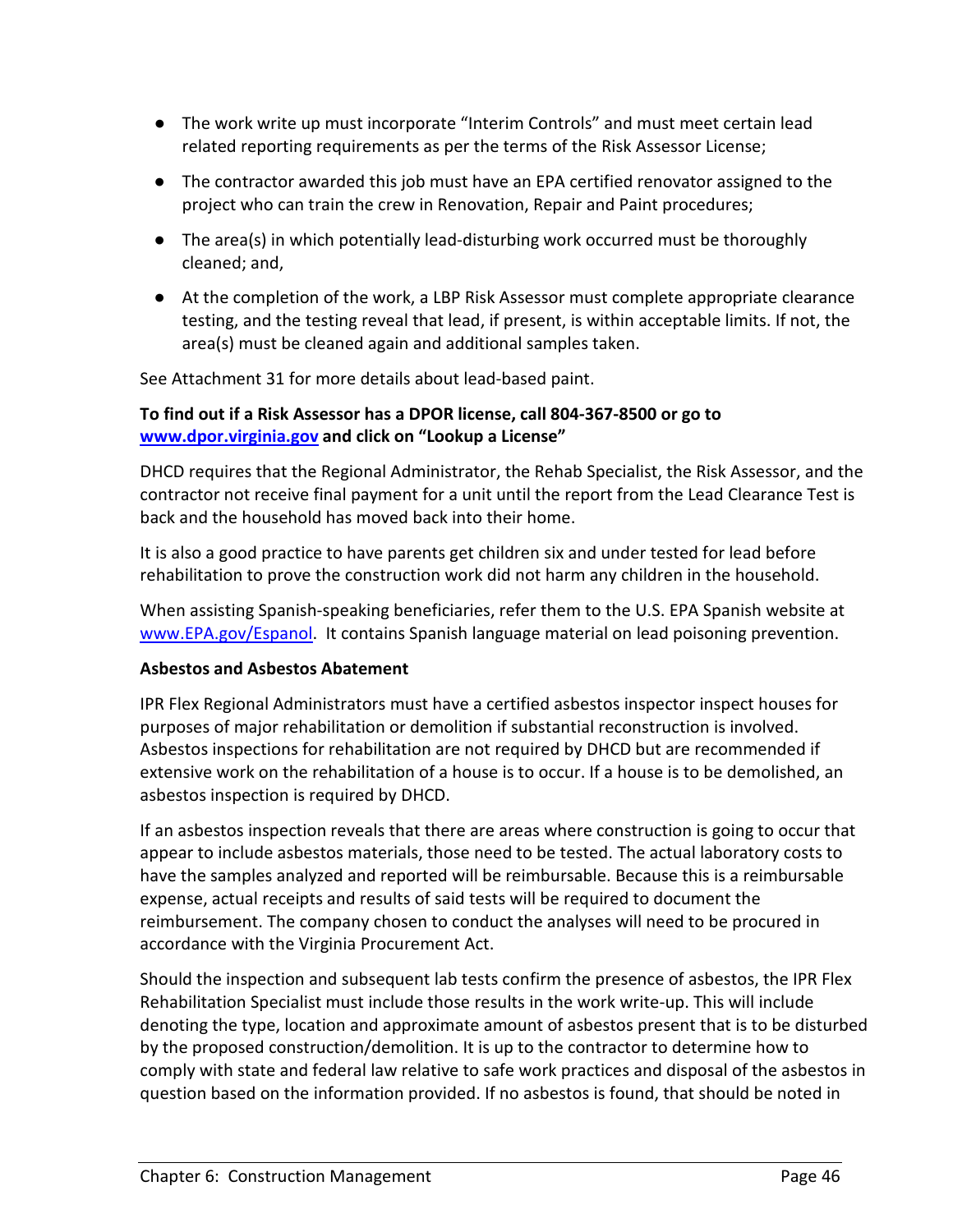the work write-up. In such cases, the statement must be included in the write-up advising the contractor that he is responsible for compliance with all state and federal laws related to asbestos even though the inspection revealed none present.

For those houses not receiving an asbestos inspection, a statement must be included in the write-up to the effect that the Regional Administrator does not know whether the dwelling contains asbestos containing materials, nevertheless the contractor is responsible for compliance with all state and federal regulations related to asbestos.

If the asbestos inspector is an employee of an IPR Flex Regional Administrator, all IPR Flex funds used to pay for the asbestos costs noted must be paid to the Regional Administrator, not to the individual inspector.

It is ultimately the responsibility of the contractor to know whether he/she can perform construction activities on structures containing asbestos and if so, how to handle the materials in an environmentally safe manner. The asbestos regulations fall under the enforcement of the following agencies. Please consult their websites for further guidance:

- *Virginia Department of Environmental Quality* (DEQ) Information on the regulation of landfills in Virginia and the disposal of asbestos in Virginia landfills – [www.deq.virginia.gov](http://www.deq.virginia.gov/)
- *Virginia Department of Professional and Occupational Regulation* (DPOR) Information on asbestos contractors and accredited asbestos training providers – [www.dpor.virginia.gov](http://www.dpor.virginia.gov/)
- *Virginia Department of Labor and Industry* (DOLI) Information on enforcement of the Virginia Occupational Safety and Health (VOSH) regulations, enforcement of the Environmental Protection Agency's National Emission Standards for Hazardous Air Pollutants (NESHAPS), and enforcement of the Asbestos Notification regulations found in the Labor Laws of Virginia – [www.doli.virginia.gov](http://www.doli.virginia.gov/)

### **Supplemental Inspections**

The following supplemental inspections require documentation before work on the unit is bid out:

- A termite and infestation inspections by a licensed inspector; to determine if underlying structural damage may exist;
- An electrical inspection by a certified electrical inspector;
- A chimney inspection; and
- A pre-construction blower door test at the beginning of the project to draft recommended weatherization specifications to be included in the bid specs, in addition to providing a target air exchange rate. Blower door tests are not required on houses scheduled for demolition.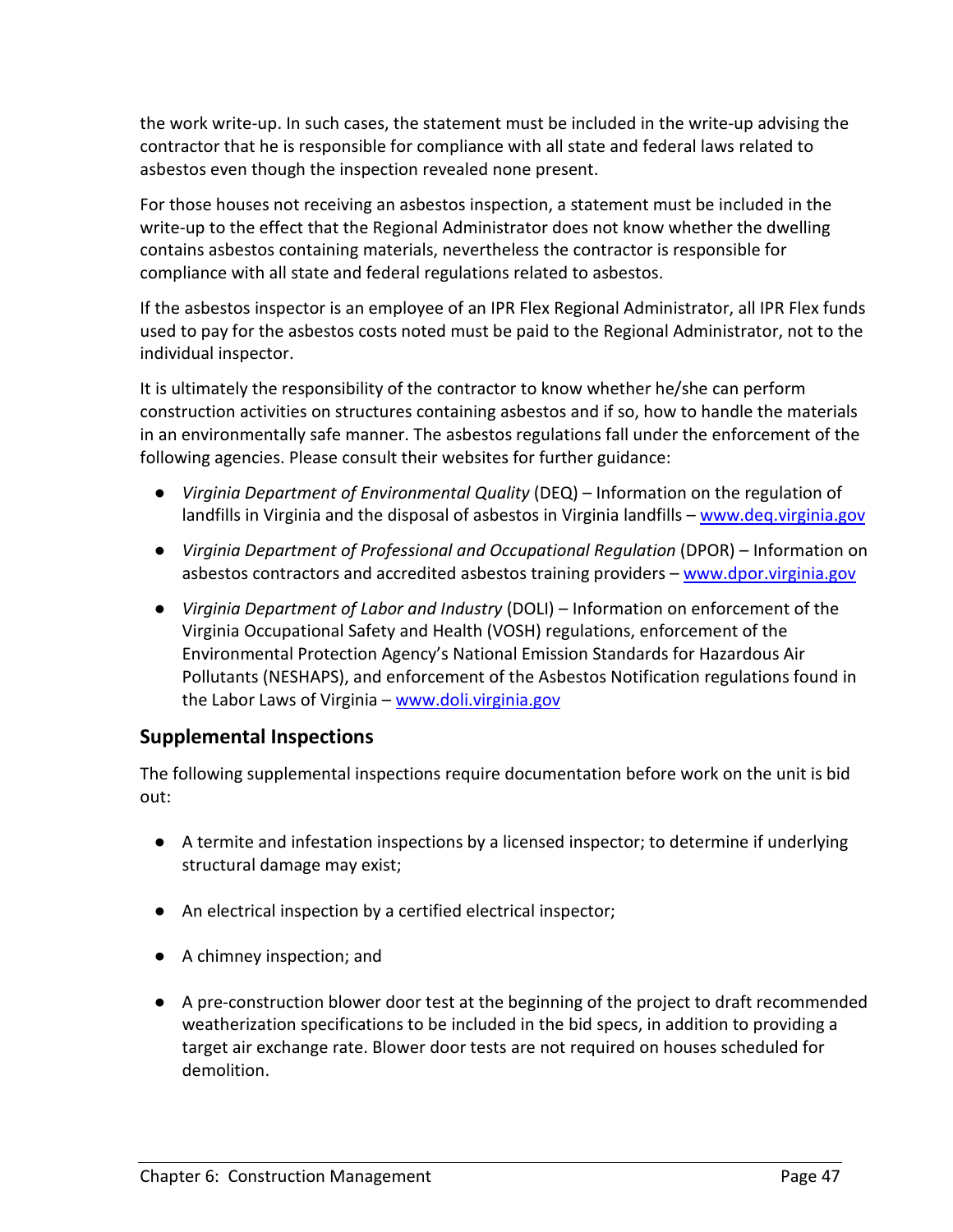The following supplemental inspections are required during the course of construction:

- Building Code Inspection at appropriate times;
- A payment inspection by the Rehab Specialist before contractor payment requests are approved;
- When a written complaint by a homeowner is received; and
- When a change order is initiated.

#### **Progress Inspections**

Visits to the construction site occur on a set schedule and when critical construction elements must be approved before the project can proceed.

At these inspections, the Rehabilitation Specialist should document whether or not Lead Safe Work Practices were observed.

#### **Payment Inspections**

The Rehabilitation Specialist must base his or her approval of contractor invoices on a documented payment inspection. These inspections should be made promptly so as not to delay the processing of the contractor's payment. The report should reflect the type of payment procedures adopted by the program, usually 50%, 95% and 100%. A predetermined percentage of completion procedure would merely require a Summary of Work Completed and the inspector's certification that the completed work has met or exceeded that percentage. A payment for actual work accomplished not tied to a percentage would necessitate a detailed listing with cost figures of all work to be included in the payment and possibly invoices.

### *All projects are to be closed within 120 days after Project Set-Up.*

#### **Complaint Inspections**

In the event that a complaint is received from the homeowner or the contractor, the Rehabilitation Specialist must inspect the validity of the complaint and document his or her determination.

#### **LBP Inspections**

At the completion of "interim controls" or before the homeowners return to their home, the Risk Assessor must complete a clearance examination. A written Clearance Report and the Lead Hazard Reduction Activity Notice must be submitted to the Regional Administrator and the beneficiary within fifteen (15) days of the Clearance Examination.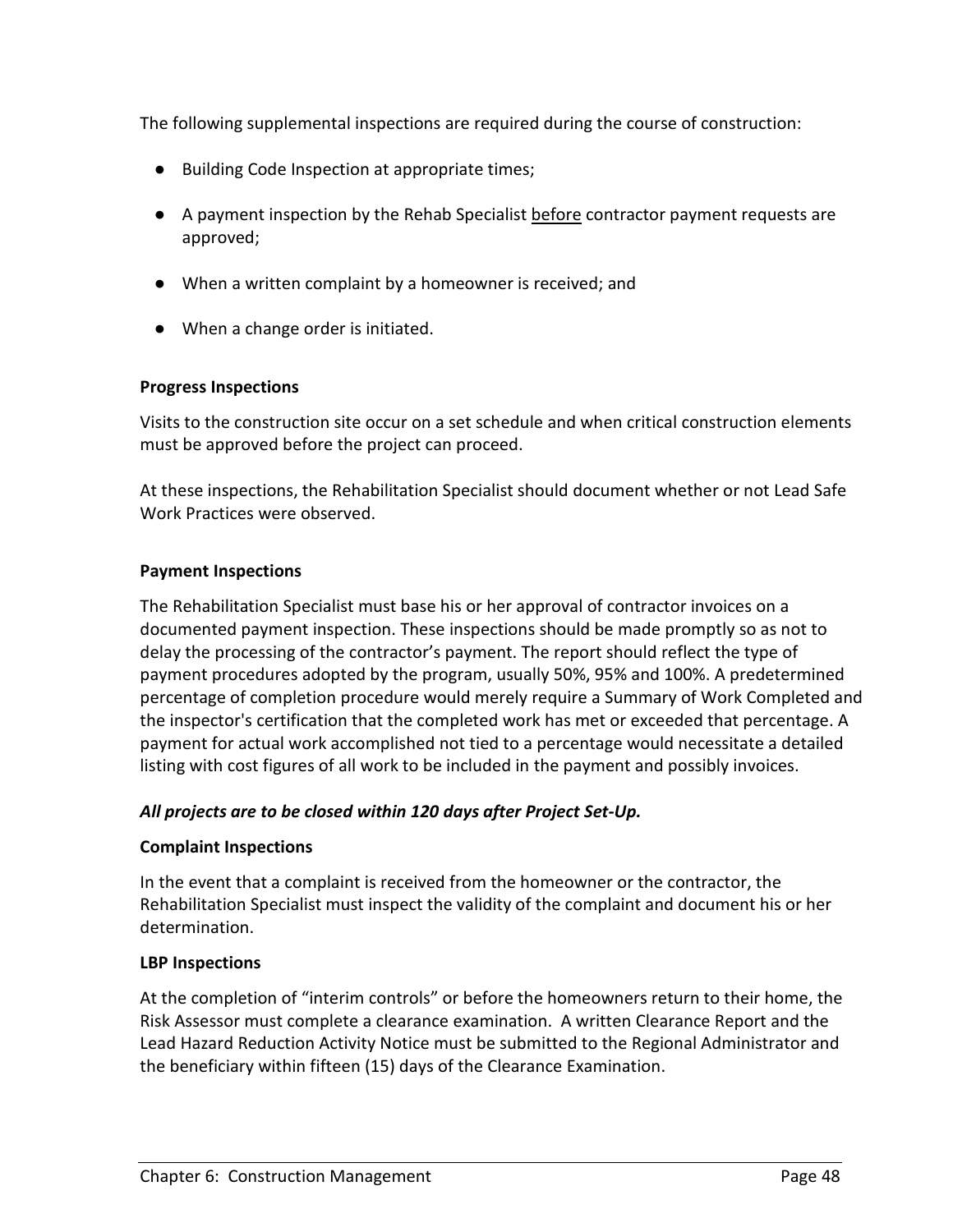#### **Final DHCD Housing Rehab Standards Inspection**

When work is nearing completion, the contractor should notify the Rehabilitation Specialist of the date when the property will be ready for final inspection. Both the Regional Administrator and the Rehabilitation Specialist are required to document final DHCD Housing Rehab Standards inspections. They should proceed through the house with the work write-up in the same deliberate manner in which the initial inspection was made, ascertaining that each work item has been totally completed to his or her satisfaction.

The Regional Administrator and the Rehabilitation Specialist can use their initial inspection form, using a second ink color in the last column of each page to show that failing items are now passing inspection. The inspection form is to be signed, dated and placed in the client rehabilitation file.

#### **The Rehabilitation Specialist should also verify that the homeowner has received all warranties and instruction booklets for installed equipment and appliances.**

Prior to the final payment, the Rehab Specialist and/or the Regional Administrator must ensure that the following procedures **are completed and all necessary documentation is in the project file.**

- Punch list inspection and completion of punch list items;
- A complete review of all work items by Rehab Specialist, Regional Administrator and Homeowner with photocopies retained in the project file;
- A post blower door test;
- The final signed and dated DHCD Housing Rehab Standards inspection form(s) from the Rehab Specialist and the Regional Administrator indicating an inspection status of "passed";
- Copies of any issued permits;
- Building Code Inspection Reports;
- Lead-based Paint Clearance Reports;
- Presentation and explanation of all warranties to the homeowner (with photocopies in the client file); and
- Presentation of the contractor's final construction invoice, release of liens, and *Register of Contractors, Subcontractors and Suppliers (See Attachment 11)*.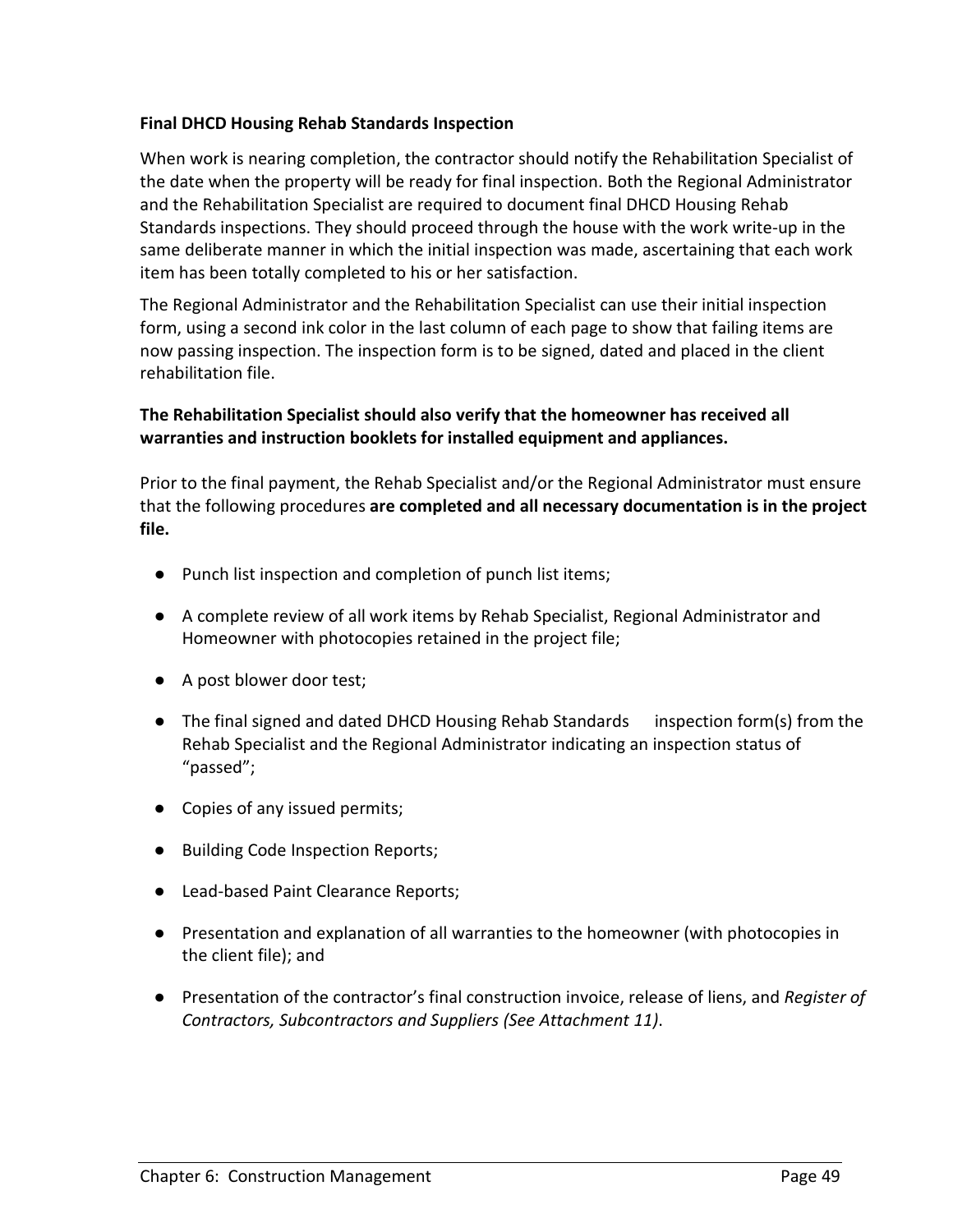### **Role of Local Building Code Official**

The local building official must inspect all relevant rehabilitation work; e.g., electrical, plumbing, mechanical, and structural.

#### **It is required that electrical upgrades be inspected by a certified electrical inspector.**

The Rehabilitation Specialist should consult with the local building inspector before doing any work to assure that the local official understands the scope and objectives of the program. The local building inspector should be viewed as a resource to the program.

Any problems encountered with local building officials should be brought to the attention of your Community Development Specialist. DHCD's Division of Building Regulation is aware of the objectives of the IPR Flex program and is willing to mediate any misunderstanding with local building code officials.

### **Certification of Final Completion and Acceptance**

The Rehabilitation Specialist should submit a *Certification of Final Completion and Acceptance*  to the Regional Administrator. Either the Rehabilitation Specialist or Regional Administrator must visit the homeowner and make an attempt to obtain a signed certification of final acceptance.

### **Final Payment**

Before authorizing final payment to the Contractor, the Regional Administrator must obtain the following paperwork from the contractor and/or Rehab Specialist:

- Signed and dated Final DHCD Housing Rehab Standards Inspection form with the house marked as "PASS" meaning all deficiencies have been cured;
- Final Blower Door Test Report;
- Exterminator Inspection and Treatment Reports;
- Electrical Inspection Report;
- Affidavit of Release of Liens
- Affidavit of Payment of Debts and Claims;
- Register of Contractors, Subcontractors and Suppliers as found in Attachment 11;
- Chimney Inspection Report, if applicable;
- Building and/or Health Permits, if applicable;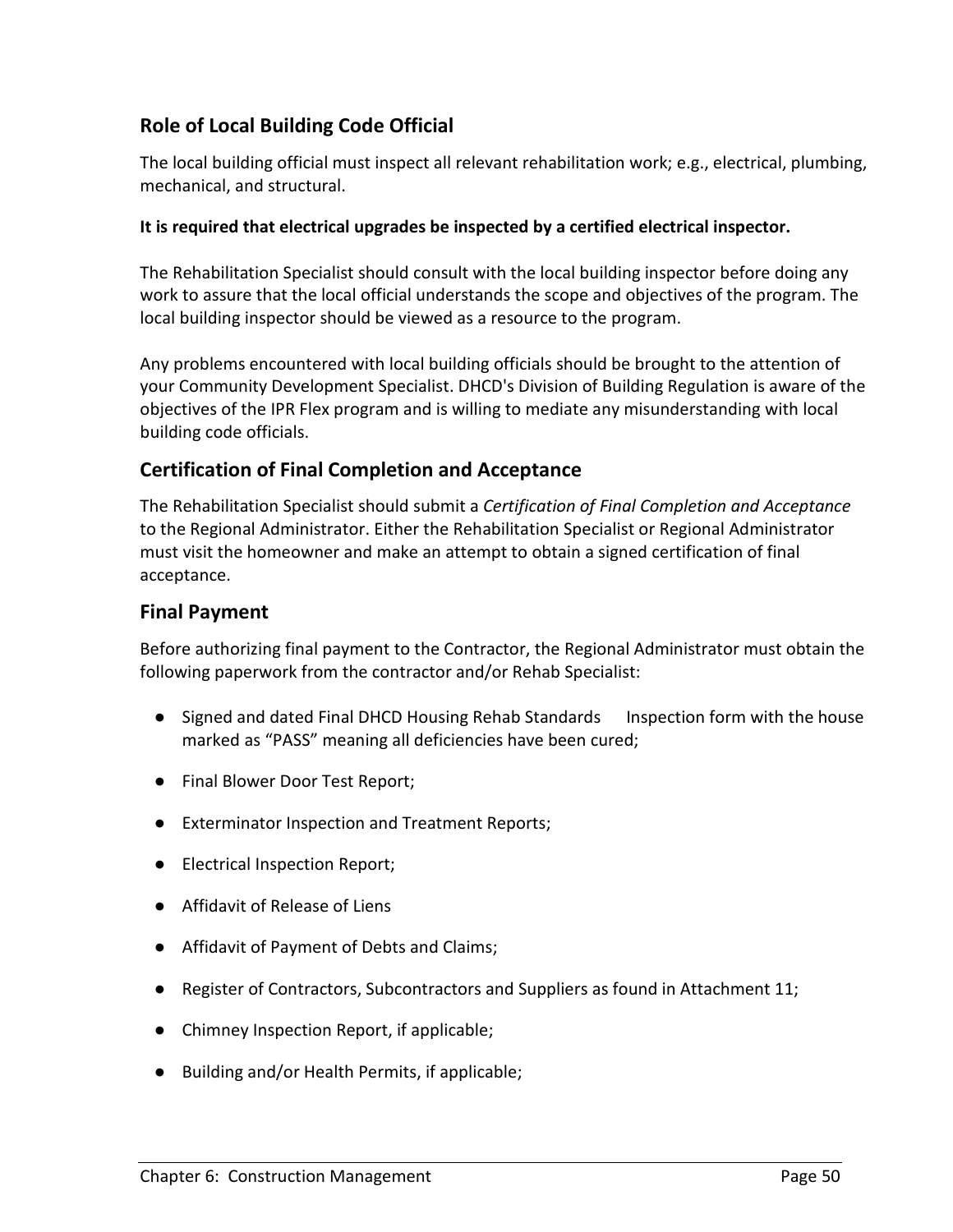- Building Code Inspection Report per USBC, if applicable; and
- Certificate of Occupancy, if applicable.

## **Program Complaints**

The Program must have written procedures for dealing with applicant, homeowner and contractor complaints. In so doing, the following policies must be a part of the complaint process:

- Persons whose applications are denied by the Rehab Board must be notified in writing that they have sixty (60) days from receipt of the notice to appeal the decision to the Rehab Board and Board of Directors;
- All other complaints must be submitted in writing to the Regional Administrator. The Regional Administrator will investigate the complaint and respond to it in writing;
- The person making a complaint or an appeal must be notified, in writing, of the Regional Administrator's decision with an explanation of reasons and the right of appeal to the Rehab Board whose decision, in turn, may be appealed to the Board of Directors. Appeals involving contractor disputes may employ local building code review committees to resolve said disputes;
- All appeals must be resolved in a timely manner. All written appeals must be addressed within 15 days of the appeal and resolved within 30 days of the appeal and retained for review; and
- DHCD recommends that verbal complaints be speedily and objectively investigated in order to prevent time-consuming written complaints later.

DHCD has found that there is almost always some validity to every complaint, although the facts may not always correspond to the whole of the complaint.

Usually, complaints can be resolved or minimized by timely communication among all parties, and a positive approach to identifying and resolving the real problem. Defensiveness and noncommunication compounds a complaint into a time-consuming problem for your program and DHCD.

DHCD will not investigate a complaint unless it is in writing, and has been thoroughly addressed through the Regional Administrator's written complaint process.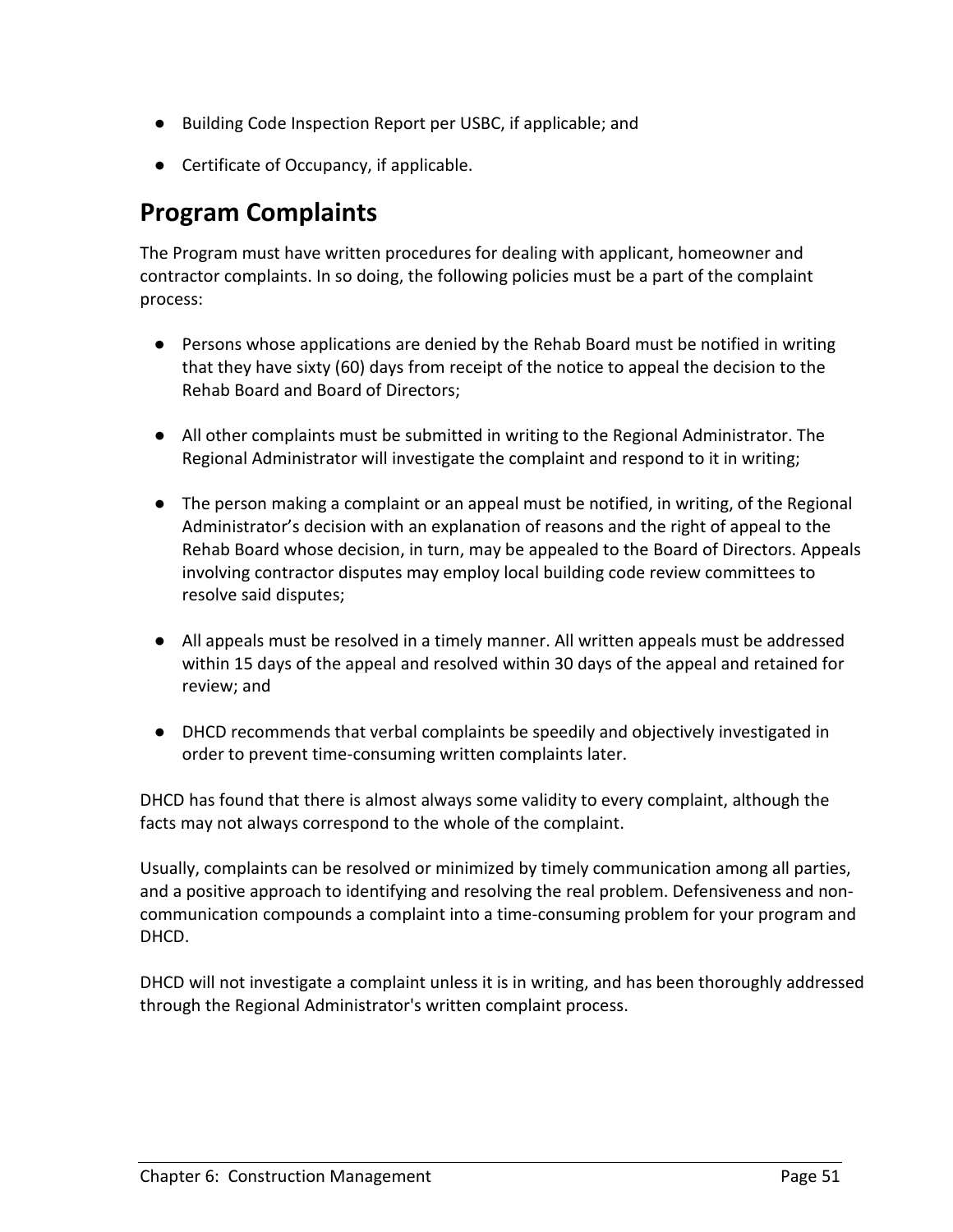## **Temporary Relocation**

Temporary relocation as part of rehabilitation due to a presumption of the presence of leadbased paint (LBP) and use of interim controls is mandatory except in the following circumstances:

- All household members are 62 years or older;
- All interior work will be completed in an eight-hour period;
- All interior work will be completed in five (5) consecutive days and the bedroom(s), bathroom, and kitchen can be isolated from the rehabilitation work; or
- Only exterior work will be done.

Before any beneficiary is temporarily relocated, a written agreement should be signed between the beneficiary and the Regional Administrator. This agreement must outline the period of time the beneficiary will be relocated, what expenses will be paid by the Regional Administrator, the cost limits for each type of expense, who is responsible for identifying where the beneficiary's possessions will be stored during the relocation, and who is responsible for placing the possessions in said storage, being mindful of security of stored items.

DHCD encourages Regional Administrators to identify creative ways to reduce temporary relocation costs. This may include encouraging households to live temporarily with family and friends or the staggered use of vacant or substantial reconstruction units as temporary dwellings for households. Likewise, Regional Administrators might purchase a moveable storage unit that can be placed on site to hold the household's belongings.

## **Recordkeeping**

Housing projects require extensive documentation. The Regional Administrator must maintain a separate client file for each household assisted.

Regional Administrators must maintain records available to the public that indicate rating criteria and justification for assistance for all applicants.

All application and verification information, especially social security numbers, must be kept confidential. Please only collect the *last four digits* of the applicant's SSN. This is acceptable.

For all projects, applicants and beneficiaries must be tracked by income, race and ethnicity as categorized by HUD, as well as by owner-occupied or tenant status, female-head of household (occupied by one or more children under the age of 18), elderly household (62 years of age or older), and disabled household.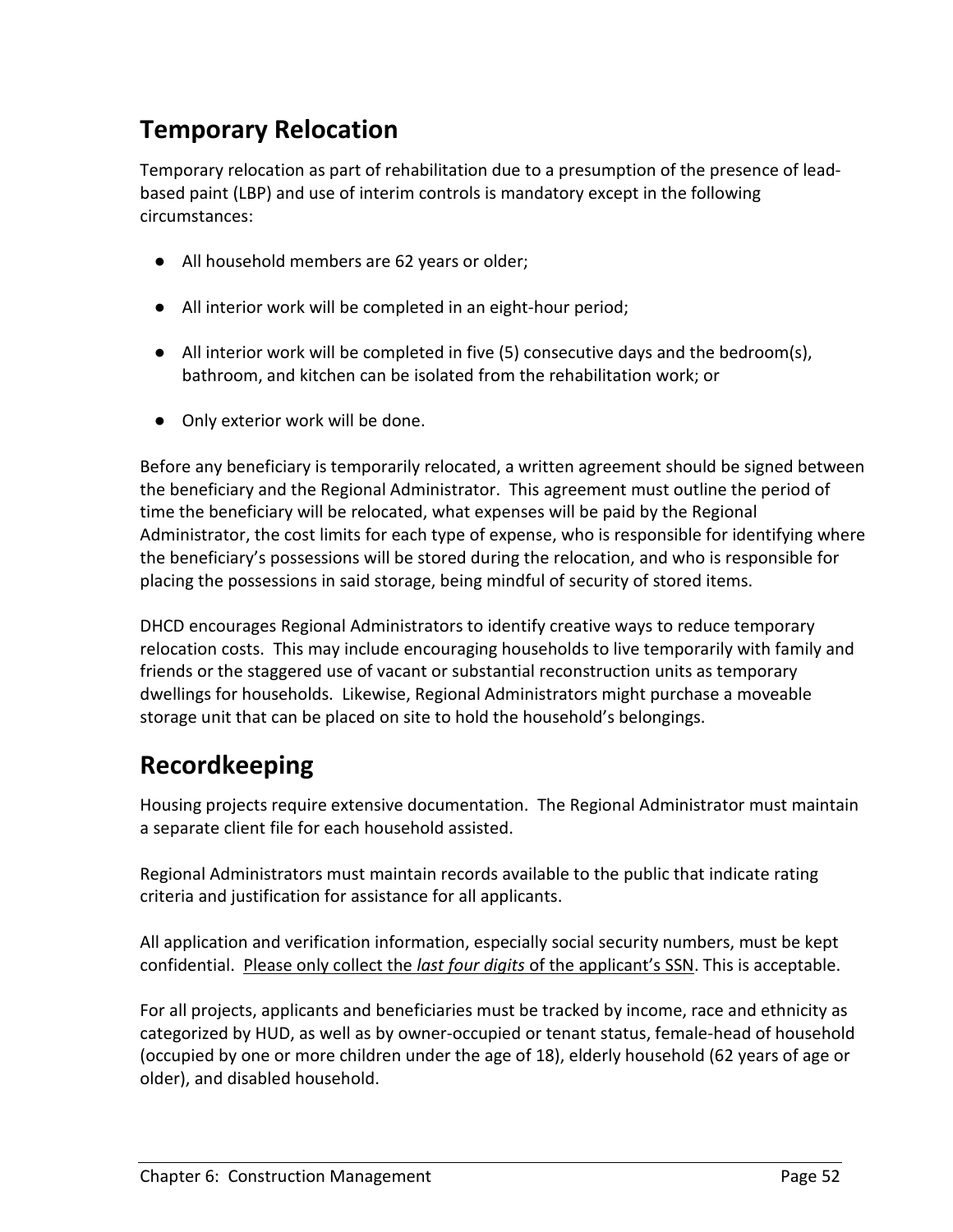Regional Administrators must set up a file for each household that receives housing rehabilitation assistance. At a minimum, the client file must contain all of the information outlined in Attachment 23, Rehab File Checklist.

For each household, set up a three-ring binder with a tab for each of the numbered items in the Rehab File Checklist.

In addition, Regional Administrators must track housing construction contracts awarded by contract value, number of houses awarded, and business names for purposes of reporting on minority and female owned business contractors, for Section 3 contractors and for low bidders.

Call your DHCD Community Development Specialist for a sample tracking form.

All project files must be maintained for at least five (5) years after the Project Completion Report is submitted and accepted in CAMS.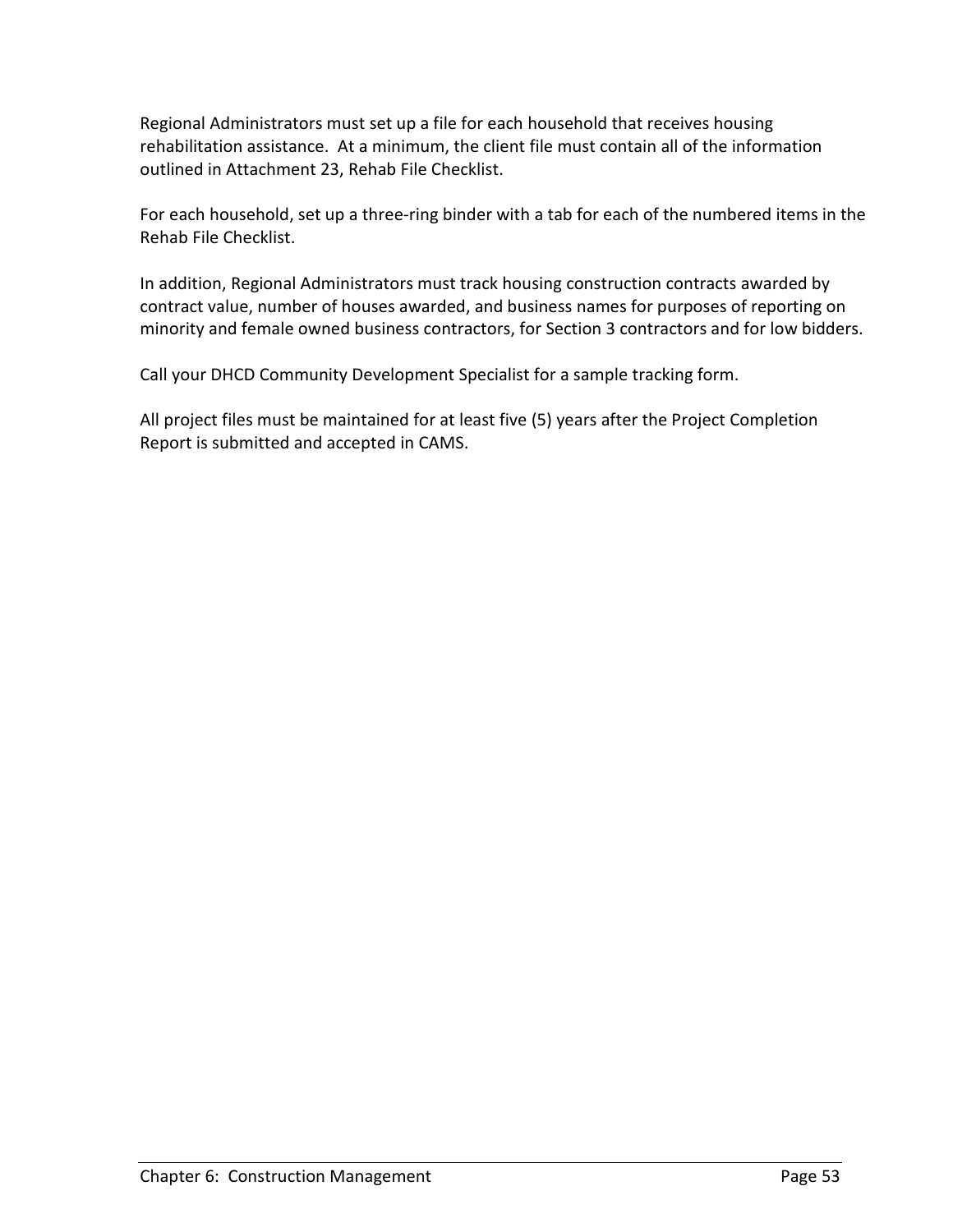### **THIS PAGE INTENTIONALLY LEFT BLANK**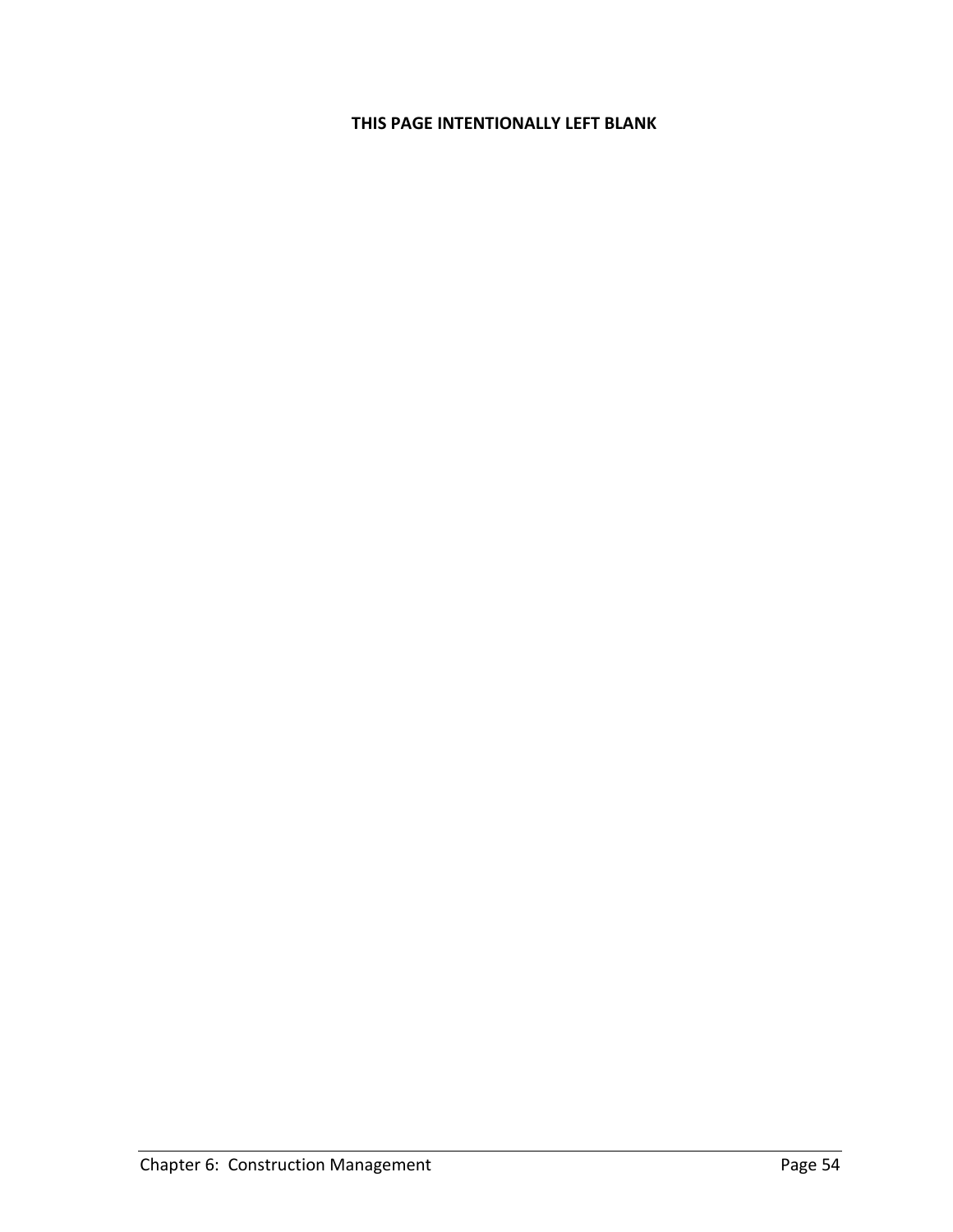# **CHAPTER 7: EVERYTHING FINANCIAL**

Regional Administrators must possess the capacity to effectively and correctly manage IPR Flex funds. This capacity must be reflected in the PMP and demonstrable during DHCD's site visits and compliance reviews. Note that DHCD holds Regional Administrators legally liable for expenditure of IPR Flex funds according to Audit Requirements for non-profit organizations as stated in DHCD's contract, and HOME regulations.

All Regional Administrators are required to comply with Generally Accepted Accounting Principles (GAAP). An accounting system must be established to sufficiently and accurately record and report transactions. Supporting documents can be copies, digital, or original but must contain sufficient detail to support the transaction and to justify it as an allowable IPR Flex expense. Supporting documents must be approved and dated and contain the name of the client the expense relates to in the record. The following source documents must be maintained:

- Purchase Orders and Requisitions;
- Invoices and Payment Vouchers;
- Deposit Receipts;
- Receipts for Cash Expenditures;
- Contracts;
- Travel Advance Requests and Travel Reimbursement Vouchers;
- Bank Statements; and
- Cancelled Checks.

A spreadsheet must be maintained to track receipts and expenditures per client to document that all funds drawn were expended on eligible activities. Accounting records must have a copy of the documentation supporting the transaction in the client file and the accounting system must identify payments by client.

## **Rollover Funds**

Rollover funds have been provided so immediate payments can be made to construction contractors. By having this cash on hand, Regional Administrators can quickly pay construction contractors. **No contractor should have to wait several weeks for the remittance request of IPR Flex funds to be processed**. The IPR Flex Agreement will reference the amount of Rollover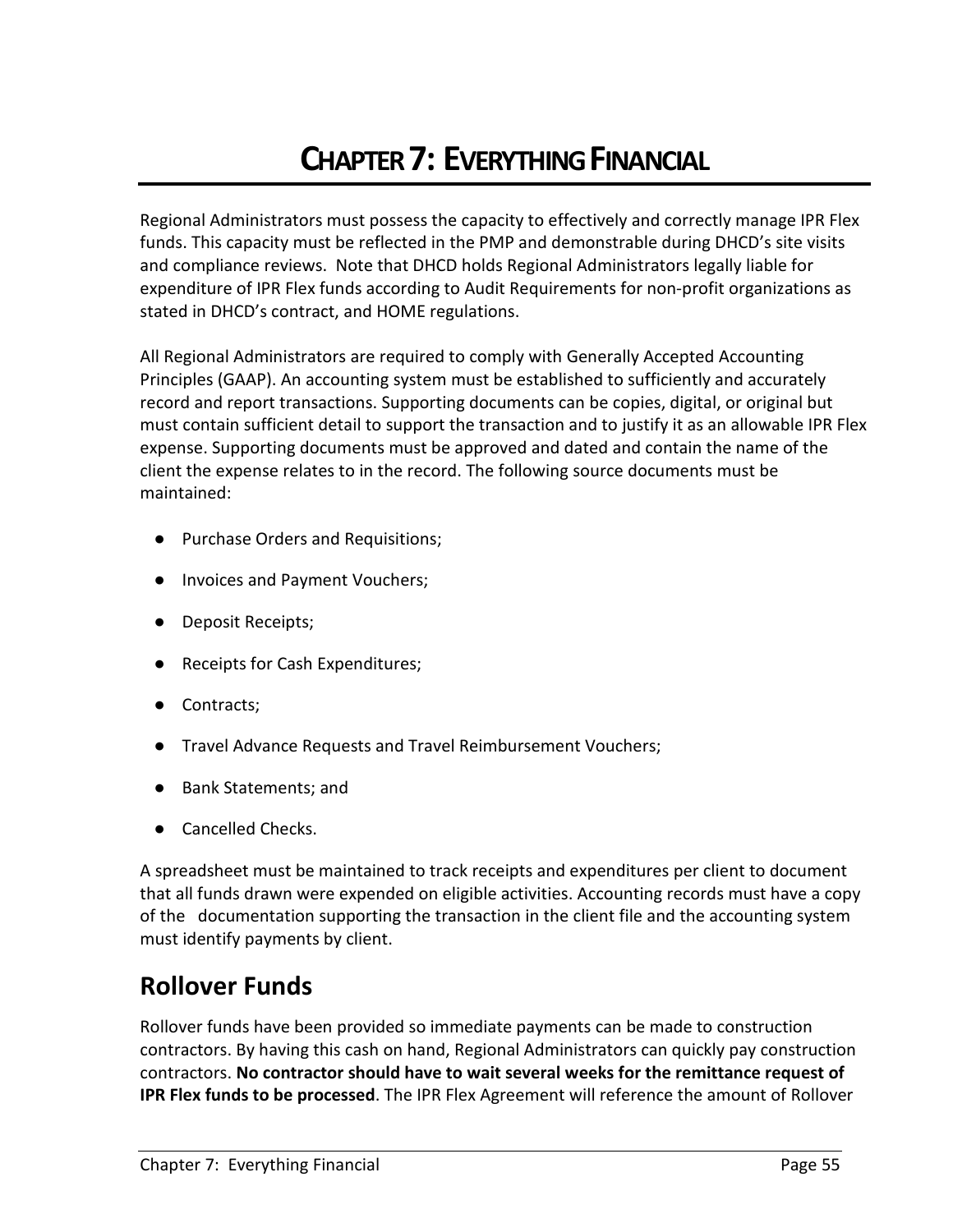the Regional Administrator should have on hand at the onset of the program year, usually \$40,000.

Rollover funds are to be kept in a separate interest bearing account. Funds expended out of the Rollover account are to be replaced out of regular IPR Flex remittance requests. After the initial rollover amount has been expended and replaced, the rollover funds should be kept on hand for each successive year that the IPR Flex program is administered by the Regional Administrator.

Rollover funds may be used to pay for construction and administrative activities in accordance with the Regional Administrator's Budget and Program Management Plan.

Rollover funds are replenished with each remittance. When contractor payments are made from the Regional Administrator's rollover fund account, then the account must be replenished. If contractor payments are made directly from the funds received from DHCD, then the rollover fund account does not need to be replenished.

**In no instance should rollover funds remain in an interest bearing account unused**. Rollover funds must be returned to DHCD if they are not going to be used. DHCD reserves the right to "call in" all or part of the rollover funds if they are not used routinely or correctly.

**Regional Administrators must track and be able to identify their rollover funds at all times.** 

## **Obligation of Funds**

After the Regional Administrator's contract with DHCD is executed, the Regional Administrator must adhere to the following procedures:

- 1. Funds are obligated in accordance with the initial or current status of the approved IPR Flex Budget.
- 2. The work is bid and approved according to the Program Management Plan.
- 3. A Project Set-Up Report form *(See Attachment 9)*, along with supportive documentation, is submitted thru CAMS: the total funds requested must be based upon the lowest, responsive, responsible bid(s). Contingency funds may not be included in the total project costs.
- 4. A Deed of Trust and Deed of Trust Note are executed immediately after the approval of the set-up. After the Notice of Right to Cancel *(See Attachment 19)* period has expired (3 days) the construction contract should be signed.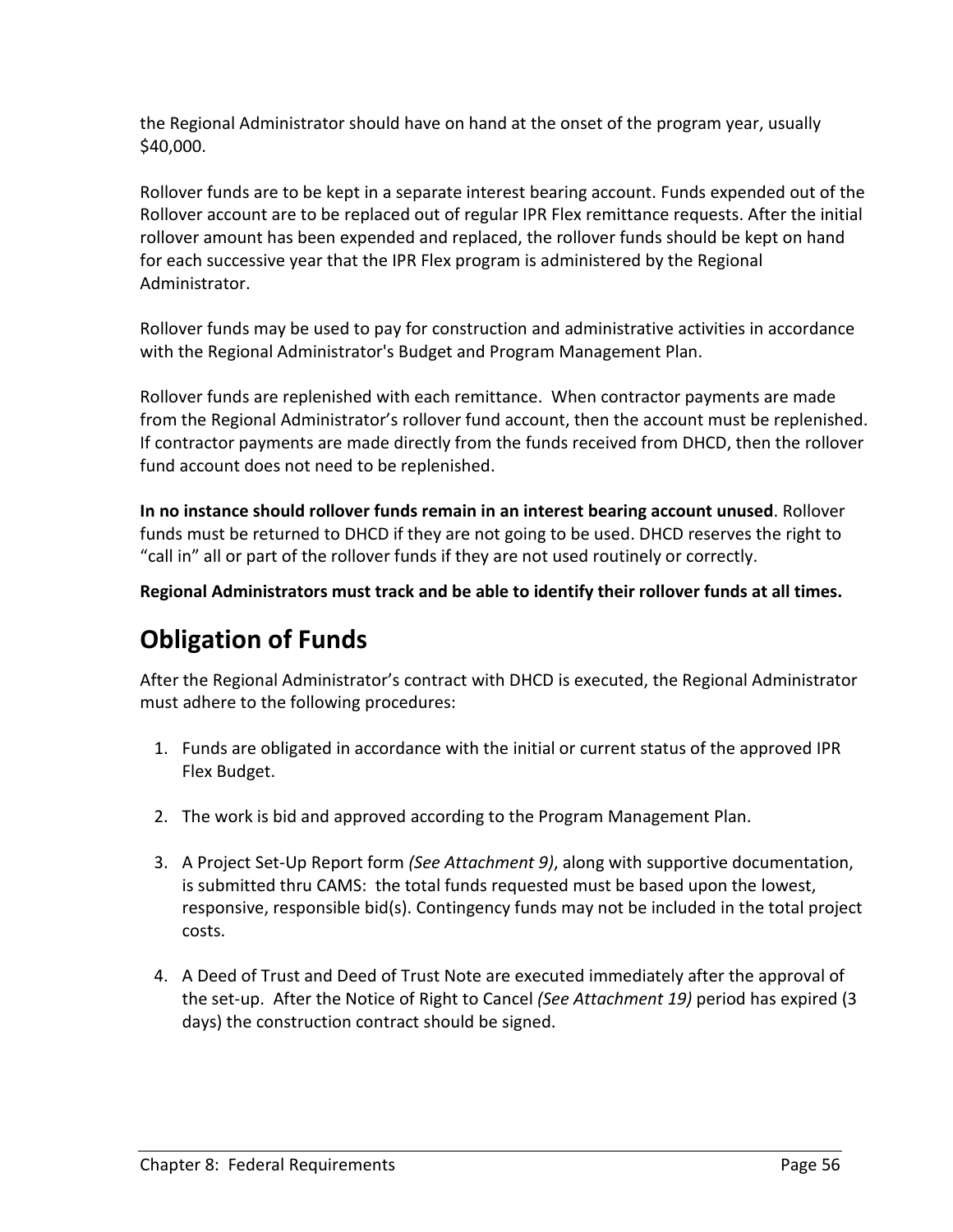## **Construction Cost Limits**

The cost limits for rehabilitation and for substantial reconstruction assume that the unit to be assisted is a 2-bedroom unit *(See Attachment 35).* If the unit to be rehabilitated or the unit at the completion of the substantial reconstruction contains more than two bedrooms, the exception rules may apply.

Because of the need to maximize production and limit costs, leveraging other funds is **strongly encouraged,** especially through participation of the property owner.

Regional Administrators may use a base cost of up to \$25,000 to rehabilitate houses, not including mobile homes, to DHCD Housing Rehab Standards and up to \$95,000 to substantially reconstruct housing units determined to be unsuitable for rehabilitation. Under certain circumstances, DHCD will allow a base cost of up to \$50,000 for a single rehabilitation. These circumstances are:

- The Regional Administrator tests for the presence of lead-based paint, as outlined in the lead related regulations, and all tested surfaces in a unit reveal no lead; or
- The Regional Administrator has at least three (3) licensed lead abatement contractors who are qualified to bid on the job in question; or
- The unit was constructed after 1978.

**To find out if a lead abatement contractor has a DPOR license, call 804-367-8500 or go to [www.dpor.virginia.gov](http://www.dpor.virginia.gov/) and click on "Lookup a License." A list of approved lead and asbestos trainers can be located at [https://www.dpor.virginia.gov/Boards/ALHI.](https://www.dpor.virginia.gov/Boards/ALHI)** 

#### **Exceptions**

Exceptions allow the Regional Administrator to commit funds, beyond the base construction cost, to the completion of the project. The following activities are considered exceptions:

- Construction of a bathroom when rehabilitating a unit that lacks one;
- $\bullet$  Installation of a well and/or septic system and associated costs (Well-water test, Septic Authorized Onsite Soil Evaluator (AOSE), Survey, Engineer, Alternative Septic Systems, Water/Sewer Connections) IPR funds may not be used to install "pump and haul" systems. Wells must be drilled, well water laboratory tested and approved. Approval shall be in writing from the local Health Department and/or accredited laboratory. Payment will be made for only one (1) well, regardless of the number of wells drilled. Shared wells or septic systems are not permitted unless approved by DHCD;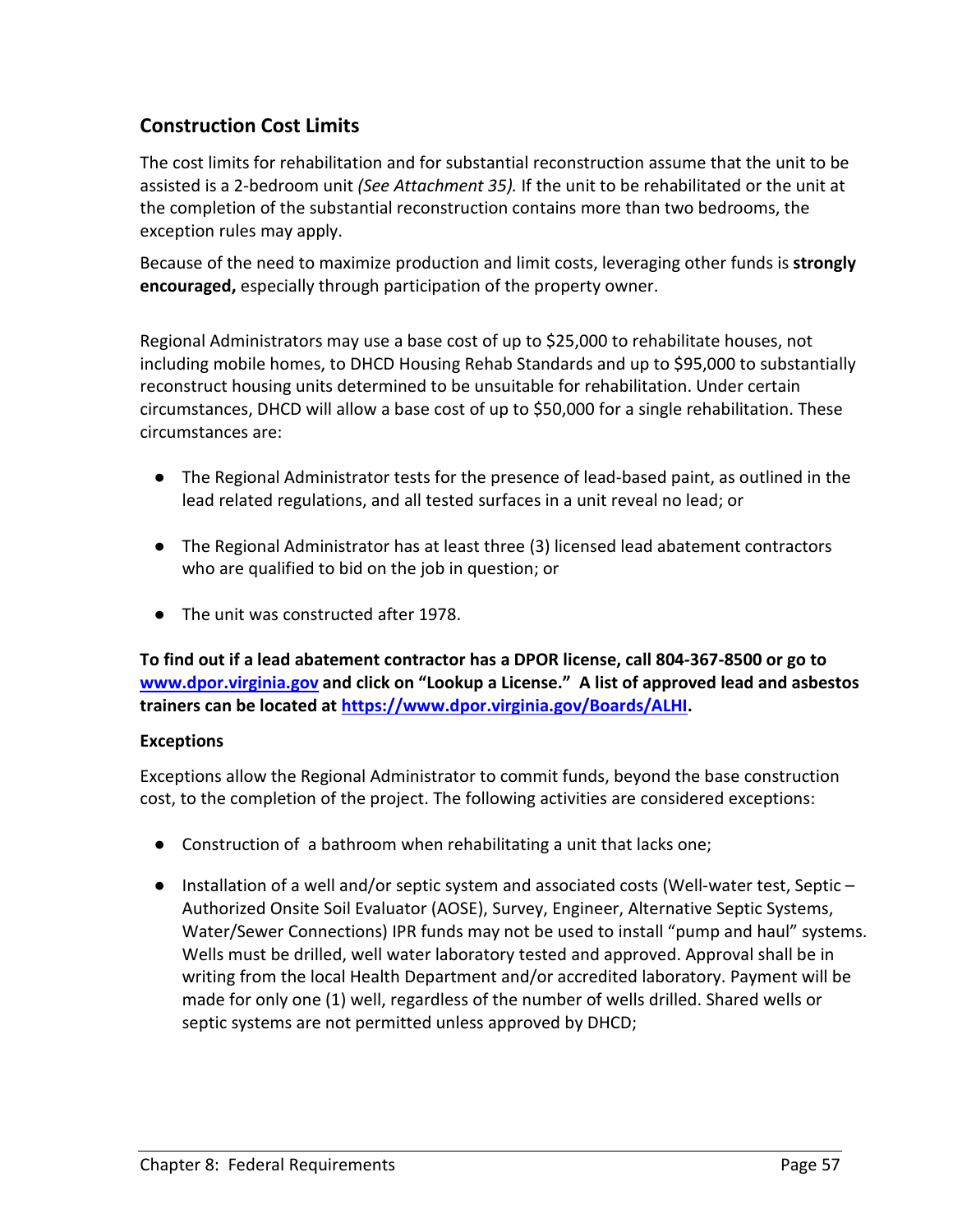- Houses that require alternative septic systems are eligible for an additional \$10,000 in exceptions (for additional costs for the design and installation of an alternative septic system);
- Provision of ramps and other accessibility features;
- Provision of one or more additional bedrooms to relieve an overcrowded situation in which more than two (2) bedrooms are necessary or other changes to a unit's footprint;
- Actual laboratory costs for evaluation of lead tests; and
- Housing rehabilitation flood proofing solutions. Flood proofing solutions are defined to include house elevations; the elevation and relocation of utilities; the addition of basement sump pumps with backup generators; the reinforcement of basement doors and dry flood proofing methods as appropriate with the building code.

#### **All exceptions must be listed as alternates on the bid form, but they must be contracted out separately from the base construction costs in rehabilitation projects. Failure to do so may result in the ineligibility of the entire project.**

#### **Administrative Cost Limits**

Administrative costs are limited up to \$7,500, not exceeding the limits found in Attachment 35. Administrative activities include but are not limited to: outreach and intake, income eligibility verification, preparation of construction contracts and lien documents, coordination of all consultants, project compliance and staff time for delivery of Home Maintenance Education Program activities.

### **Construction-Related Soft Costs (CRSC).**

CRSC include fees, for blower door and asbestos testing, temporary relocation, home maintenance education program (HMEP), legal fees and the first year hazard insurance (unless already in place).

#### **Demolition Cost Limits**

Demolition costs are only allowed on substantial reconstruction projects. They are "stand alone" costs that must be contracted out separately from the construction contract. Activities related to asbestos abatement and/or disposal are eligible from the demolition category.

DHCD expects demolition costs to be reasonable. DHCD reserves the right to cap or cut costs, if necessary.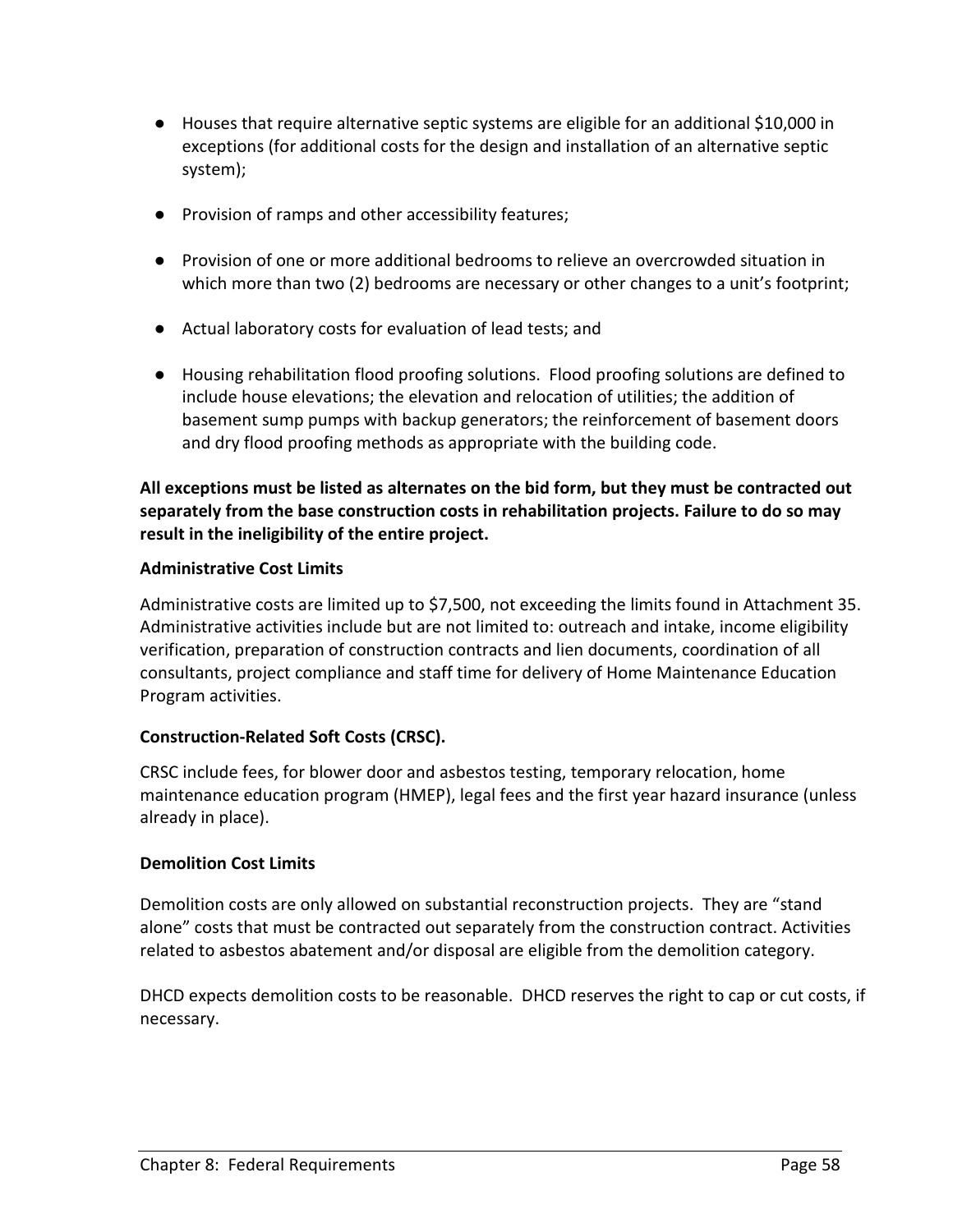#### **Temporary Relocation Cost Limits**

IPR \*Flex funds may be used to cover eligible temporary relocation costs up to \$5,000 per unit. Eligible temporary relocation expenses include motel and storage costs but not expenses incurred by family members with whom beneficiaries are staying. The Regional Administrator needs prior approval from DHCD to exceed the \$5,000 cap.

Relocation costs must **not** be paid directly to the beneficiary. For more information on Temporary Relocation see Chapter 6: Construction.

#### **Home Maintenance Education Program (HMEP) Cost Limits**

Once the HMEP is incorporated into the local Program Management Plan, not to exceed \$250, is allowed. HMEP costs must be based on actual documented costs and must be requested with the final remittance for the unit. These costs are not intended to cover staff or Rehabilitation Specialist time for delivering training. Rather, they are intended to cover items such as printed materials (but not copying), cleaning and tool kits. Documentation of training is required. As a "best practice", this should be customized to suit the needs of the homeowner.

#### **Mobile Home Cost Limits**

Mobile homes may be rehabilitated provided the cost of rehabilitation will not exceed \$10,000 plus \$10,000 for water and wastewater installation. No other exceptions apply.

These cost limits are not applicable to a double-wide or equivalent with a continuous foundation on footers, which for these purposes only, are considered a permanent home.

Call your DHCD Community Development Specialist if the mobile home was once a single-wide, but has had a permanent structure attached to it and is on a continuous foundation. DHCD must be consulted to determine the eligibility of this property for participation in the program.

### **The \$10,000 Rule**

Any house rehabilitated for a construction cost of \$10,000 or less will not require lien documents to be executed by the beneficiary family. **The funding will be considered a grant.** All other program guidelines apply. The transaction will be governed by the construction contract which binds the beneficiary to, among other things:

- Maintain the structure to DHCD Housing Rehab Standards for a period of five (5) years; and
- Purchase and maintain hazard or homeowner's insurance coverage, either fire only or an extended coverage. The homeowner must supply the Regional Administrator with proof of the insurance coverage annually for five (5) years.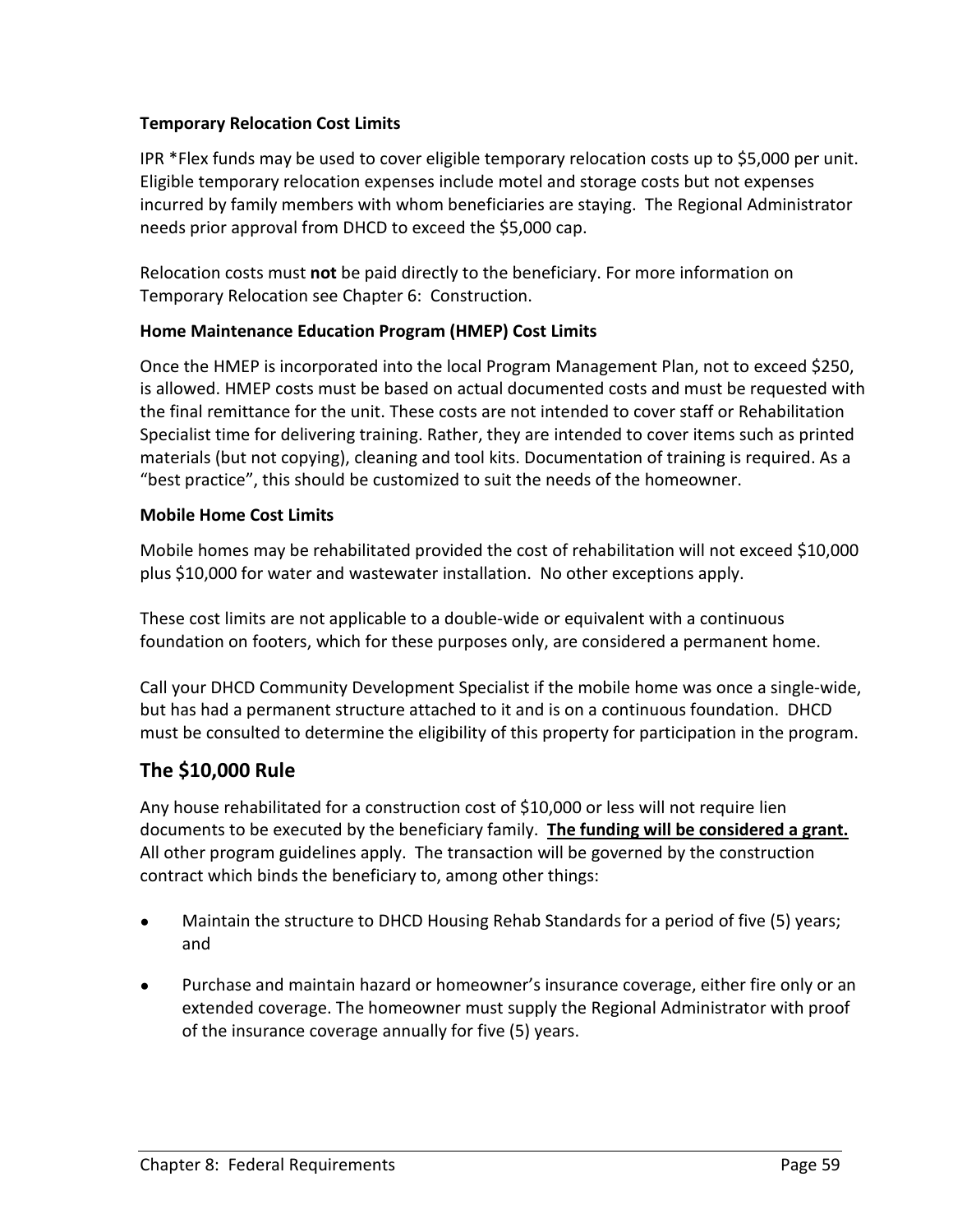## **Paying Contractors**

Paying contractors in a timely manner is critical to a rehab program. A Regional Administrator's financial management system should be able to pay contractors within five (5) working days of receipt of a request for payment.

Contractor payment requests must be approved by the Rehab Specialist and the Program Administrator. If they are the same person, then an independent inspector must approve all construction invoices in addition to the Rehab Specialist.

At the beginning of a 90-day construction contract period, 50% of the amount of the construction contract, administration funds, rehabilitation specialist, construction-related soft costs, and demolition contract amount when applicable should be requested from DHCD if the project will follow the typical timeframe. Under no circumstances should funds received by a Regional Administrator, from DHCD, be held in the Regional Administrator's account for **more than 15 days**. Contractors may not be paid any funds until at least 25% of the work is completed, inspected, and accepted. Contractors may be paid for the first 50% of the work after the Rehab Specialist has inspected and accepted the work.

Every remittance request must include the client name, amount to be paid out for construction costs, rehab specialist costs, construction-related soft costs and (if applicable) the amount to be paid out for administrative costs and other stand-alone costs. Actual invoices and a cover memo must be attached to the remittance request as support documentation.

After payment of 50% of the construction contract amount, the Regional Administrator should request 45% of the balance due from DHCD if the project will follow the typical timeframe. The third remittance is to be for the remaining 5% (actual costs) of construction and all change orders, the remaining 50% of administration funds, rehab specialist costs, demolition construction amount, and construction-related soft costs, all home maintenance education expenses and, if applicable, temporary relocation and direct legal expenses. Requests for HMEP costs are to be accompanied with copies of the invoices. The remaining 5% of construction funds should be held until the contractor has completed all punch list items, the Rehab Specialist, the Regional Administrator and the homeowner have inspected and accepted the improvements, the house has passed the final inspections by the local building official and all warranties, lien waivers, registers and related documents are received.

**If it is found that funds have been overdrawn on a project, DHCD reserves the right to charge a penalty of 10% of the administration fee.**

## **Typical Rehab Payment Timeframe**

Below is an example of how a Regional Administrator may time the request, receipt and disbursement of a 60-day rehab contract: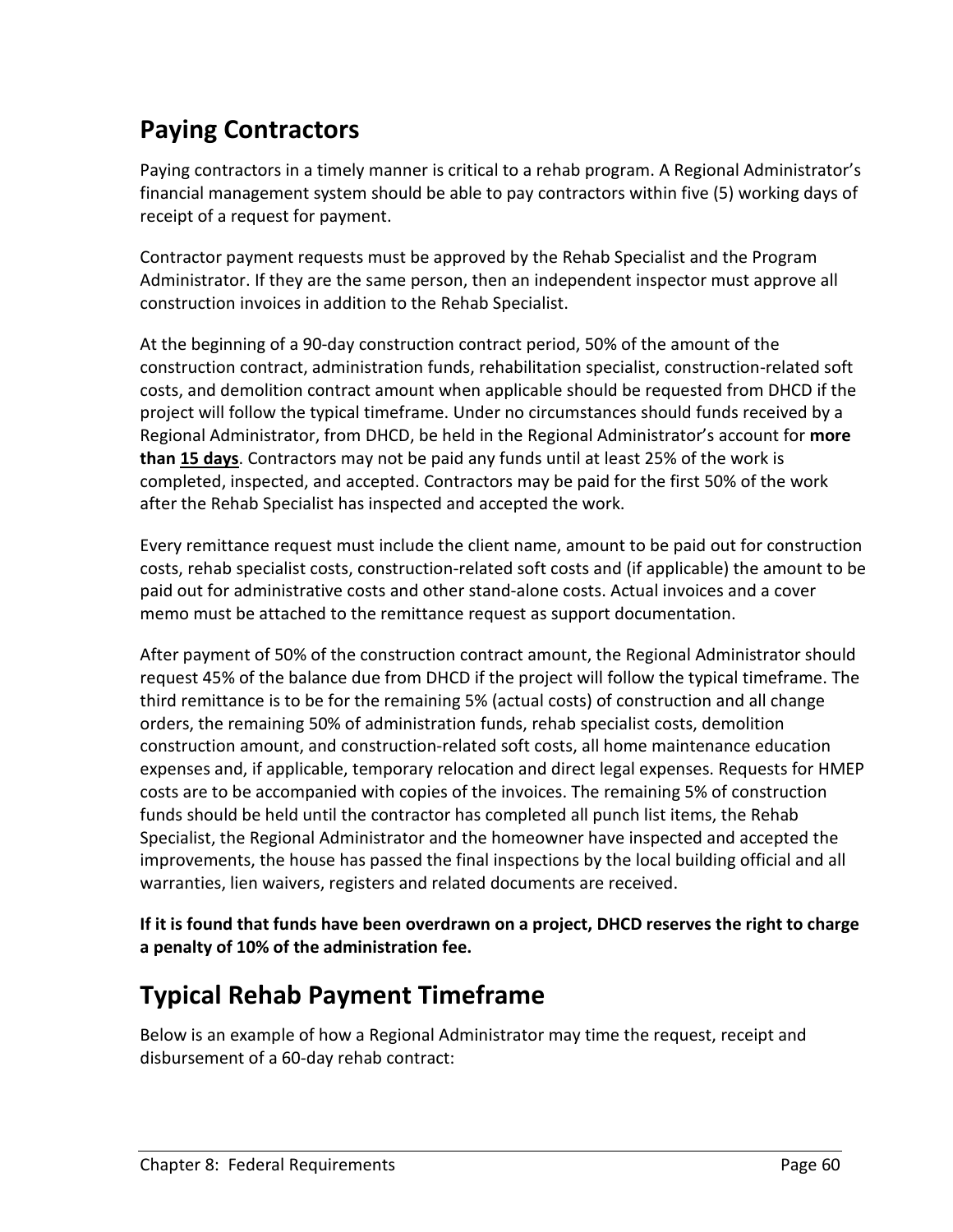- Day 1: DHCD approves the Project Set-up Report and confirms Set-up via CAMS. Regional Administrator executes rehab contract and notice to proceed (with start date and completion date) and construction begins on house.
- Day 29: Request for IPR funds submitted to DHCD for first-half of rehab contract, Regional Administrator's costs and Rehab Specialist's costs.
- Day 36: Invoice received by Regional Administrator from contractor for first-half of work and it is approved by the Regional Administrator and the Rehab Specialist based on inspections of work complete to-date.
- Day 37: Approved invoice submitted to the financial person for payment. Check is written to the contractor for the first half of the work. If requested funds have not been received by Regional Administrator as scheduled, the contractor is paid from the Rollover funds. Rollover funds are reimbursed as soon as the Regional Administrator receives the requested funds.
- Day 38: Request for IPR funds submitted to DHCD for second-half of rehab contract.
- Day 60: Work on the house is completed or a time extension change order has been reviewed and approved by DHCD.
- Day 66: Second-half (final) funds received by Regional Administrator.
- Day 68: Invoice received from rehab contractor by Regional Administrator for second-half of rehab work.
- Day 69: Invoice from rehab contractor for second half of work approved by Rehab Specialist, Regional Administrator, and homeowner. Five percent retainage should be held until all punch list items are completed and accepted by the Rehab Specialist, Regional Administrator, and homeowner, and the house has passed the final inspection by the local building official. The final invoice should also cover all change orders, the remaining 50% of administration funds, demolition construction amount, and construction-related soft costs, all home maintenance education expenses and, if applicable, temporary relocation and direct legal expenses.
- Day 70: Approved invoice submitted to the financial person for payment. Check written to rehab contractor. If requested funds have not been received by Regional Administrator as scheduled, the contractor is paid from Rollover funds. Rollover funds are reimbursed as soon as the Regional Administrator receives the funds.
- Day 71: Financial person and Regional Administrator verify the amount of funds received from DHCD and expended for eligible activities and return any overdrawn funds to DHCD with the Completion Report Form *(See Attachment 10)*.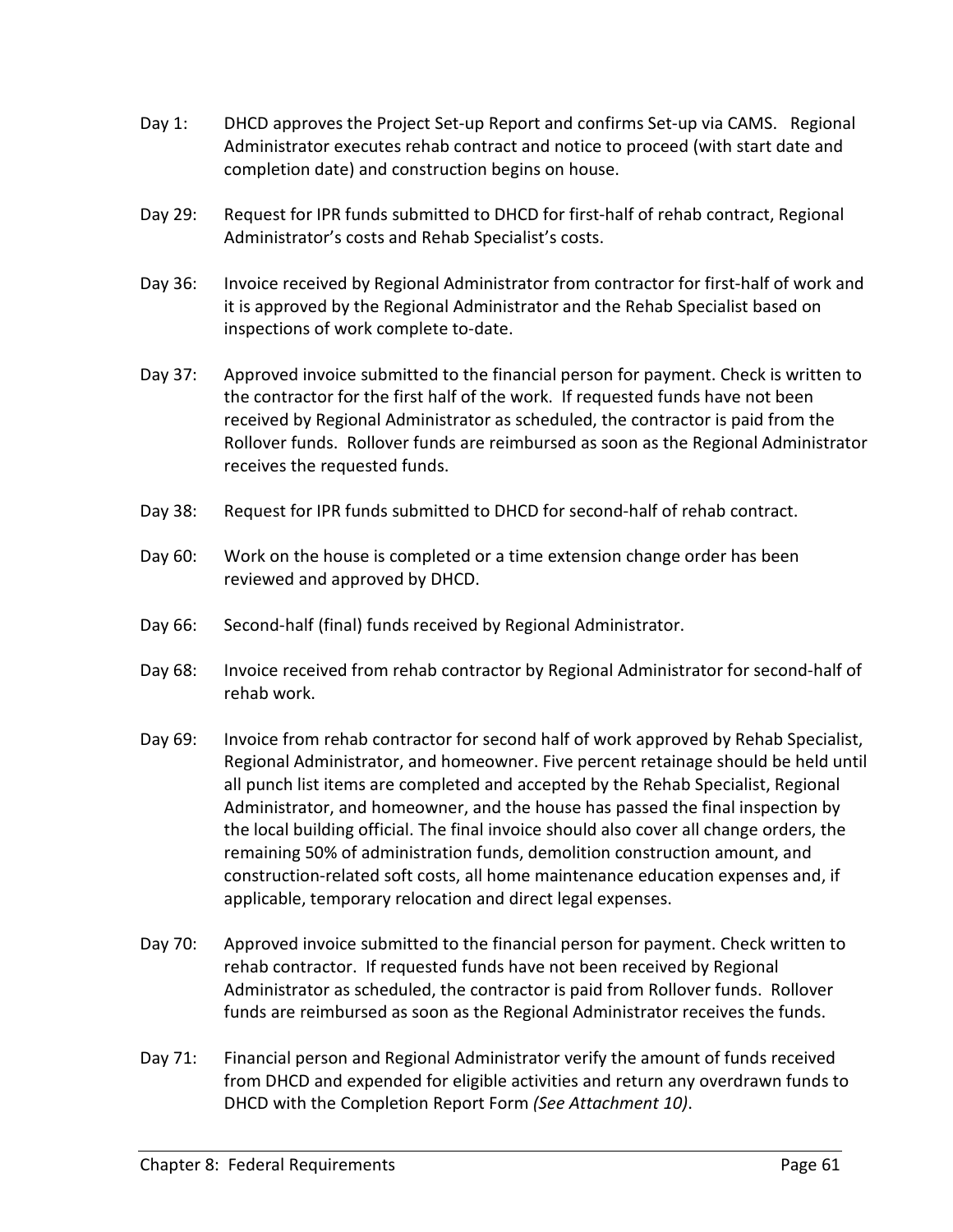## **Requesting Funds from DHCD**

A Certification of Signatures and Addresses *(See Attachment 14)* form must be uploaded into CAMS with the contract documents and approved by DHCD. Regional Administrator rollover funds or any other remittance requests will not be made available until after the effective date of the Contract, and only after receipt of an acceptable Certification of Signatures and Address form.

Payments to Regional Administrators will be made by the *Treasurer of Virginia* upon receipt of a remittance request approved and processed by DHCD's Project Administration and Assistance Office.

Only individuals duly certified by the Regional Administrator as authorized to request funds will be allowed to submit the remittance request. These cannot be the same individuals who sign the Regional Administrator's checks unless prior approval is obtained from DHCD. Likewise, payments will be sent only to the account certified by the Regional Administrator. At least two persons must be authorized on the Certification of Signatures form.

Payments will be made by the Treasurer of Virginia on receipt of a remittance request submitted via CAMS and approved and processed by DHCD.

### **A W-9 form must be completed by each organization if it is not already on file with DHCD** *(See Attachment 15)***.**

DHCD recommends allowing at least 30 days after approval in CAMS for receipt of payment from DHCD. The 30 days includes approval and processing by the DHCD Project Administration and Assistance Office, DHCD Accounting Office, the Virginia Department of Accounts and the Treasury of Virginia.

Every remittance request must include the client name and an itemized list of the amount(s) to be paid out for each cost element being requested along with a supporting invoice or in case of forecasting, a cover memo listing who the payee will be and for what line item.

## **Program Income**

Program income is defined as funds that are earned or received as a result of expenditure of IPR Flex funds. Program income includes loan payments, loan payoffs, and all interest earned on Program Income and Rollover funds. Program income from program years **prior** to FY2022 must be tracked by the amounts due and received monthly by client's name, contract number and locality name. There must also be a record of the program income expended annually including: the beneficiary data and verified eligibility, cost elements of the expenditure and documented board approval. Program Income derived from households assisted **after July 1, 2022 must be returned to DHCD**. Please coordinate the return of funds with your assigned Community Development Specialist for special instructions before sending program income to DHCD.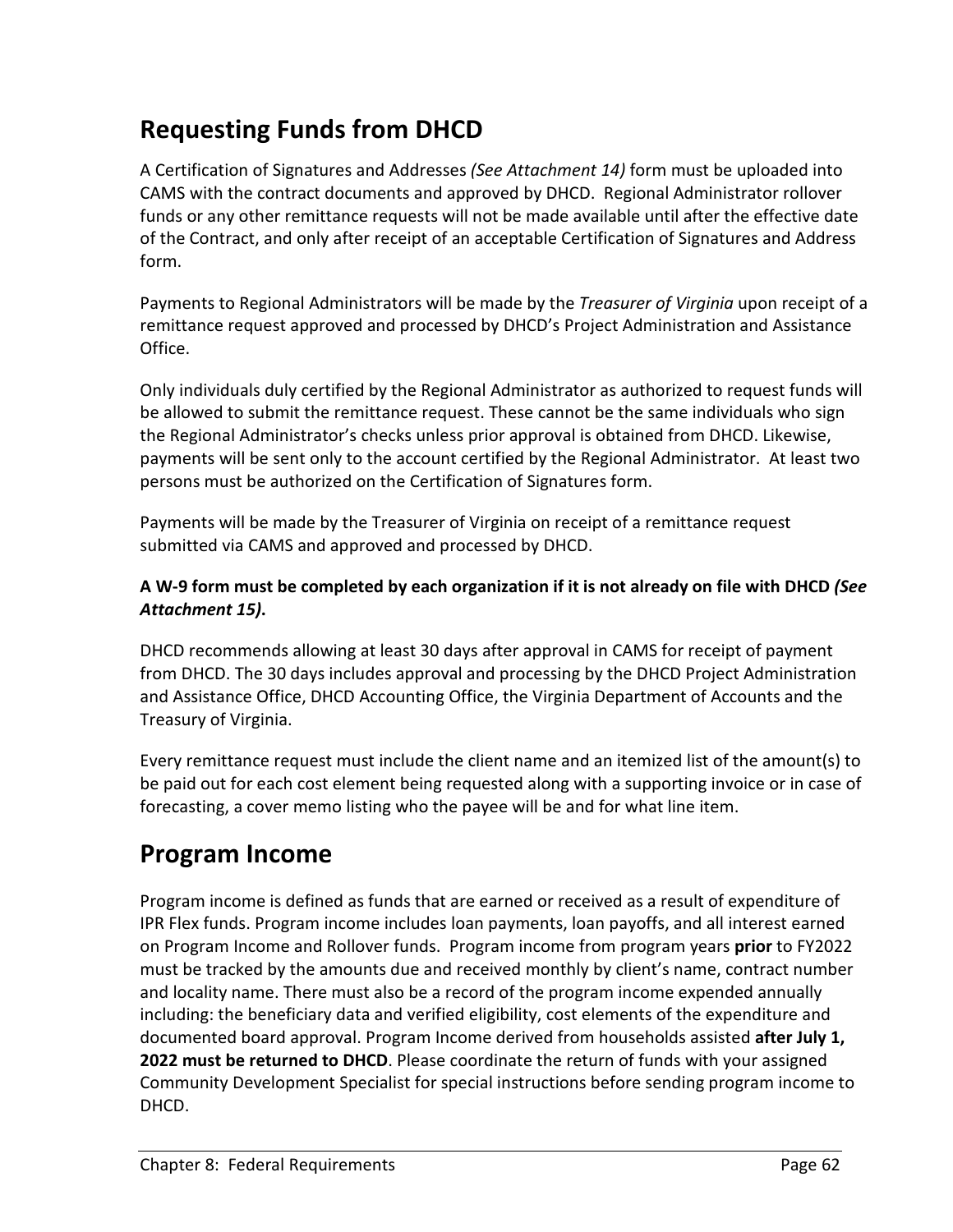## **NEPA Requirements**

The environmental effects of each activity carried out in the IPR Flex Program will be assessed in accordance with the selected provisions of the National Environmental Policy Act of 1969 (NEPA) and the related authorities listed in HUD's implementing regulations at 24CFR 58.5 and 24CFR58.6.

DHCD will certify that it has complied with NEPA and prepare a Categorical Exclusion/Exempt Certification. Since all of the activities in the IPR Flex program are for the rehabilitation of existing, single-family, owner-occupied structures, DHCD will aggregate this similar group of activities into one project for environmental review purposes. This means that the IPR Flex Program will be defined as one project with one Environmental Review Record for the state.

For environmental review purposes, the activities undertaken in the IPR Flex Program will be determined Categorically Excluded subject to the National Environmental Policy Act (NEPA) requirements. The Regional Administrator must complete, sign and date the Statutory Checklist for each property and comply with whatever mitigation is deemed necessary. The Statutory Checklist and all attachments must be submitted to DHCD along with the Project Set-Up. *(See Attachment 28)*

ALL houses assisted through the IPR Flex Program shall be documented on the Department of Historic Resources (DHR) "Project Review Form" or any updated online system generated by DHR with appropriate responses to move forward with the project. *(See Attachment 28)*

If a project receiving IPR Flex funding is located in a floodplain and/or coastal zone, appropriate mitigating measures must be taken. For structures, flood insurance is required and MUST be maintained by the homeowner so long as the structure remains.

## **Fair Housing Requirements**

A Regional Administrator must take one action in the areas of enforcement and/or promotion of activities that affirmatively further fair housing for each contract year. A different action/activity must be conducted for each succeeding contract year. The Program Administrator should be assigned responsibility for ensuring that such action is taken.

At least one of the following actions (additional actions may be approved by DHCD) must be selected, completed, and documented during the contract year.

● Adopt a resolution endorsing the concept of fair housing and advertise through the local media;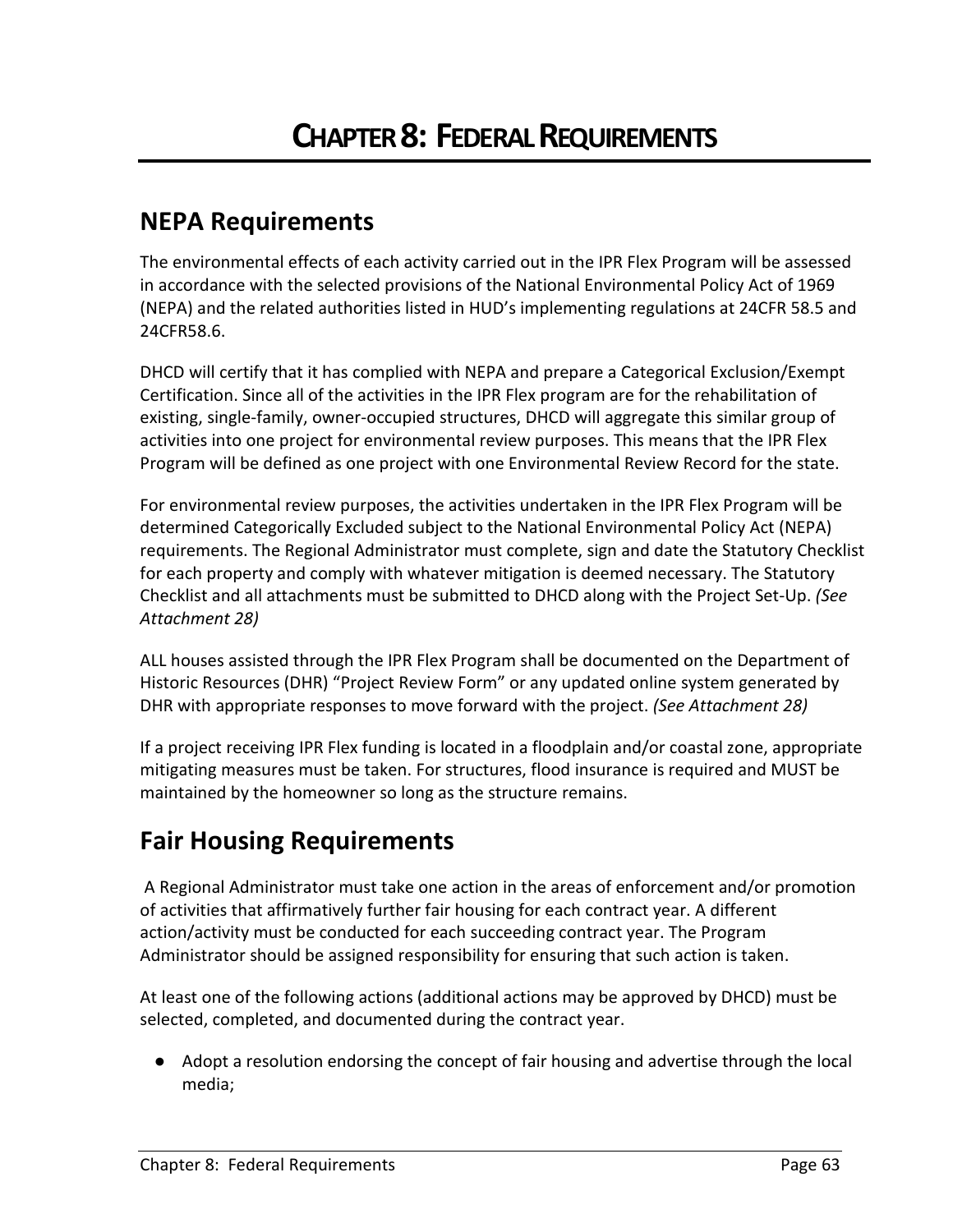- Attendance by a member of the Regional Administrator's governing body or chief administrative official and a second appropriate representative (Realtor, banker, etc.) at a fair housing workshop approved by DHCD;
- Provide all program beneficiaries with a copy of DHCD's fair housing brochure;
- Enlist the participation of local realtors, lenders and homebuilders in an agreement and promotion of affirmative marketing, open housing and review of underwriting /credit criteria, etc. Publish such agreements in a local paper;
- Conduct public educational programs for local housing consumers, providers, and/or financial institutions, regarding fair housing issues;
- Develop a public information program using local newspapers, radio stations, bulletin board, churches, utility bill mailings, to insure that all segments of the community are aware of fair housing requirements, especially Realtors, landlords, financial institutions, and the minority community;
- Develop a fair housing assistance program to make housing opportunities available in non-minority areas; or
- Distribute copies of the fair housing brochures at local public events.

## **Equal Opportunity**

Regional Administrators must adopt a Section 3 Business and Employment Plan *(See Attachment 29A)*

The plan must require that prior to any contracting, major purchases or hiring, Regional Administrators will develop a list of jobs, supplies and contractors likely to be utilized during the contract period.

The Regional Administrator must place two notices. The first is a Section 3 Business and Employment Notice *(See Attachment 29)* which must be published in a local newspaper(s) (a newspaper which has a general circulation covering the entire region and which is considered the primary source for local news in every county and city within the coverage area). This advertisement must be placed prominently in the newspaper as a display ad and contain the information in the model notice. This is in addition to the advertisement for contractors discussed in Chapter 6.

The second is a Minority- and Female-Owned Business Notice which must be published as a legal notice in a regional paper (a two-county daily paper with a circulation of at least 15,000). This notice must contain the information in the Attachment 30 model.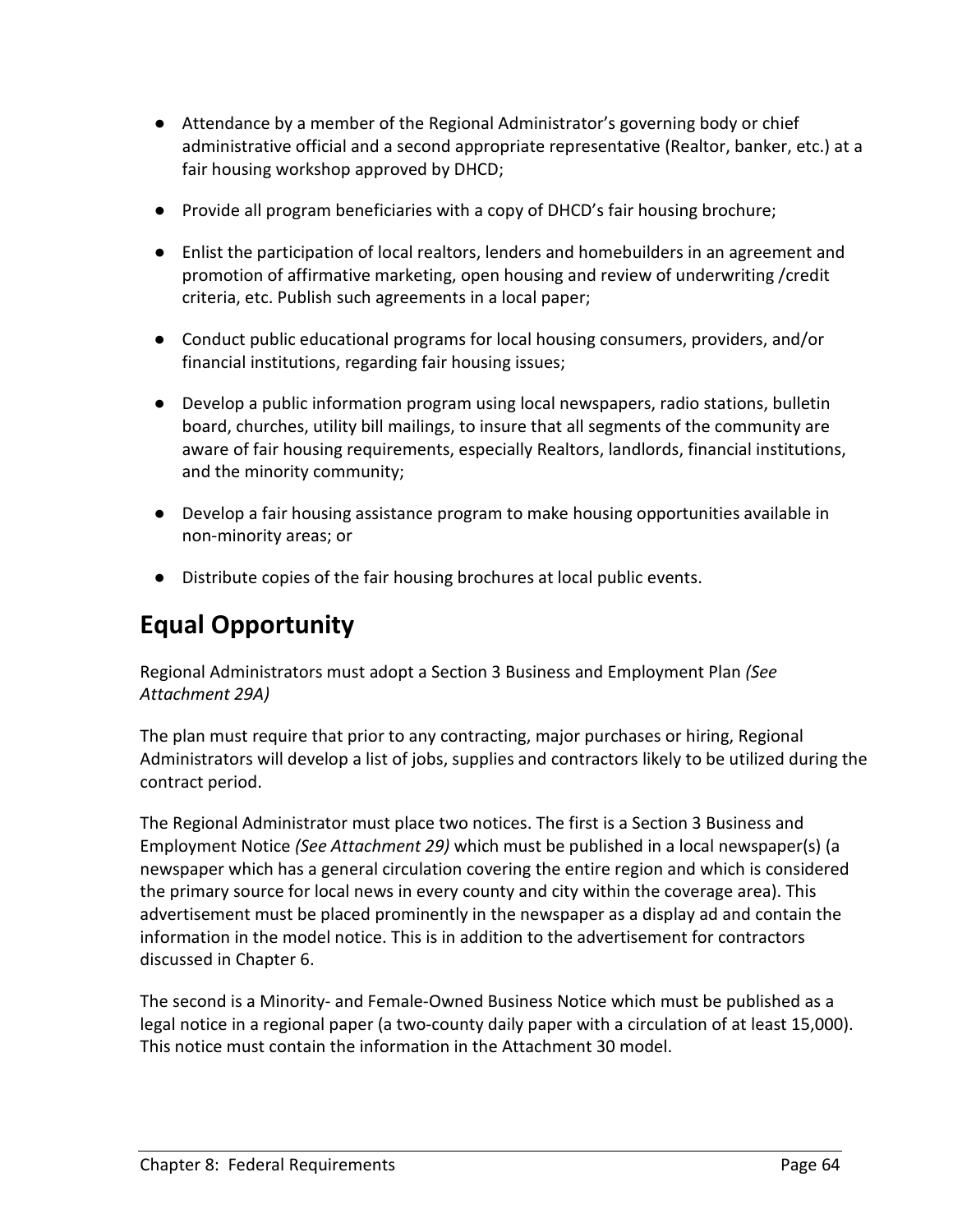The Regional Administrator must provide prospective bidders with a list of county or city residents and Section 3 and minority, and female-owned businesses who have responded to solicitations. This listing must be contained in the bid documents and must include the address and type of service, equipment and supplies that the business provides. The Regional Administrator must notify all persons who have responded to Section 3 Business and Employment and Minority and Female Owned Business solicitations of the availability of employment and contracting opportunities and how to apply.

## **Lead-Based Paint**

Following are the steps to be used in the rehabilitation of housing. Please note mandatory actions to be taken to avoid problems related to lead based paint. These are also addressed in Chapter 6:

- 1. Independent inspections of a unit are conducted by the Rehab Specialist and by the Program Administrator. Part of the inspection includes noting any interior or exterior failing paint condition. For the purposes of this program, failing paint includes:
	- Paint that is peeling, chipping, pitting or otherwise unstable;
	- Finishes on friction and impact surfaces that rub, bind, or crush;
	- Finished horizontal surfaces known to have been chewed by a child under the age of six; and
	- Bare soil onto which deteriorated paint might have fallen.
- 2. If no failing paint condition is noted, and no work will be conducted that will disturb more than two square feet of a painted surface, this is documented and no further lead requirements apply.
- 3. If a failing paint condition is noted, and the house was built prior to 1978, the Rehab Specialist and the Program Administrator must presume that the failing paint is lead based paint. This triggers certain requirements:
	- The work write up must incorporate interim controls or standard treatments and meet certain lead-related regulatory requirements;
	- The cost of the basic rehab work will not exceed the cost limits (see Chapter 6);
	- The contractor and crew awarded this job must be trained in Lead-Safe Work Practices and certified in EPA's Renovation, Repair and Painting program as a Certified Renovation firm and assign a Certified Renovator to the project. Examples of methods to work safe (though not all inclusive) include the use of plastic sheathing, protective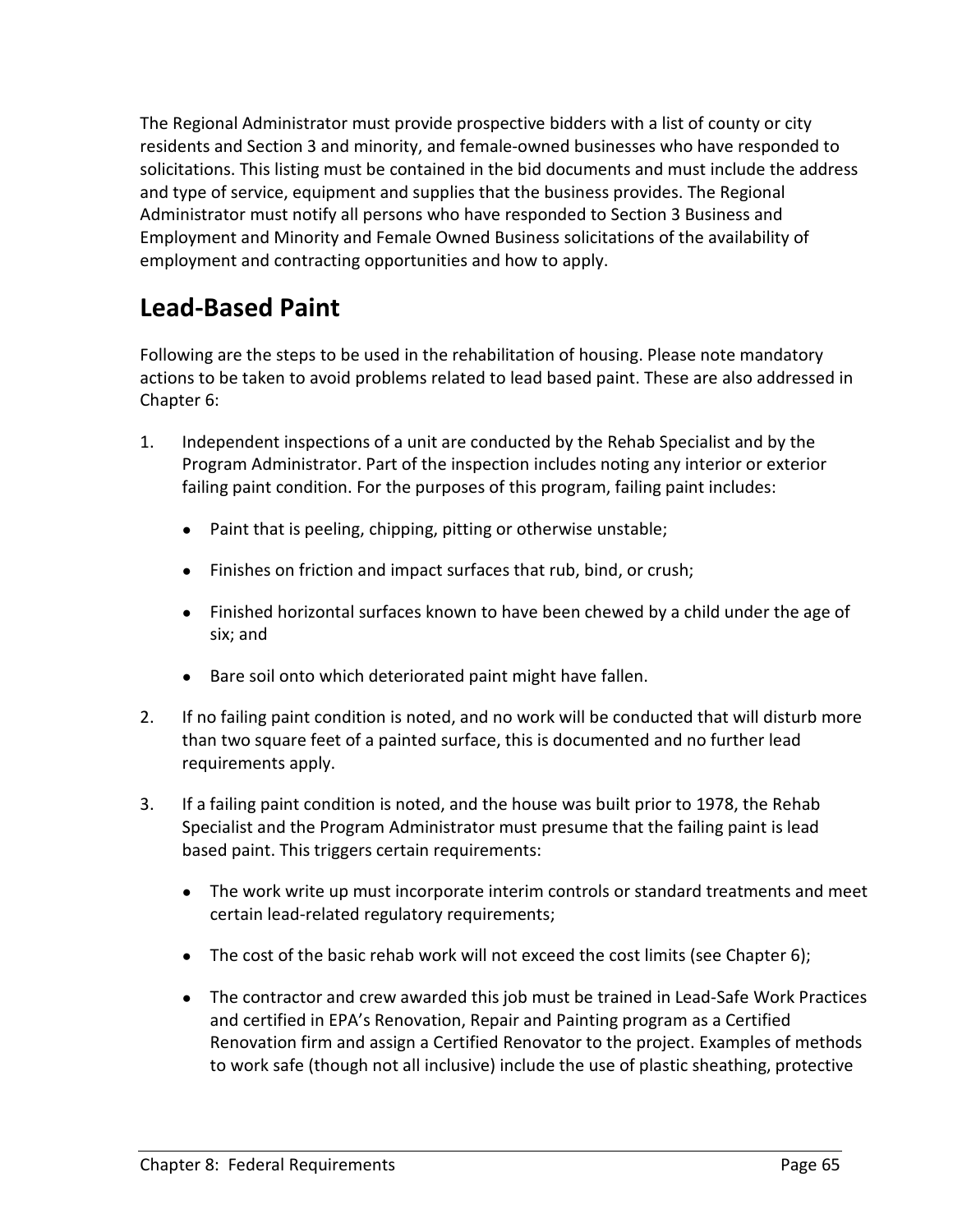clothing, working "wet" and occupant notifications, protection and temporary relocation;

- The area(s) in which potentially lead-disturbing work occurred must be thoroughly cleaned by the contractor;
- A Lead Hazard Reduction Notice must be provided to the occupants within 15 days of Clearance testing *(See Attachment 31)*;
- At the completion of the work, the Risk Assessor must complete appropriate sampling (Clearance Test), and the sampling reveal that lead, if present, is within acceptable limits. If not, the area(s) must be cleaned again and additional samples taken; and
- Temporary relocation will be required in most cases (see Temporary Relocation, Chapter 6).
- 4. If a rehab is slated for a house occupied by a child who is known to have an elevated blood lead level, the Regional Administrator must contact DHCD to determine appropriate steps.

## **Role of the Community Development Specialist**

The DHCD Community Development Specialist is the Regional Administrator's main contact through the course of the contract. The Community Development Specialist has two responsibilities:

- Provide direct technical assistance to Regional Administrators in housing rehabilitation and compliance issues; and
- To conduct annual on-site or remote compliance reviews of Regional Administrator records and work performed to assure adherence to all program requirements.

## **Technical Assistance**

Technical assistance is provided at the request of the Regional Administrator or as needed by the Community Development Specialist. It may be performed on site, remotely, via postal service mail, email, telephone, or at scheduled, statewide training events. On-site technical assistance visits always include file reviews.

## **Compliance Reviews**

Compliance reviews are conducted by Community Development Specialists on each Regional Administrator every year in which any funds have been expended. They are announced by a letter from the Program Administration and Assistance Management Office to the Director or Chief Administrator of the Regional Administrator. The letter will announce the date, time, and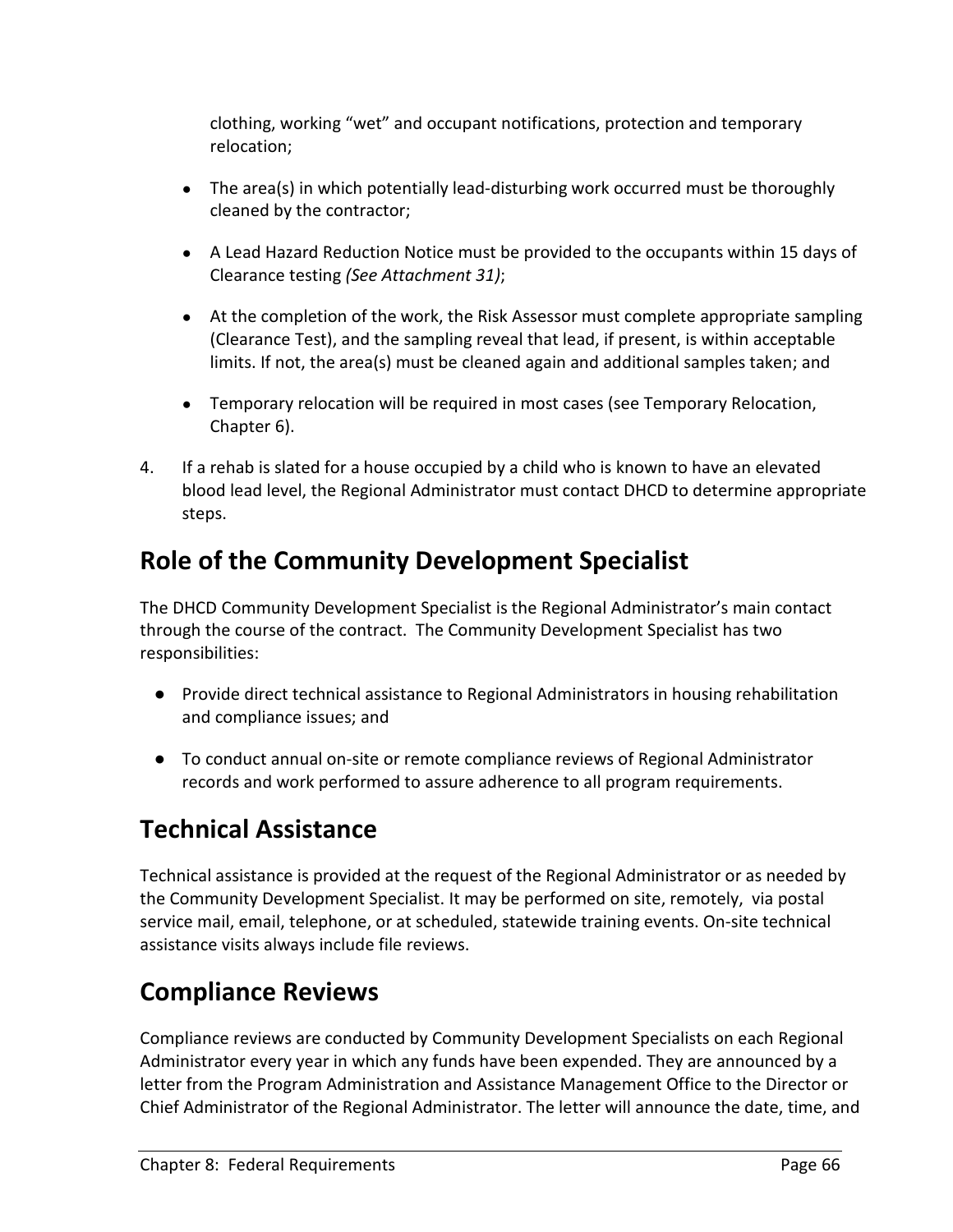place of the review, whether on-site or remote, and detail the information that will be reviewed.

If reviews are conducted at the Regional Administrator's office, then 25% of the rehabilitated houses or a minimum of three, as determined by the Community Development Specialist, are inspected.

At the time of an on-site review, the Community Development Specialist will meet with the Regional Administrator Director, Program Administrator, and Financial Manager to discuss the process and identify the records to be reviewed. The Rehab Specialist should be present for housing inspections during a compliance review, unless waived in advance of the review. The Community Development Specialist will need office space to work and access to all files, and will use a standardized set of checklists (which are available upon request). At the end of the Review, an Exit Interview may be conducted with the Chief Administrator, Project Administrator and Financial Manager. Virtual or remote reviews are handled in much the same manner.

## **The Report**

After the Review, a letter will be sent to the Regional Administrator that contains:

- 1. An assessment of the program management; and
- 2. Any findings, concerns, or recommendations about the program implementation.
	- a. Finding is a statement of fact that the program is not operating according to the contract, this manual, and the Program Management Plan. A finding stipulates what has occurred, why it is not in compliance, and what must be done to bring the program into compliance.
	- b. If an action will result in noncompliance, if not corrected, a concern will be noted to request the implementation of corrective action. If corrective action is not taken, a finding will be made during a subsequent review.
	- c. If the Community Development Specialist determines that there is not a finding or concern, but there is a need for improvement in the Regional Administrator's performance, a recommendation may be made.
	- d. A response to a recommendation is not always required, but careful consideration should be given to the issues addressed.
- 3. Questioned costs about financial management: If the review indicates that funds may have been obligated or spent in a manner not in compliance with this manual or the IPR contract, the use of a portion or all affected funds can be questioned. The Regional Administrator will be asked to justify the propriety of all questioned costs. Costs which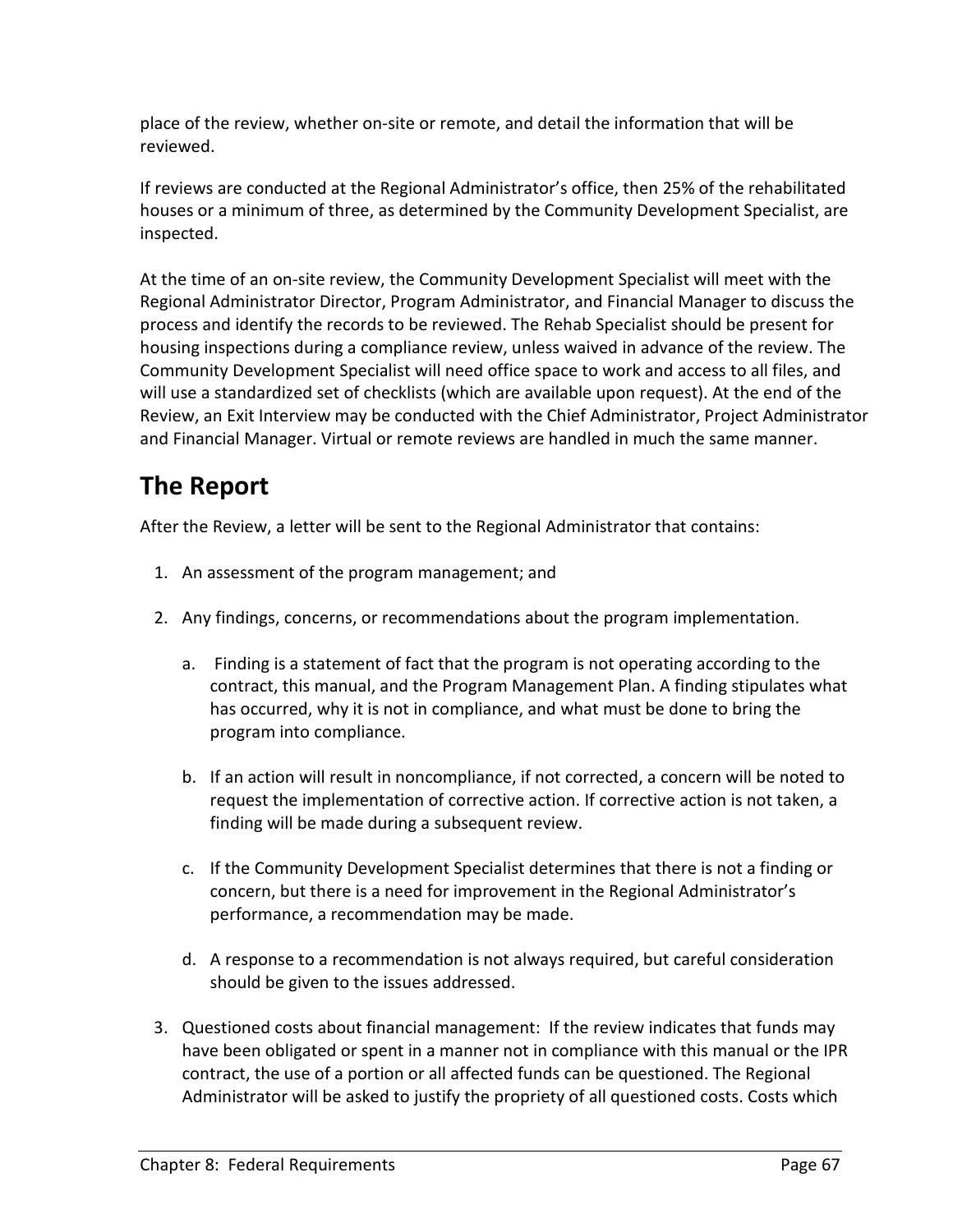cannot be justified will be disallowed by DHCD and must be repaid by the Regional Administrator.

- 4. Corrective actions: The last section of the compliance review letter specifies what corrective action, if any, needs to be taken to resolve any findings or concerns. This section will also indicate how and when a response to DHCD is required.
- 5. Unresolved Issues: Occasionally, there are outstanding issues that the Regional Administrator is committed to completing. We may ask that certification of completion be provided to DHCD.

## **The Response**

If the compliance review letter requires a response, the Regional Administrator must provide documentation within thirty (30) days that any findings or concerns have been resolved or addressed.

Any questioned costs must be resolved within thirty (30) days or the costs may be disallowed.

## **Audits**

AUDITS – All GRANTEES that receive funding during a specific program year are required to submit one of the following financial documents: Financial Statement\*\*, Reviewed Financial Statement prepared by an independent Certified Public Accountant (CPA), Audited Financial Statement prepared by an independent CPA or an OMB A-133 Audit (Single Audit) prepared by an independent CPA. Please see the table below to determine which document your organization is required to submit.

The threshold requirements outlined below are the *minimal* standards required by DHCD. We strongly encourage all organizations receiving funds from DHCD to undertake the highest level of financial management review to ensure practices and procedures are fully examined and evaluated.

| <b>Threshold Requirement</b>                                         | <b>Document</b>                                 |
|----------------------------------------------------------------------|-------------------------------------------------|
| Total annual expenditures $\leq$ \$100,000 - regardless of<br>source | Financial Statement prepared by organizations** |
| Total annual expenditure between \$100,001 and                       | Reviewed Financial Statement prepared by an     |
| \$300,000 - regardless of source                                     | Independent Certified Public Accountant (CPA)   |
| Total annual expenditures $>$ \$300,000 – regardless of              | Audited Financial Statement prepared by an      |
| source                                                               | Independent CPA                                 |
| Federal expenditures                                                 | OMB A-133 Audit (Single Audit) prepared by an   |
| $>$ \$750,000.                                                       | Independent CPA                                 |

\*\*Does not require preparation by a CPA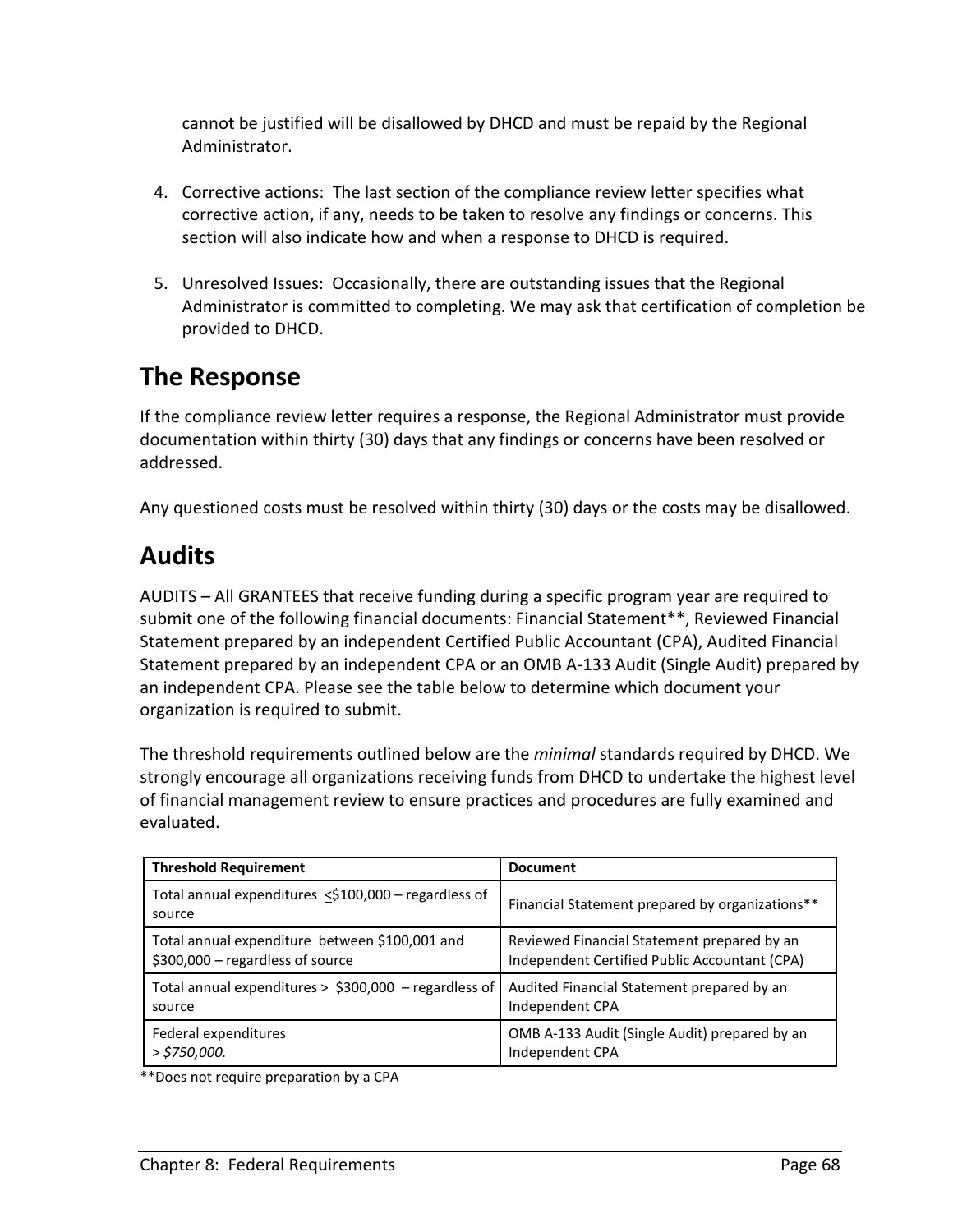Entities shall file the required financial document in the Centralized Application and Management System (CAMS) within nine (9) months after the end of their fiscal year or 30 (thirty) days after it has been accepted (Reviewed Financial Statement, Audited Financial Statement, and OMB A-133 Audit only) -whichever comes first.

The full DHCD Audit Policy, including an explanation of the specific document requirements, can be found online at: [https://www.dhcd.virginia.gov/sites/default/files/Docx/audit-policy/dhcd](https://www.dhcd.virginia.gov/sites/default/files/Docx/audit-policy/dhcd-audit-policy.pdf)[audit-policy.pdf](https://www.dhcd.virginia.gov/sites/default/files/Docx/audit-policy/dhcd-audit-policy.pdf)

Any returned IPR Flex funding and/or Program Income MUST BE remitted by check, made payable to "*Treasurer of Virginia"*, identified on the check as "Returned Funds," along with the contract number, and forwarded to DHCD, Community Development Division, Fiscal Analyst, at 600 East Main Street, Suite 300, Richmond, Virginia 23219.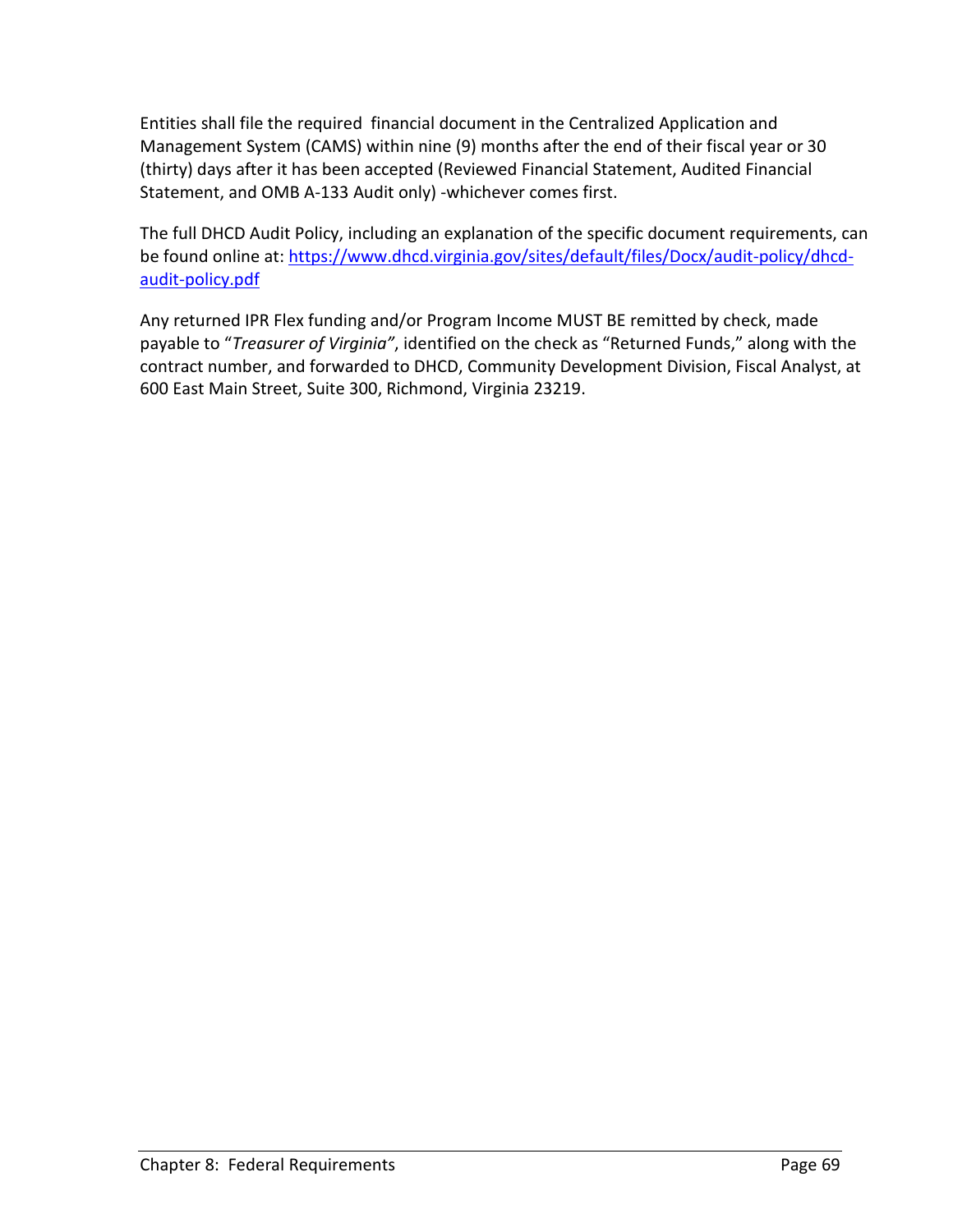## **THIS PAGE INTENTIONALLY LEFT BLANK**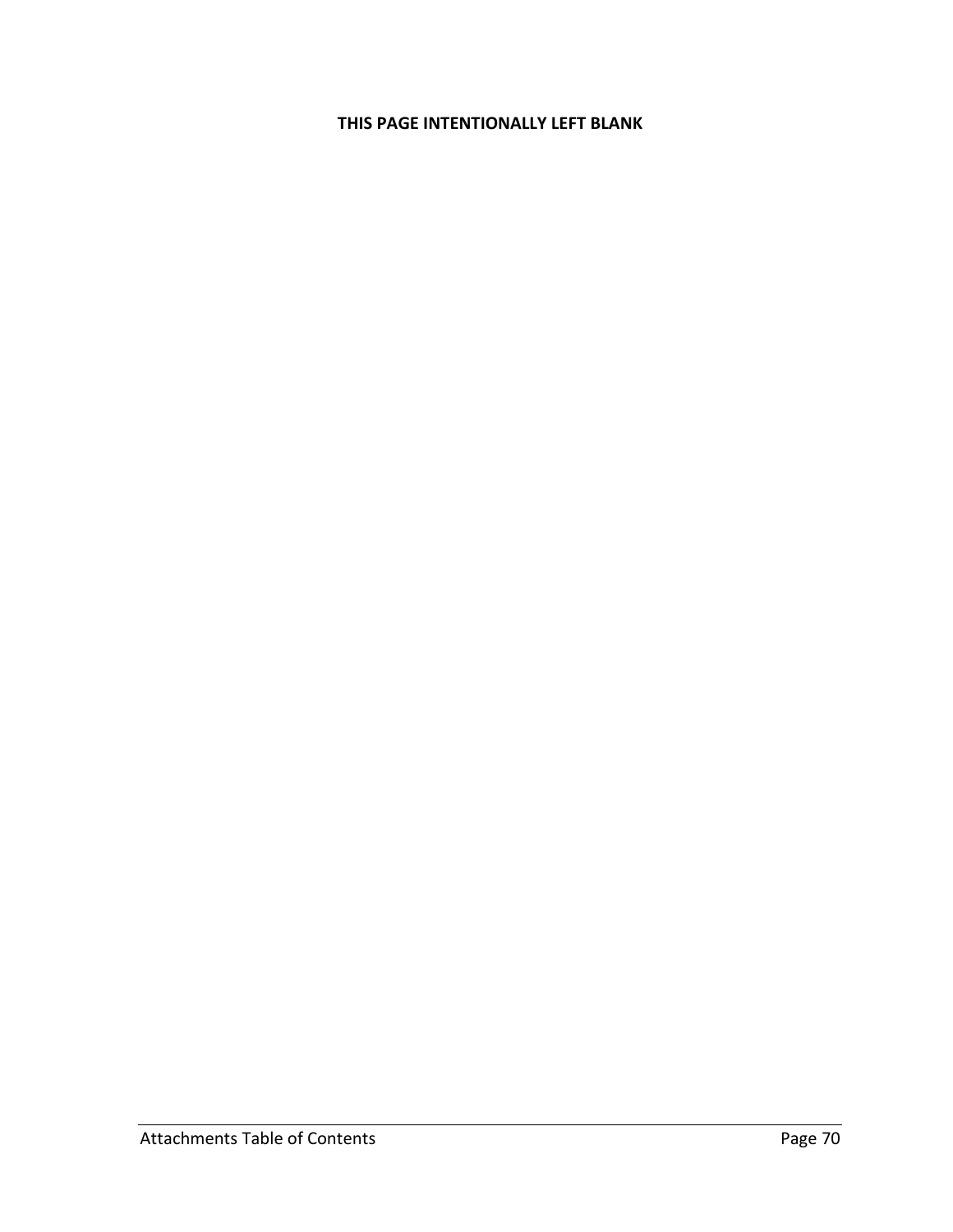## **ATTACHMENTS TABLE OF CONTENTS**

- 1 IPR Flex Program Management Plan
- 2 RESERVED FOR FUTURE USE
- 3 DHCD Housing Rehab Standards & Certifications
- 4 Standardized Complaint Process
- 5 2023 IPR Flex Agreement Sample
- 6 Universal Design Components
- 7 Certification of IPR Flex Eligibility
- 8 IPR Flex Project Costs Worksheet
- 9 IPR Flex Project Set-up Report and Instructions
- 10 IPR Flex Completion Report and Instructions
- 11 Register of Contractors, Subcontractors, and Suppliers Form and Instructions
- 12 HUD Income Limits
- 13 RESERVED FOR FUTURE USE
- 14 Certification of Signatures and Addresses Form and **Instructions**
- 15 Substitute W-9 Form
- 16 RESERVED FOR FUTURE USE
- 17 RESERVED FOR FUTURE USE
- 18 RESERVED FOR FUTURE USE
- 19 Notice of Right to Cancel
- 20 Deed of Trust and Note Samples
- 21 Truth-In-Lending Disclosure Statement and Instructions
- 22 ECOA Notices and Disclosures
- 23 Rehab File Checklist
- 24 Substantial Reconstruction Worksheet
- 25 Contractor's Qualification Statement
- 26 Contractor Disclosure Report
- 27 Federal Construction Contract Language
- 28 Environmental Review/Project & Review Form Statutory Checklist
- 29 Section 3 Business and Employment Plan and Notice
- 30 Minority and Female Business Opportunities
- 31 Lead Based Paint Requirements, Forms and Brochure
- 32 Regional Administrator Contact List
- 33 Program Administration and Assistance Office Contact List
- 34 IPR Flex *What You Need to Know* Brochure
- 35- IPR Flex Rehab Cost Limits
- 36- HUD Household Income Report